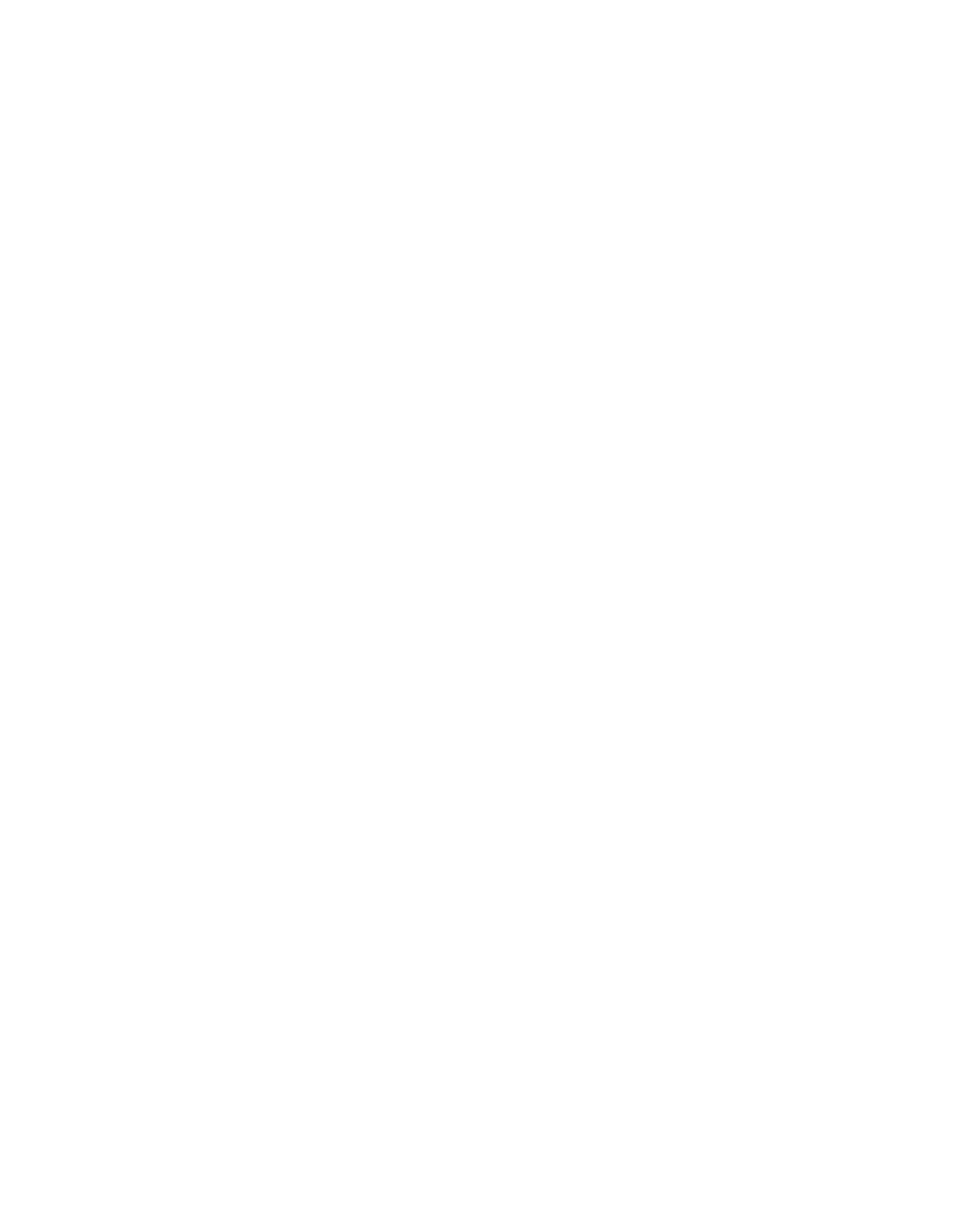

Renée Gobeil

Correctional Service Canada

September 2008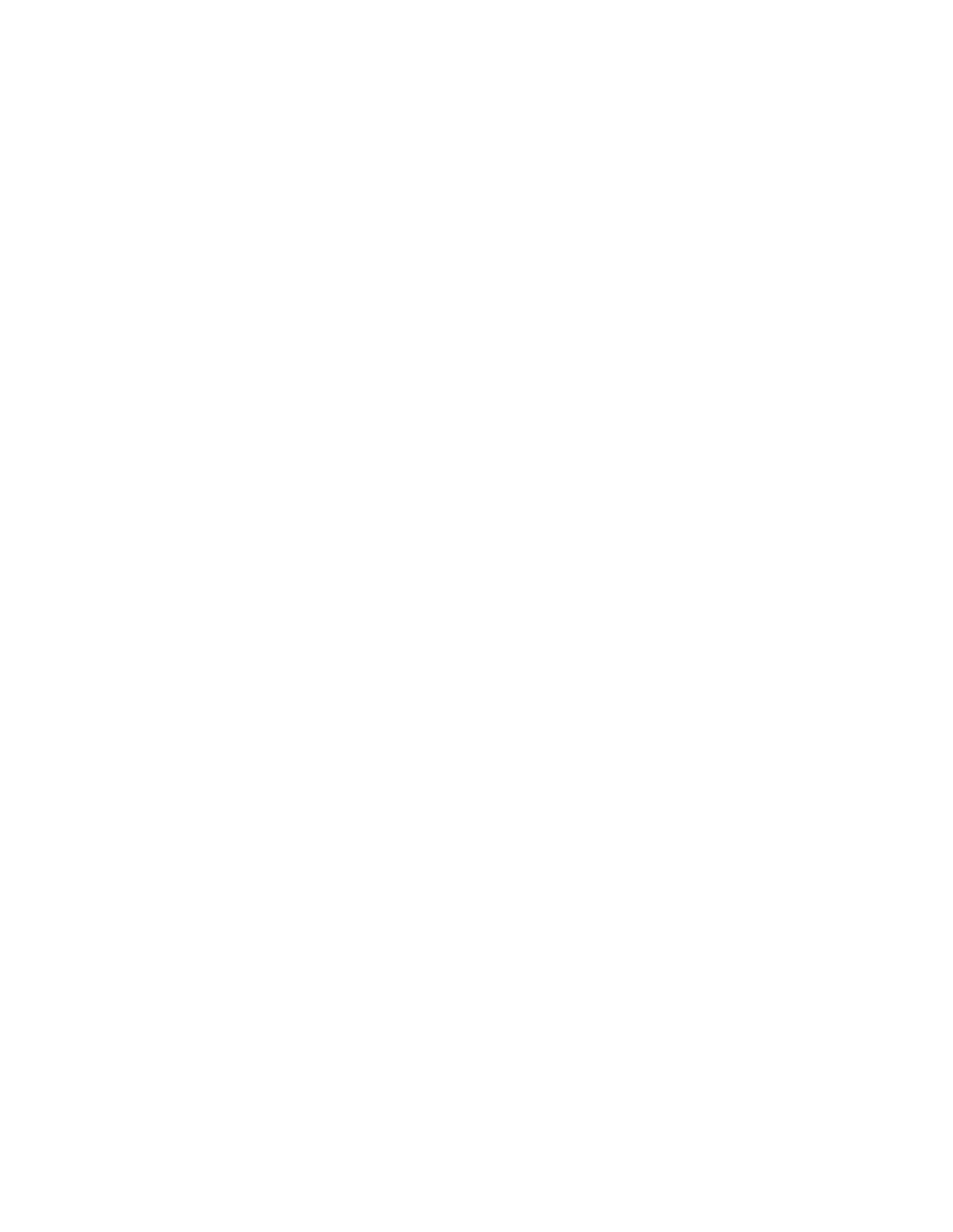# **Acknowledgements**

<span id="page-4-0"></span>Appreciation is extended to Karen Beattie for her gracious assistance with the early parts of the planning of this project. Thanks also to Colette Cousineau, Justin Gileno, and Mark Nafekh for their help in obtaining and preparing the data analysed in this report. Gratitude is also extended to Amelia Lamont for her analysis of the qualitative reasons for discrepancy data. Finally, Dena Derkzen's editorial feedback is much appreciated, as is Kelley Blanchette's methodological and editorial input.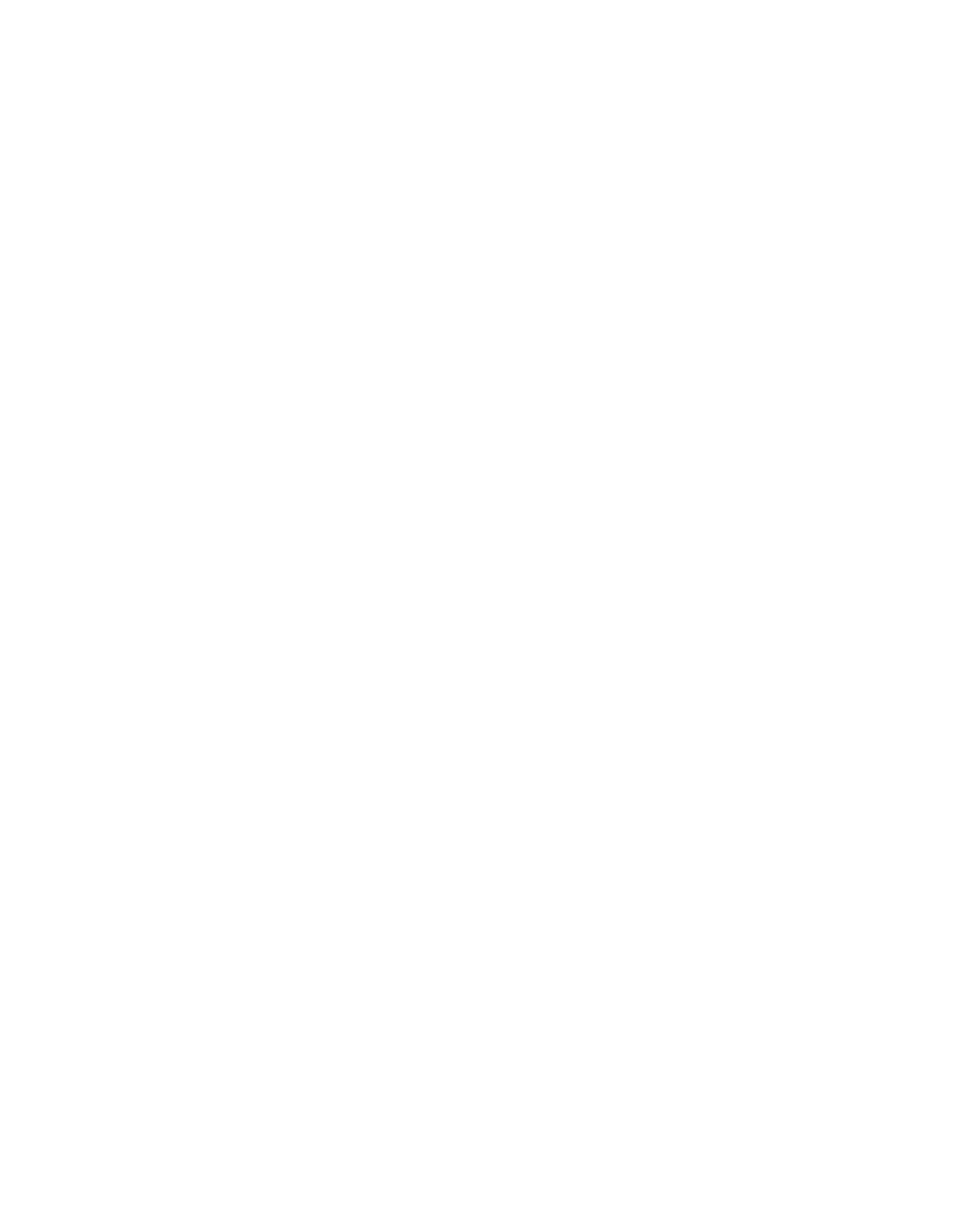# **Executive Summary**

<span id="page-6-0"></span>Security classification can influence involvement in programs, access to privileges, and discretionary release. For this reason, it is essential that security classification decisions be made using methods that are transparent, consistent, and valid. In order to achieve these goals, the Correctional Service of Canada's approach to security classification includes the use of evidence-based assessment instruments together with clinical appraisals conducted by experienced caseworkers. Recently, however, criticisms have been levied against the security reclassification process used with male offenders. The Office of the Correctional Investigator has asserted that the process is inappropriate for Aboriginal offenders as it results in their overclassification to higher levels of security, relative to non-Aboriginal offenders. As a result of these comments, the Correctional Service of Canada committed to completing an analysis of the efficacy of its security reclassification approach with Aboriginal offenders.

It is important to acknowledge that greater proportions of Aboriginal offenders than of non-Aboriginal offenders *are* housed at higher levels of security. However, this higher representation does not directly suggest that Aboriginal offenders are being over-classified. A substantial body of research demonstrates that Aboriginal offenders, by and large, exhibit more characteristics relating to risk than do non-Aboriginal offenders. It is possible, therefore, that the representation of Aboriginal offenders at higher levels of security is attributable to genuine differences in risk, rather than to over-classification. Over-classification would be demonstrated by Aboriginal offenders being housed at levels of security higher than are appropriate given their risk profile. It is within this context that the current study was undertaken. The study had three inter-related objectives: (1) to revalidate the assessment instrument used as part of the security review (the Security Reclassification Scale); (2) to contrast security reclassification recommendations produced by the assessment instrument with final reclassification decisions which reflect both the instrument and caseworkers' clinical appraisals; and, (3) to examine whether the assessment instrument is appropriate and effective in conducting security reviews for both Aboriginal and non-Aboriginal men. Findings from this last objective will also allow an examination of whether Aboriginal offenders are being over-classified by the current security reclassification approach. Data for this study were drawn from the Correctional Service of Canada's automated offender database system. They corresponded to a total of 32,328 security reclassification reviews conducted in the four year period from November 1, 2002, to October 31, 2006.

Study findings demonstrated that the Security Reclassification Scale continues to be appropriate for use in the security reclassification process. As expected, offenders with higher Security Reclassification Scale ratings were higher risk (as demonstrated by lower rates of discretionary release and higher risk ratings) and less well adjusted (as demonstrated by more frequent involvement in institutional misconducts, higher needs ratings, and lower motivation and reintegration potential ratings) than those with lower Security Reclassification Scale ratings. Recommendations produced by the scale were also better able to predict involvement in institutional misconduct than would be expected under the previous reclassification system,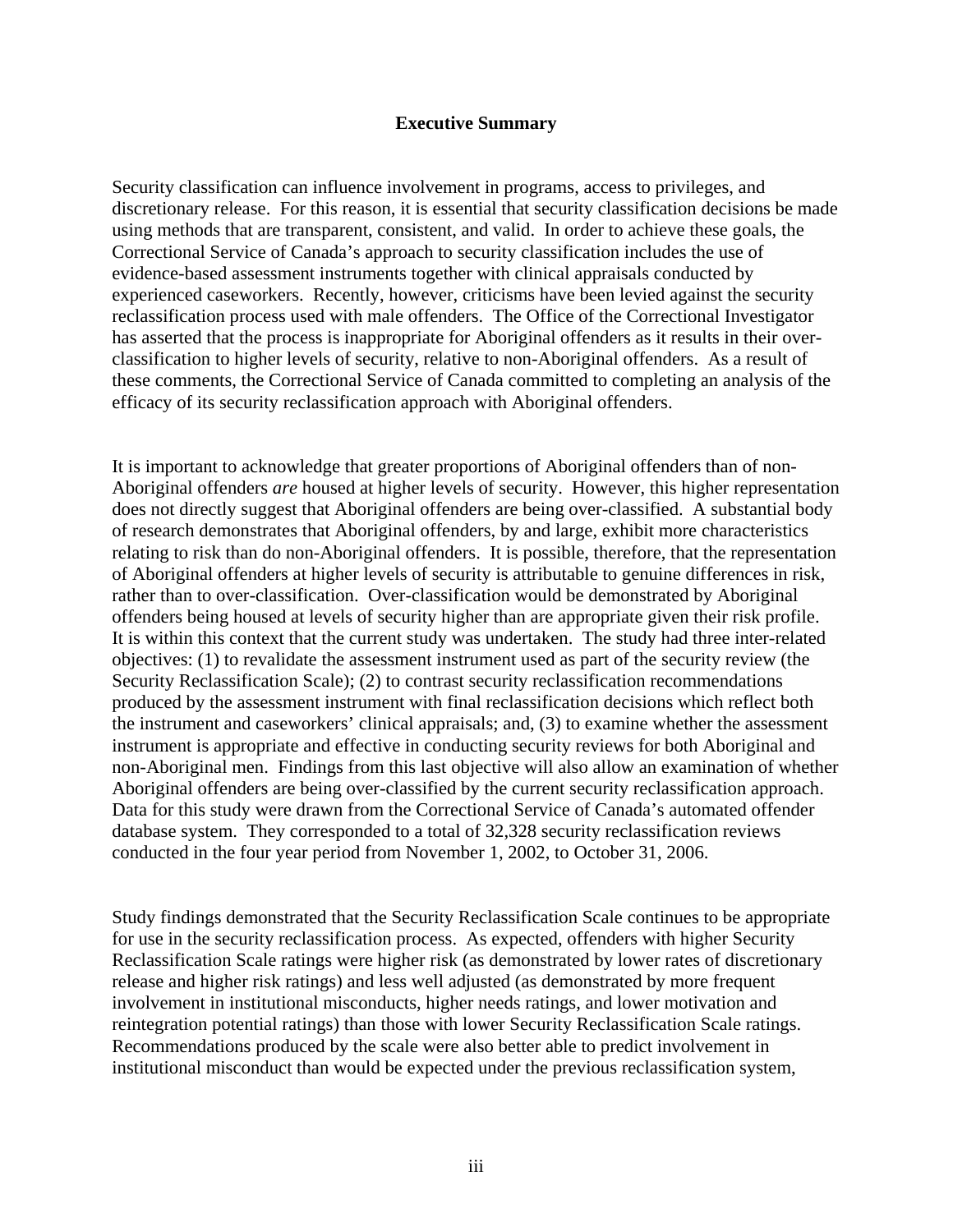which involved only clinical appraisal. However, the results suggest that the predictive validity of the scale could be improved.

Analyses revealed a very low rate of inconsistency between security reclassification recommendations produced by the scale and final security classifications. Given that this rate of inconsistency was so low, it is not surprising that scale recommendations and final security classifications were similarly able to predict involvement in institutional misconducts, escapes, discretionary releases, and post-release outcome.

Finally, examinations of the security reclassification approach for Aboriginal and non-Aboriginal offenders demonstrated that very slightly higher proportions of Aboriginal offenders were recommended to, and actually placed at, higher levels of security. That being said, both Security Reclassification Scale recommendations and final security classification decisions were usually equally related to relevant constructs and to outcomes of interest for Aboriginal and non-Aboriginal offenders. When small differences did exist, these differences suggested that the scale was slightly *more* predictive for Aboriginal offenders than for their non-Aboriginal counterparts, despite the fact that rates of involvement in major misconducts were virtually identical for the two groups of offenders at each level of security.

In other words, this study presents *no evidence* to suggest that the current security reclassification approach results in Aboriginal offenders being over-classified within Canada's penitentiaries. Instead, this pattern of findings is consistent with the considerable literature that demonstrates that Aboriginal offenders tend to exhibit more characteristics associated with risk than do non-Aboriginal offenders.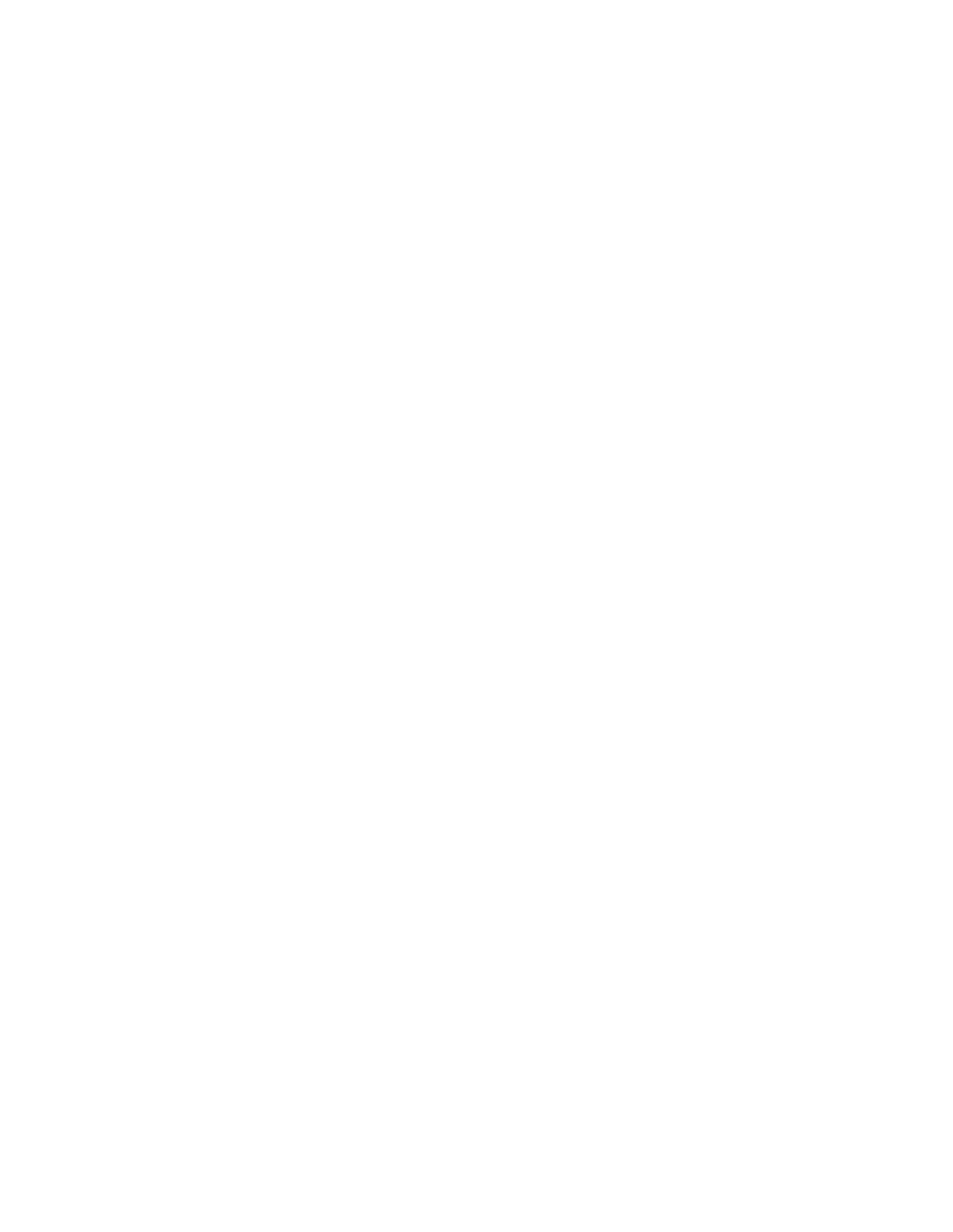# **Table of Contents**

<span id="page-9-0"></span>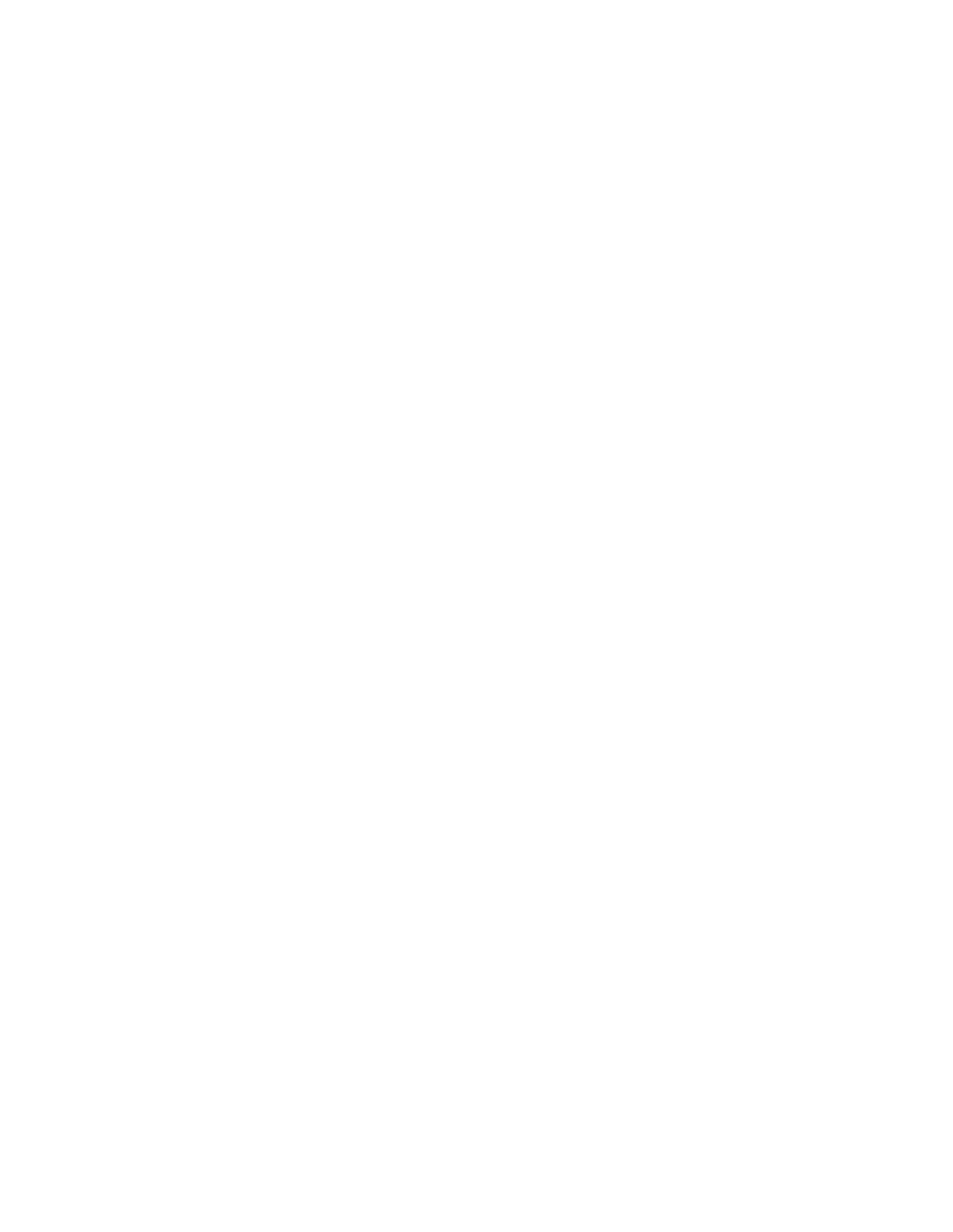# **List of Tables**

<span id="page-12-0"></span>

| Table 3: Percentage of SRS Recommendations to Each Security Level 14                              |  |
|---------------------------------------------------------------------------------------------------|--|
|                                                                                                   |  |
| Table 5: Percentage of SRS Recommendations to Each Security Level, by Region 16                   |  |
| Table 6: Percentage of SRS Recommendations to Each Security Level, by Sentence Length17           |  |
| Table 7: Percentage of SRS Recommendations to Each Security Level, by Offence Type 18             |  |
|                                                                                                   |  |
|                                                                                                   |  |
| Table 10: Caseworker Recommendations and Post-Review Security Classifications23                   |  |
| Table 11: SRS Recommendations and Post-Review Security Classifications24                          |  |
| Table 12: Reasons Cited for Inconsistency when Caseworker Recommendations Were Higher             |  |
|                                                                                                   |  |
| Table 13: Reasons for Inconsistency between SRS and Caseworker Security Recommendations26         |  |
|                                                                                                   |  |
|                                                                                                   |  |
| Table 16: Results of ROC Analyses of the Predictive Ability of Security Classification on         |  |
|                                                                                                   |  |
|                                                                                                   |  |
| Table 18: Results of ROC Analyses of the Predictive Ability of Security Classification on Escape  |  |
|                                                                                                   |  |
|                                                                                                   |  |
| Table 20: Results of ROC Analyses of the Predictive Ability of Security Classification on Type of |  |
|                                                                                                   |  |
|                                                                                                   |  |
| Table 22: Results of ROC Analyses of the Predictive Ability of Security Classification on Post-   |  |
|                                                                                                   |  |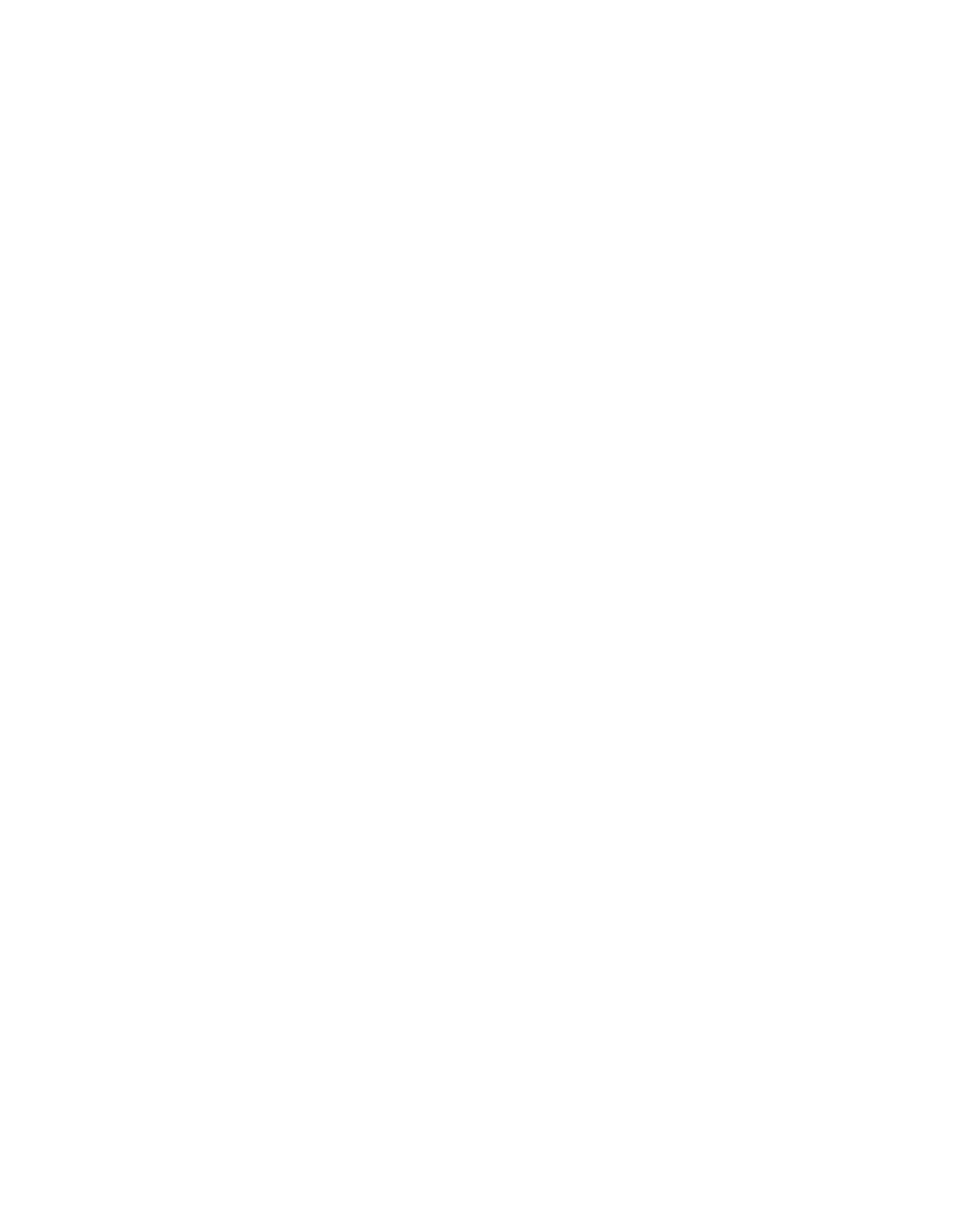# **List of Appendices**

<span id="page-14-0"></span>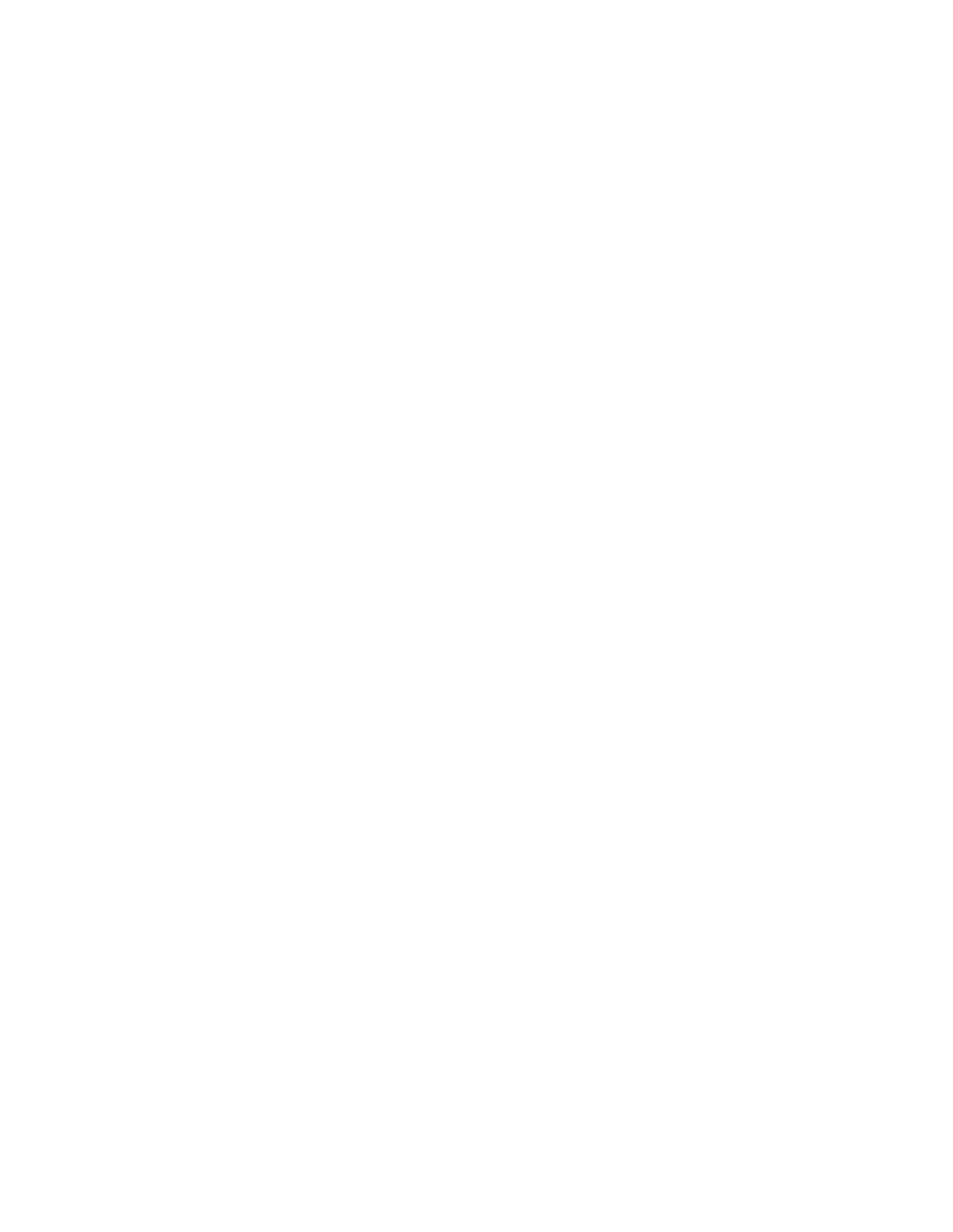#### **Introduction**

<span id="page-16-0"></span>Given that security classification can influence involvement in programs, access to privileges, and discretionary release (Motiuk, 1997), it is essential that security classification be conducted in a fashion that is transparent, consistent, and valid. For this reason, the Correctional Service of Canada's (CSC) approach to both initial security classification and security reclassification includes the use of evidence-based assessment instruments together with clinical appraisals conducted by caseworkers with training and experience working with federally sentenced offenders.

This security classification and reclassification approach has been criticized because the same assessment instruments are used for both Aboriginal and non-Aboriginal inmates. It has been argued that this procedure is inappropriate for Aboriginal men (Office of the Correctional Investigator, 2006). Indeed, relative to non-Aboriginal offenders, larger proportions of Aboriginal offenders are classified to medium and maximum security (Public Safety Canada, 2007). The Office of the Correctional Investigator (2007) has interpreted these discrepancies as an indication that the tools used in conducting security classification reviews for Aboriginal offenders are inappropriate and that these should be replaced.

Partly as a result of these criticisms, a study was undertaken to assess the security reclassification process used with federally incarcerated male offenders. Reclassification was focused on exclusively because several studies have already examined the instrument used in initial security classification (e.g., Grant & Luciani, 1998; Luciani, Motiuk, & Nafekh, 1996). The goals of the study were three-fold: (1) to revalidate the assessment instrument used as part of the reclassification process; (2) to contrast security reclassification recommendations produced by the assessment instrument with final reclassification decisions, which include use of both the instrument and caseworkers' clinical appraisals; and, (3) to examine whether the assessment instrument is appropriate and effective for reclassification decisions for both Aboriginal and non-Aboriginal men. This latter goal of the study is especially important because the Correctional Service of Canada committed to completing an analysis of the efficacy of its security reclassification approach (Correctional Service of Canada [CSC], 2006) with Aboriginal offenders.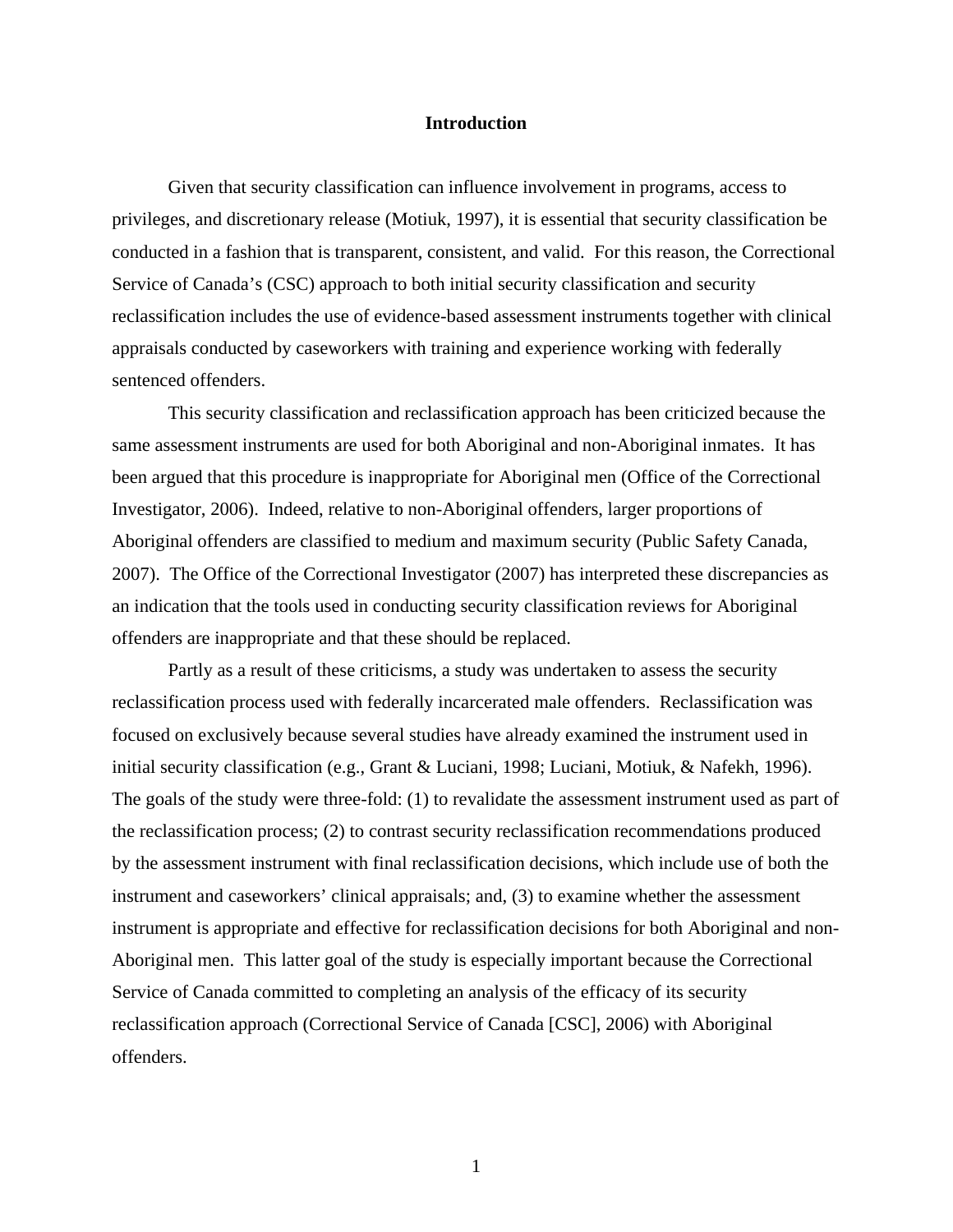## <span id="page-17-0"></span>**Security Classification**

In Canada, federally sentenced offenders are assigned security classifications of minimum, medium, or maximum security. These classifications determine the institutions in which offenders are eligible to be housed, and, as a result, influence the physical conditions of their incarceration (e.g., community living style housing versus cell housing), their access to programs and temporary release opportunities, and the likelihood of their being granted discretionary release. Security classification decisions are legislatively required to consider three criteria: (1) institutional adjustment; (2) escape risk; and, (3) risk to the public in the event of an escape (*Corrections and Conditional Release Act* [CCRA]*,* 1992). Given the important consequences associated with security classification decisions, Canadian legislation also dictates that these decisions be made in the least restrictive fashion while maintaining protection of the public.

Offenders' security classifications are determined initially as part of the routine admission process, but are re-assessed periodically throughout the duration of their sentence in order to reflect changes in behaviour or circumstance which could influence the three criteria mentioned above. The initial security classification involves the administration of the Custody Rating Scale (CRS; Solicitor General of Canada, 1987), an empirically-derived actuarial tool which assesses institutional adjustment and security risk. The instrument, which has demonstrated its validity and reliability in research studies (Grant & Luciani, 1998; Luciani, Motiuk, & Nafekh, 1996), provides a security placement recommendation according to the offender's highest score in these two areas. In conjunction with the administration of this tool, a caseworker completes a comprehensive clinical appraisal of the offender's case in order to determine whether any unique case factors, not captured by the instrument, require consideration in determining security placement. When the clinical appraisal and the CRS recommendation are inconsistent, the recommendation from the clinical appraisal is applied and an explanation for the inconsistency is provided.

Given that one of CSC's primary goals is to assist offenders to become law-abiding citizens through the provision of rehabilitative programs and interventions, it is not surprising that offenders' security classifications can and do shift during their periods of incarceration. As a result, security classification reviews are legislatively required to be conducted at least annually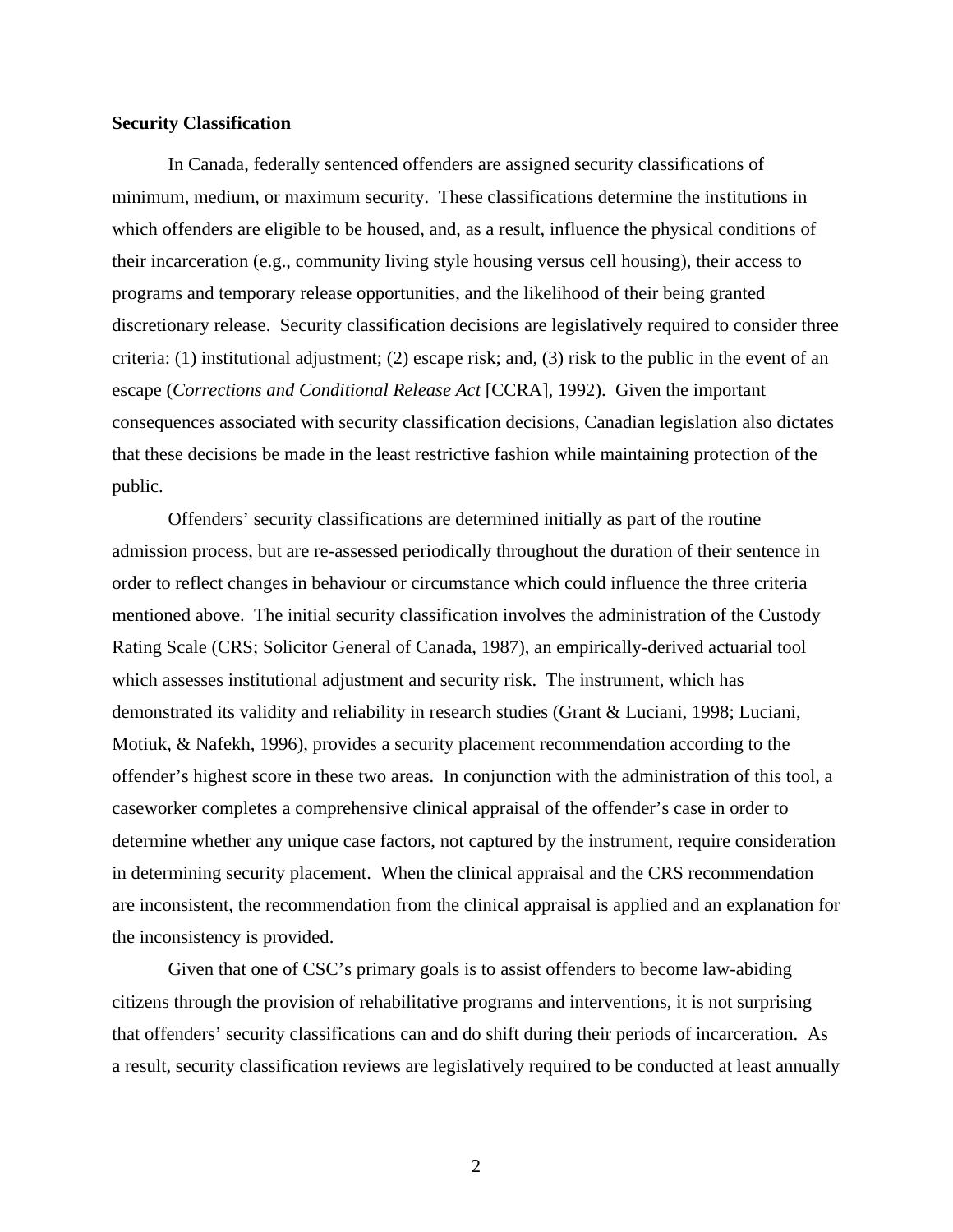<span id="page-18-0"></span>for most offenders (CCRA, [1](#page-18-0)992).<sup>1</sup> Correctional Service Canada policies require that reviews be conducted even more frequently in cases where there is reason to believe that the appropriate security level for an offender has changed or where decisions pertaining to work release, discretionary release, and institutional transfers are to be made (CSC, 2007b). Frequent reviews are necessary to reflect any changes in behaviour and to facilitate both the prompt cascading of offenders to lower levels of security, and, ultimately, their reintegration into the community. For male offenders, the security reclassification review is anchored by the Security Reclassification Scale (SRS; Luciani, Taylor, & Motiuk, 1998),<sup>[2](#page-18-0)</sup> a second research derived actuarial instrument. This instrument includes primarily dynamic indicators – that is, indicators that can change in accordance with offenders' behaviour, such as involvement in disciplinary incidents in the last year. As such, the instrument's recommendations reflect current behaviour and circumstance. As is the case during initial classification, the SRS provides a recommendation that anchors the security reclassification decision, but it must be used together with a caseworker's clinical appraisal to ensure that unique factors not captured by the scale are not missed. Therefore, security reclassification decisions ultimately reflect both the scale recommendation and the caseworker's clinical appraisal.

#### **Security Classification for Aboriginal Offenders**

 $\overline{a}$ 

At present, the process of security classification is similar for both Aboriginal and non-Aboriginal offenders. This being said, when completing security classification decisions and reviews, staff attend to the Gladue decision (*R.* v. *Gladue*, 1999) and take into consideration unique systemic or background factors that may have played a part in Aboriginal offenders' lives, including a history of overt and covert discrimination, dislocation (such as residential school experience or family history of residential school experience), and/or participation in Aboriginal traditional teachings, ceremonies, and activities (CSC, 2007a; 2007b). This sensitivity is integral to formulating a clinical appraisal as part of each security review. In practice, then, though the application of security classification assessment instruments is no

<sup>&</sup>lt;sup>1</sup> Several exceptions exist: offenders serving life sentences for first or second degree murder undergo security reviews on a bi-annual basis, and offenders who are housed at minimum security undergo reviews only if involved in an incident which suggests that they may no longer be appropriately housed at this level of security. 2

 $A$  separate instrument, the Security Reclassification Scale for Women (Blanchette, 2005), is used with female offenders.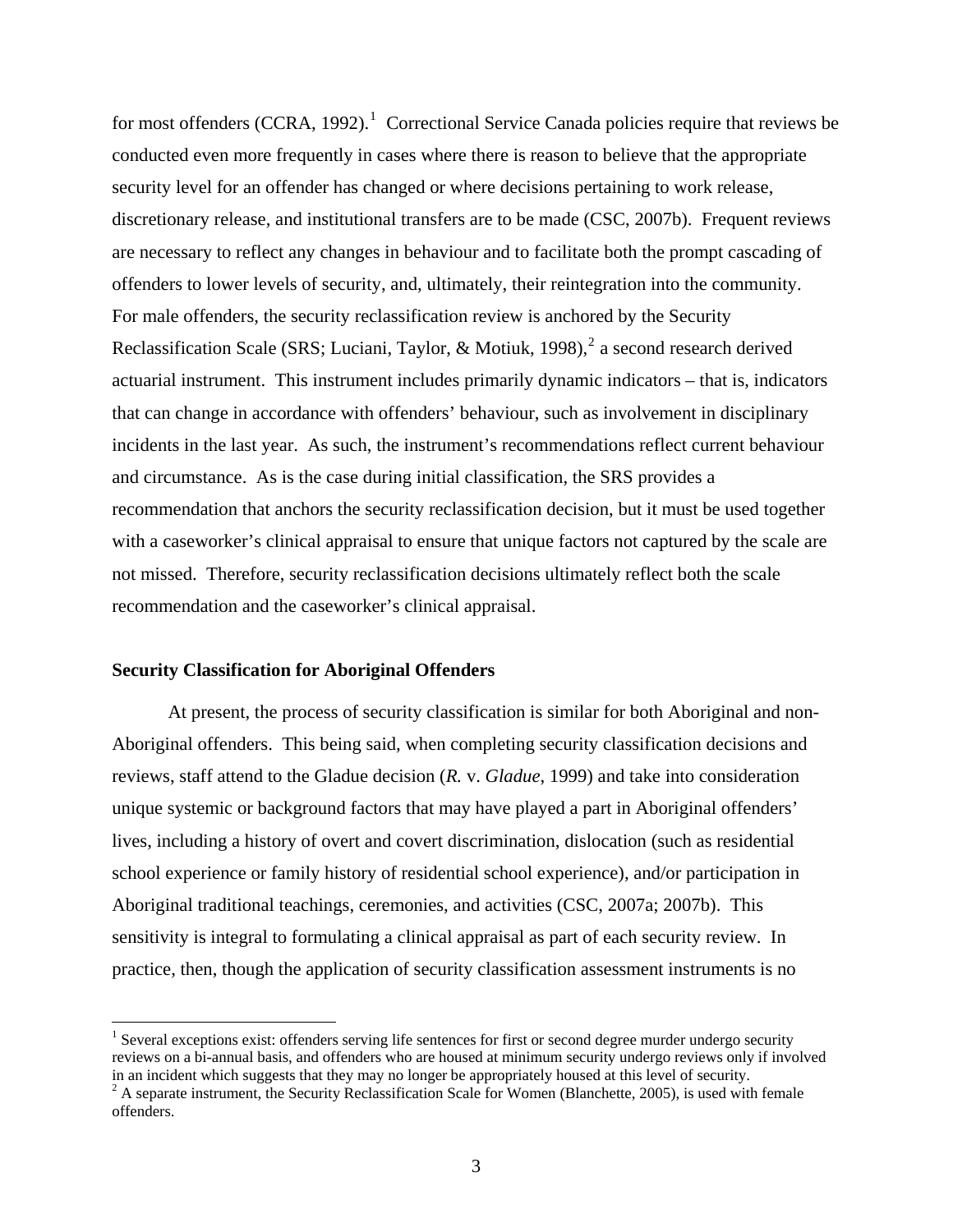<span id="page-19-0"></span>different for Aboriginal and non-Aboriginal offenders, the classification approach as a whole *is* different. Regardless, the Office of the Correctional Investigator (2006) has argued that existing security classification approaches lack cultural sensitivity and are inappropriate for use with Aboriginal offenders.

#### *Over-Classification or Differences in Risk?*

Currently, institutional population profiles demonstrate that relative to non-Aboriginal offenders, higher proportions of Aboriginal offenders are classified to medium security (68.6% vs. 64.6%) and to maximum security (15.8% vs. 13.3%), while lower proportions are classified to minimum security (15.6 vs. 22.1%; Public Safety Canada, 2007). The Office of the Correctional Investigator (2007) has attributed these differences to *over-classification*, and has recommended that current security classification practices be modified in order to diminish the proportions of Aboriginal offenders classified to higher levels of security. Within this context, it is important to distinguish between *over-representation*, which signifies that one group is classified at certain levels of security in greater proportions than another group, and *overclassification*, which suggests that one group of offenders is housed at a level of security than is higher than necessary given the offenders' institutional adjustment, risk of escape, and risk to the public in the event of an escape.

Therefore, while not contesting that greater proportions of Aboriginal offenders than of non-Aboriginal offenders are housed at higher levels of security, it is important to consider alternative explanations for this pattern. First, it is known that Aboriginal offenders tend to be younger than their Aboriginal counterparts (Brzozowksi, Taylor-Butts, & Johnson, 2006; Trevethan et al., 2002) and to comprise a relatively larger proportion of homicide offences (Motiuk & Vuong, 2005). Both of these factors directly contribute to security classification, through inclusion in the scales used for initial security classification (Solicitor General Canada, 1987) and security reclassification (Luciani, Taylor, & Motiuk, 1998), as well as through application of the so-called *two-year rule* whereby offenders convicted of first- or second-degree murder serve the first two years of their sentence in maximum security institutions. In other words, Aboriginal and non-Aboriginal offenders' differences on these two variables may be sufficient in and of themselves to explain their differential security placements.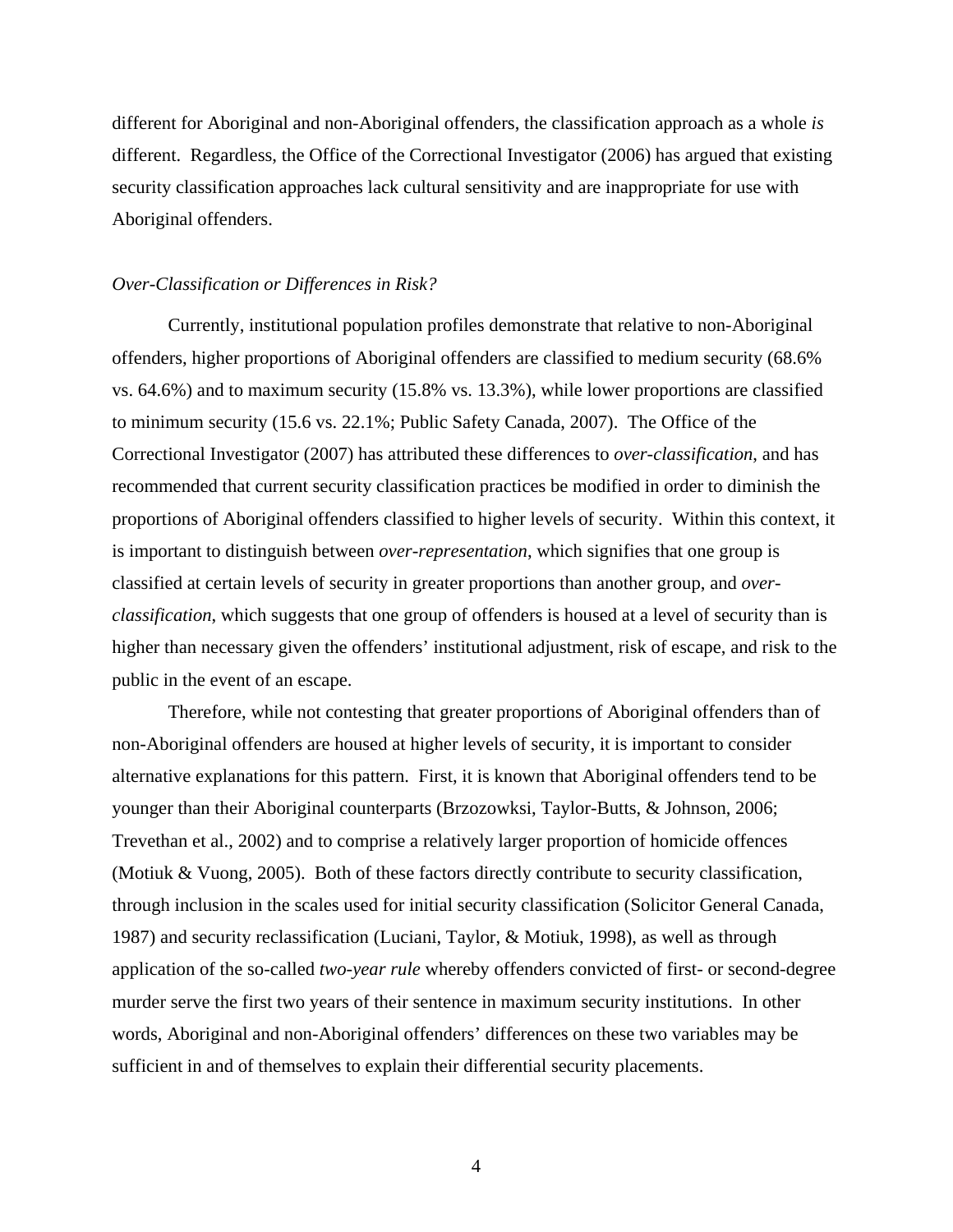<span id="page-20-0"></span>Second, it is possible that differences in the security classifications of Aboriginal and non-Aboriginal offenders reflect variation in risk (see Rugge, 2006, for a comprehensive review of this argument). A substantial body of literature has demonstrated that, in comparison to their non-Aboriginal counterparts, larger proportions of Aboriginal offenders exhibit characteristics shown to be linked to risk. More specifically, evidence demonstrates that by and large, Aboriginal offenders tend to have more extensive criminal histories (Holsinger, Lowenkamp, & Latessa, 2003; Moore, 2003), to have more serious needs pertaining to substance abuse (Finn, Trevethan, Carriere, & Kowalski, 1999; Trevethan, Moore, & Rastin, 2002), to have greater needs regarding family and marital attachments (Statistics Canada, 2001; Trevethan et al., 2002), and to have greater needs regarding criminal associates (Brzozowksi et al., 2006). Aboriginal offenders also tend to be younger (Brzozowksi et al., 2006; Trevethan et al., 2002), have lower levels of education (Brzozowksi et al., 2006; Moore, 2003; Moore, Trevethan, & Conley, 2004), and have less extensive employment histories and fewer employability skills (Finn et al., 1999; Moore, 200[3](#page-20-0)).<sup>3</sup> A large body of literature (e.g., Andrews & Bonta, 2006; Gendreau, Little, & Goggin, 1996) has demonstrated that each of these characteristics is associated with risk of reoffending.

Of course, this explanation is only appropriate if one assumes that the risk factors discussed above are equally relevant for Aboriginal and non-Aboriginal offenders. Since many of the conclusions regarding risk factors have been drawn from research conducted primarily with non-Aboriginal offenders, it cannot be assumed that these factors are linked to risk for Aboriginal offenders also. With this issue in mind, a number of researchers have examined differences in the relation between traditional risk factors and re-offending across ethnicity. Both primary studies and reviews show that the factors most strongly linked to risk of reoffending tend to be the same for Aboriginal and non-Aboriginal offenders (e.g., Bonta, LaPrairie, & Wallace-Capretta, 1997; Bonta, Lipinski, & Martin, 1992; Rugge, 2006). After reaching the same conclusion, one researcher posited that "before arguing for the necessity of modifying our underlying theoretical and methodological approach [to conceptualizing and measuring risk] to take into account Native American cultures and experiences, it is necessary to stress that what we have learned about risk … through studying the non-Indian population is

 $\overline{a}$ 

 $3$  See Rugge (2006) for a comprehensive review of traditional risk factors as they apply to Aboriginal and non-Aboriginal offenders.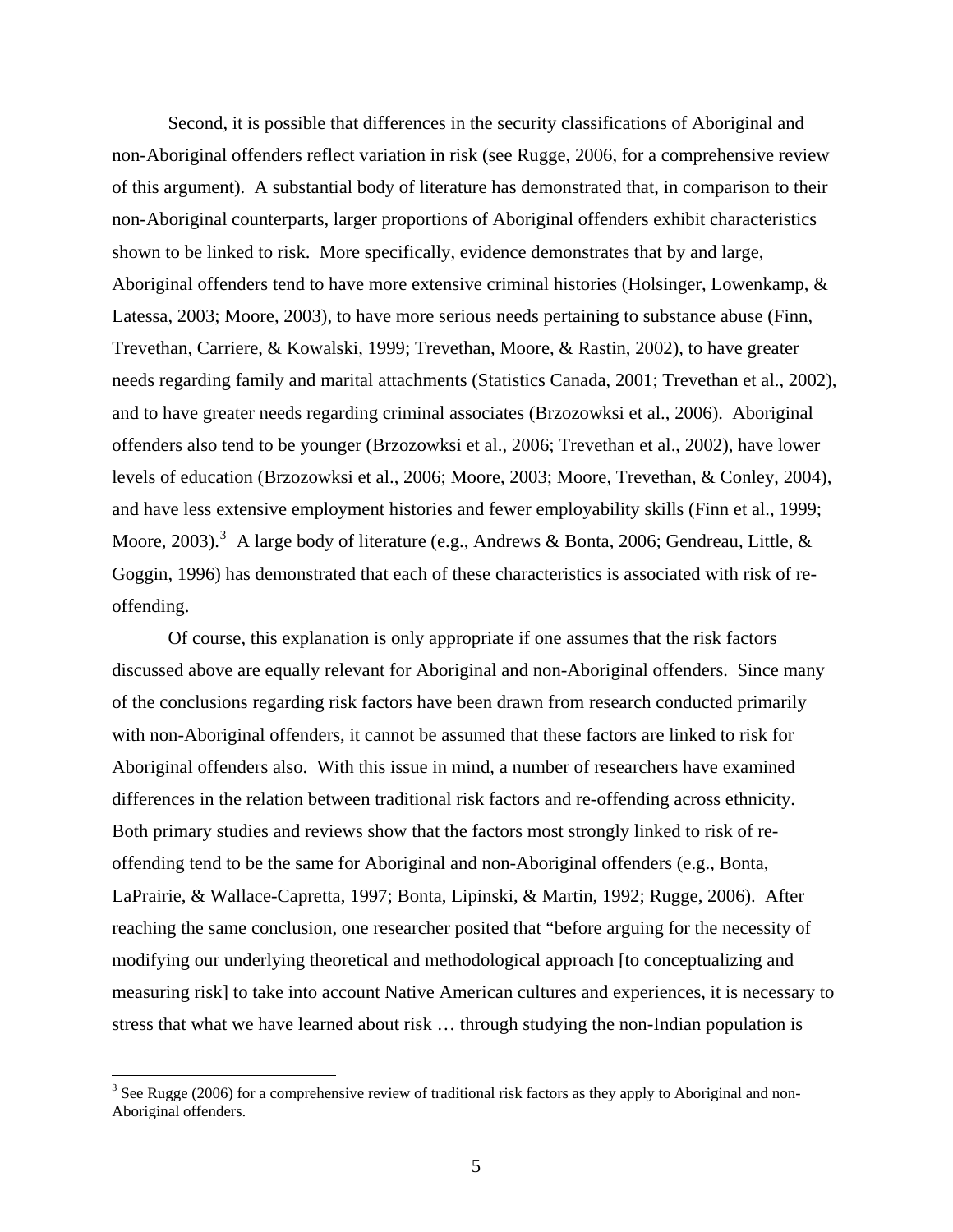<span id="page-21-0"></span>likely very important for the Native population" (Pridemore, 2004, p. 53). It should be acknowledged, however, that these findings refer specifically to risk of re-offending, rather than risk in the three areas considered in making security classification decisions. While it is intuitively logical that this pattern would exist in the latter area also, empirical evidence specific to male offenders is lacking. Research conducted with women offenders, however, has found that the same factors were associated with outcomes relevant to security classification (e.g., involvement in minor and major institutional incidents) for both Aboriginal and non-Aboriginal women (Blanchette, 2005).

With this rationale in mind, the present study was conceived partly as a response to the Office of the Correctional Investigator's claims that Aboriginal offenders' greater representation at higher levels of security is "due to a large extent to the culturally insensitive security classification tools still used by CSC, despite being denounced as unfair and ineffective" (2006, p. 14). It is possible, instead, as argued by Rugge, (2006) that larger proportions of Aboriginal offenders than of non-Aboriginal offenders are classified to higher levels of security, not because they are Aboriginal, but because they exhibit more characteristics associated with risk. Within this context, whether security classification tools are effective or not with Aboriginal offenders can only be determined through empirical investigation.

# **Current Study**

There are three inter-related objectives to this study. The first is to revalidate the SRS in order to examine the extent to which it continues to be effective. Periodic revalidation is an important component in the use of any actuarial instrument (Austin, 2003). The revalidation process involves examining the SRS's reliability, the extent that SRS recommendations converge with evidence from other sources, and the extent that SRS recommendations actually predict relevant outcomes, such as involvement in institutional incidents and escapes.

The second goal involves expanding on the differences between SRS recommendations and final security classification decisions. Areas of interest relating to this goal are the reasons for discrepancy between SRS recommendations and final security classification decisions and whether SRS recommendations are more or less predictive of relevant institutional outcomes relative to final security classification decisions.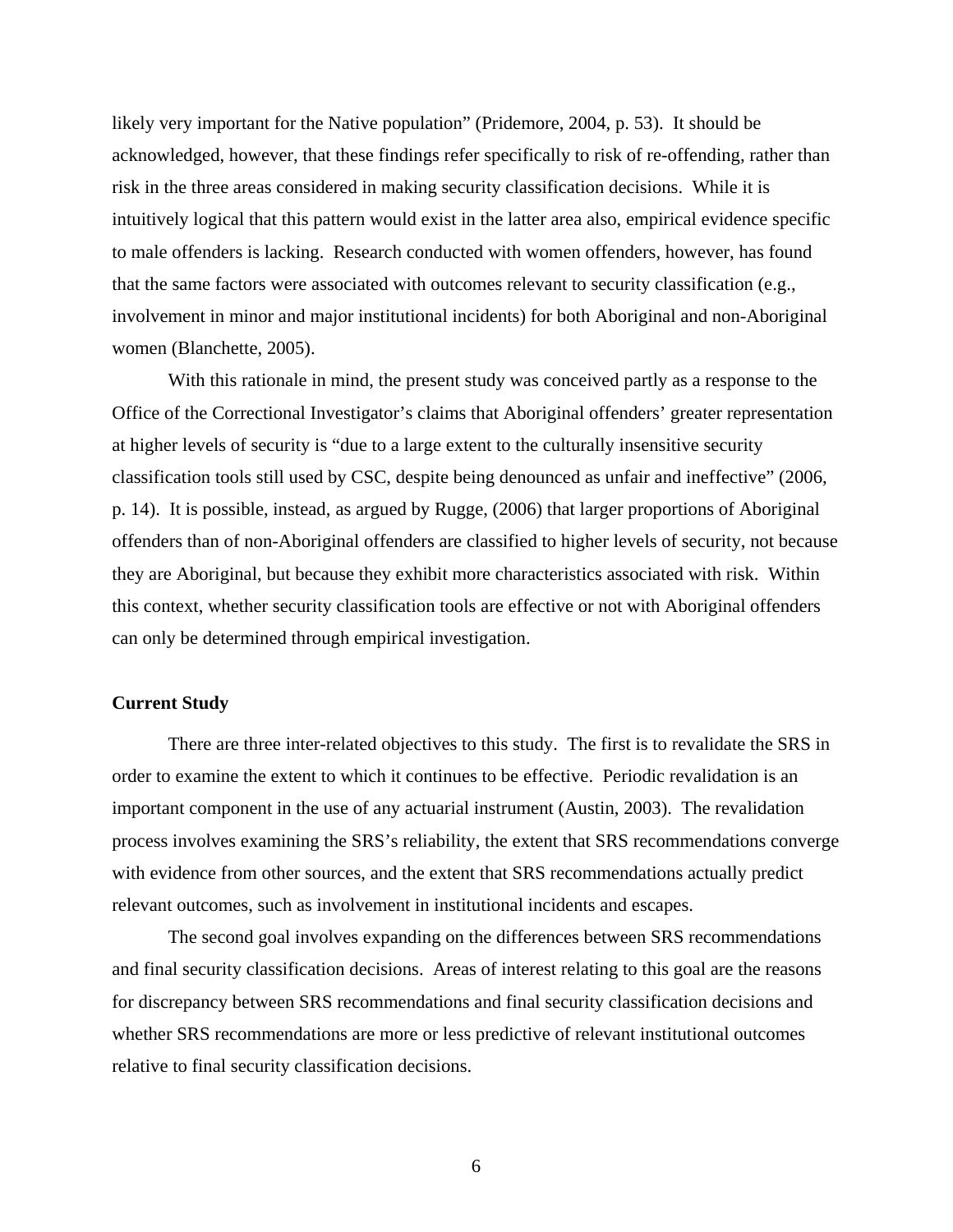The study's last goal is to further examine the applicability of the SRS to Aboriginal offenders. More specifically, the study will examine the extent to which SRS recommendations and actual security placements differ for each group, as well as the extent to which SRS recommendations and actual security placements converge with evidence from other sources and are predictive of relevant outcomes for both Aboriginal and non-Aboriginal offenders. This component of the study will contribute to answering the question of whether differences in security classification according to ethnicity represent over-classification or are reflective of true variation in risk.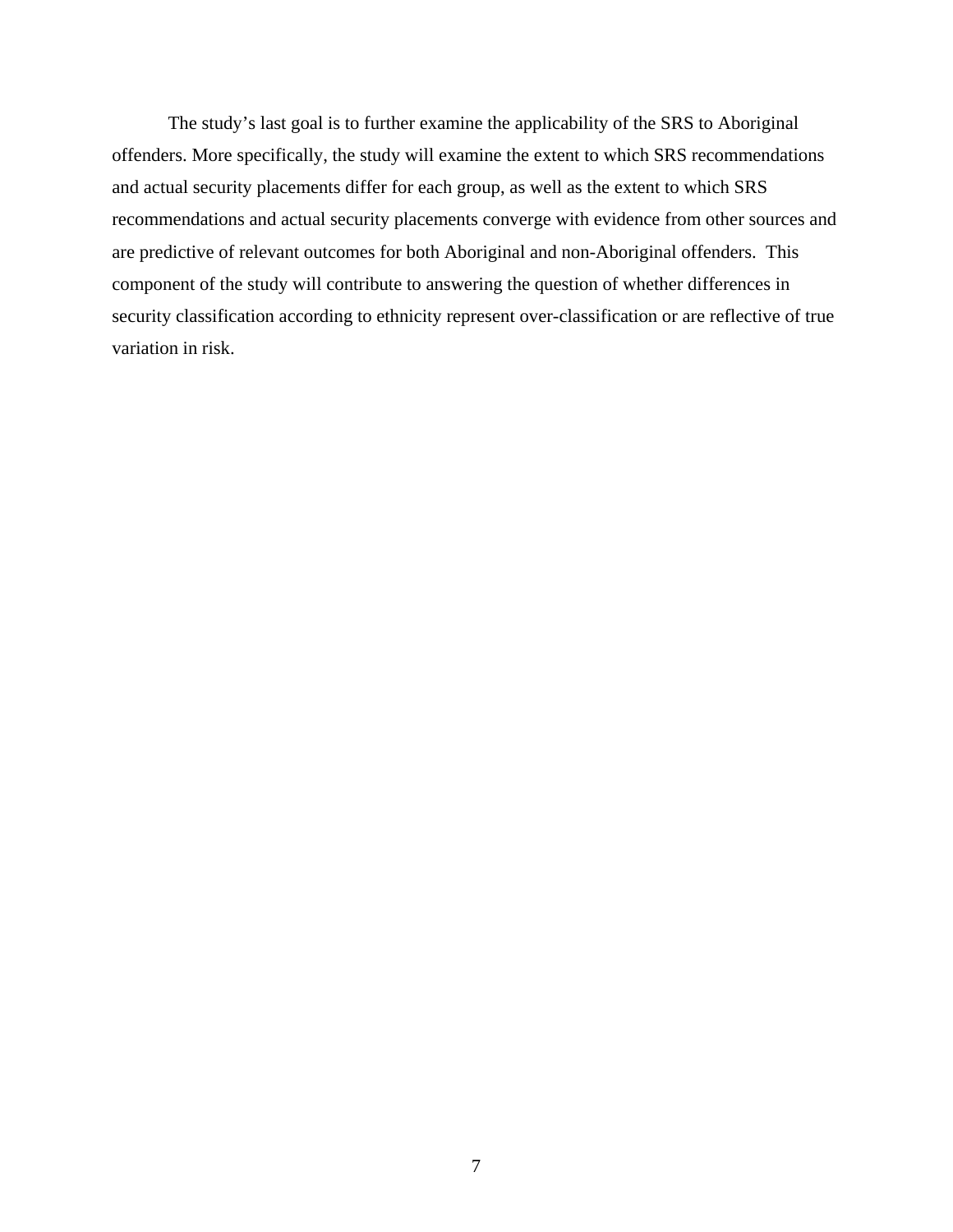#### **Method**

### <span id="page-23-0"></span>**Sample**

The data analysed in this report correspond to 32,328 security reclassification reviews conducted with male federally incarcerated offenders between November 1, 2002 and October 31, 2006. As many offenders were involved in more than one reclassification review during this period, the sample of reclassification events comprises 17,307 unique offenders. Given the research questions used in this project, data were analyzed separately for Aboriginal and non-Aboriginal offenders. Aboriginal ethnicity was determined according to self-reported data captured in the Offender Management System (OMS), the Correctional Service of Canada's automated offender data system. Any offender who self-identified as First Nations (i.e., North American Indian), Métis, or Inuit was classified as Aboriginal.<sup>[4](#page-23-0)</sup>

# **Data**

 $\overline{a}$ 

For each security reclassification review, additional data were drawn from OMS regarding the offender's demographic characteristics; his offence and sentence information, and his risk, need, motivation, and reintegration potential ratings at the most recent assessment period occurring prior to the security reclassification review. Data were also collected regarding the results of the application of the SRS and the final security classification decision, as well as the offender's involvement in institutional misconducts, escapes and attempted escapes, releases, and post-release outcome.

#### *The Security Reclassification Scale (SRS)*

The SRS (Luciani et al., 1998) is an objective, transparent, actuarial reclassification instrument implemented in 1998. It includes 14 items, many of which are dynamic, which aim to assess institutional adjustment, escape risk, and risk to the public in the event of an escape. Items were selected for inclusion based on their relationships with these three constructs in a large sample of male offenders.<sup>[5](#page-23-0)</sup> The 14 variables identified for inclusion in the SRS were:

<sup>&</sup>lt;sup>4</sup> The data management system also allows for self-identification of Innu ethnicity, but this category was not endorsed by any of the offenders in this sample<br><sup>5</sup> The development sample was reflective of the population of federally incarcerated offenders undergoing security

reviews. As of 1996-97 (presumably the time when scale development was occurring), Aboriginal offenders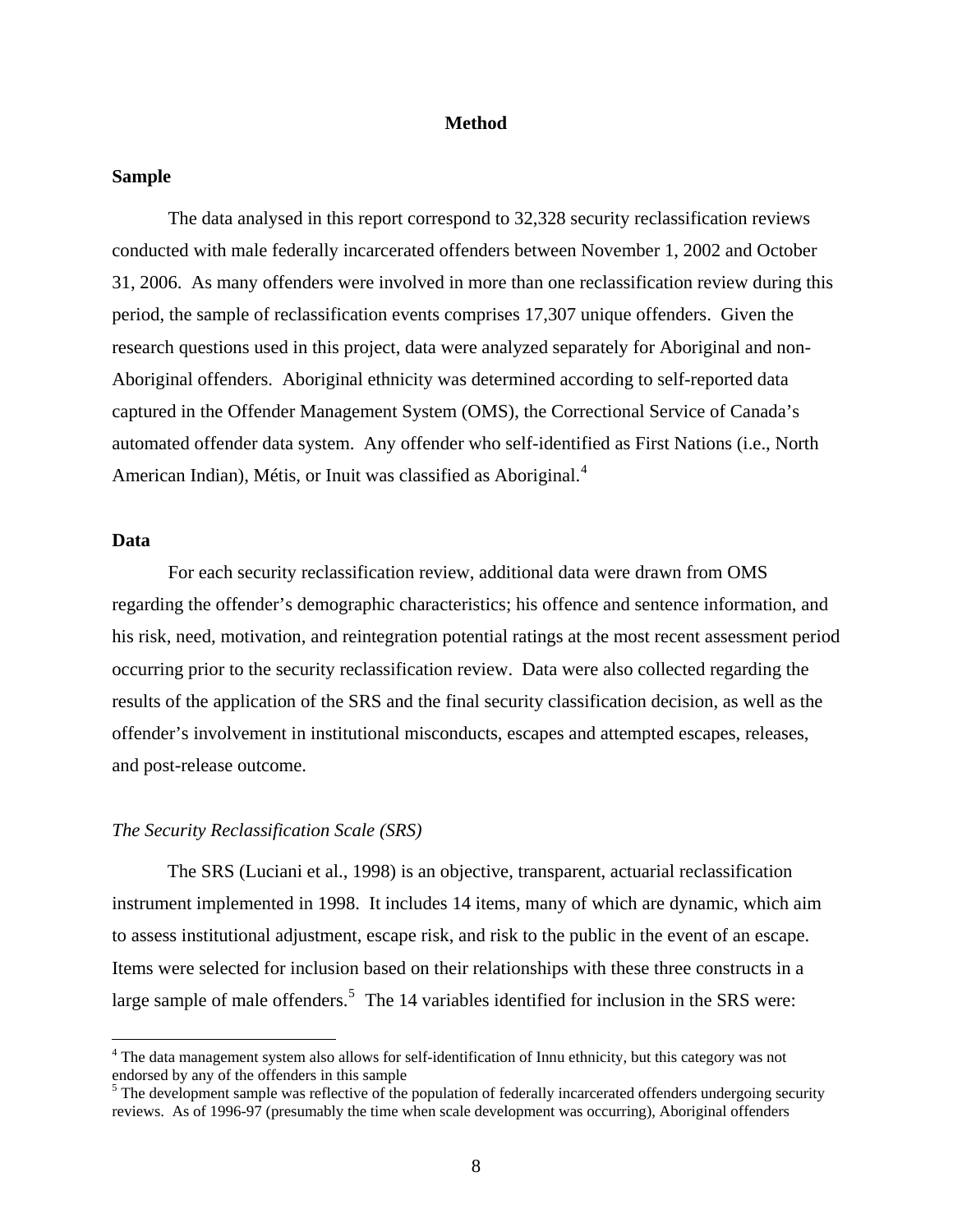- 1. Serious disciplinary offences (institutional disciplinary offences that resulted in conviction for a serious offence as defined by the court) within review period;
- 2. Minor disciplinary offences (institutional disciplinary offences that resulted in conviction for a minor offence as defined by the court) within review period;
- 3. Number of recorded incidents within review period;
- 4. Pay grade as of date of review;
- 5. Number of segregation periods during review period;
- 6. Detention referral (actual or anticipated);
- 7. Correctional plan progress during review period;
- 8. Correctional plan motivation during review period;
- 9. Drug and alcohol rating (current);
- 10. Successful temporary absences / work releases during review period;
- 11. Age at review;
- 12. Psychological concerns (current);
- 13. CRS escape history; and,
- 14. CRS incident history.

Using actuarial methods, responses to each item are assigned a value. Values are then summed to produce a scale total, which is assessed against cutoff values to determine the security classification recommendation produced by the SRS. Higher scale totals correspond to higher security classification recommendations. Notably, a discretionary range exists at each cutoff, allowing flexibility in selecting security classification recommendations for those offenders whose scores fall near the threshold values.

In this study, various data drawn from the SRS were used, including item scores, scale totals, scale recommendations, and application (or not) of the discretionary range.

represented roughly 16% of the population of federally incarcerated offenders (CSC Performance Management, 2008); therefore, while the SRS was not explicitly constructed to be culturally-sensitive, the indices of association used in selecting scale items were calculated based on a representative Aboriginal sample. Nonetheless, results were aggregated across offenders and it is possible that associations derived from the larger proportion of non-Aboriginal offenders "washed out" those stemming from Aboriginal offenders.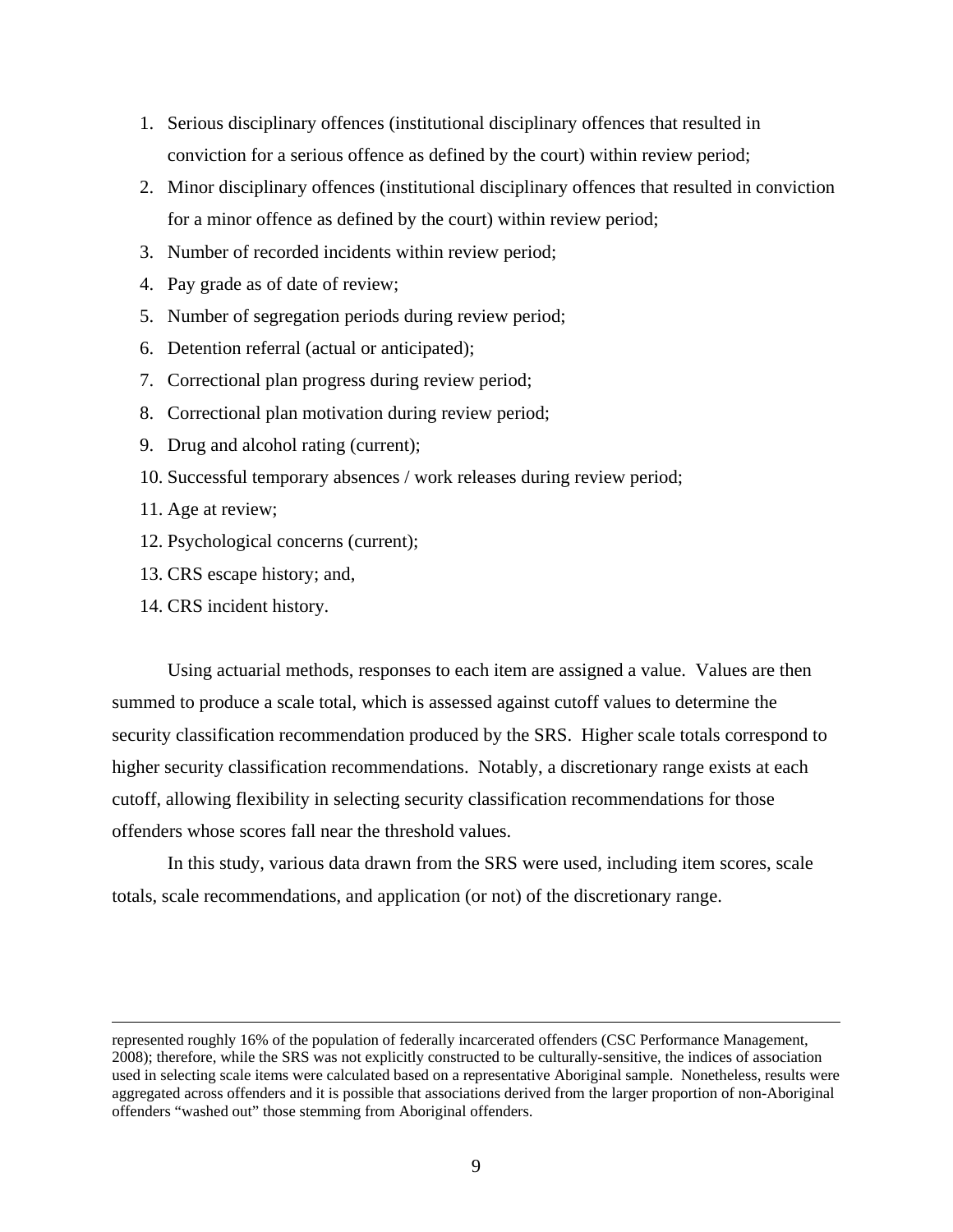#### <span id="page-25-0"></span>*Actual Security Classification*

Though the SRS recommendation is intended to anchor security reclassification decisions, caseworkers also conduct a clinical appraisal. As a result of this appraisal, they may ultimately make a recommendation that is either consistent with or different than the one produced by the SRS. The Institutional Head or Deputy Warden is then responsible for authorizing the final security reclassification decision, which may or may not be consistent with the caseworker's recommendation (CSC, 2007a). As such, there are two stages within the reclassification process where inconsistency can occur. In this study, the actual security classification refers to the final security reclassification decision authorized by the Institutional Head or Deputy Warden.

#### **Statistical Note**

Throughout this study, statistics are primarily reported in descriptive terms rather than in terms of probability testing. This decision was made for two reasons. First, it was not appropriate to use inferential statistics (i.e., statistics that estimate the likelihood that a finding from the study sample represent the true value of the full population) because the full population of security reclassification reviews occurring during the study period was included. Second, the number of reviews and of individuals represented in the dataset being used in this study was so large that virtually any probability test would be statistically significant. In this context, it is important to differentiate between *statistical* significance and *practical* significance. The results in this study are interpreted predominantly in light of the latter.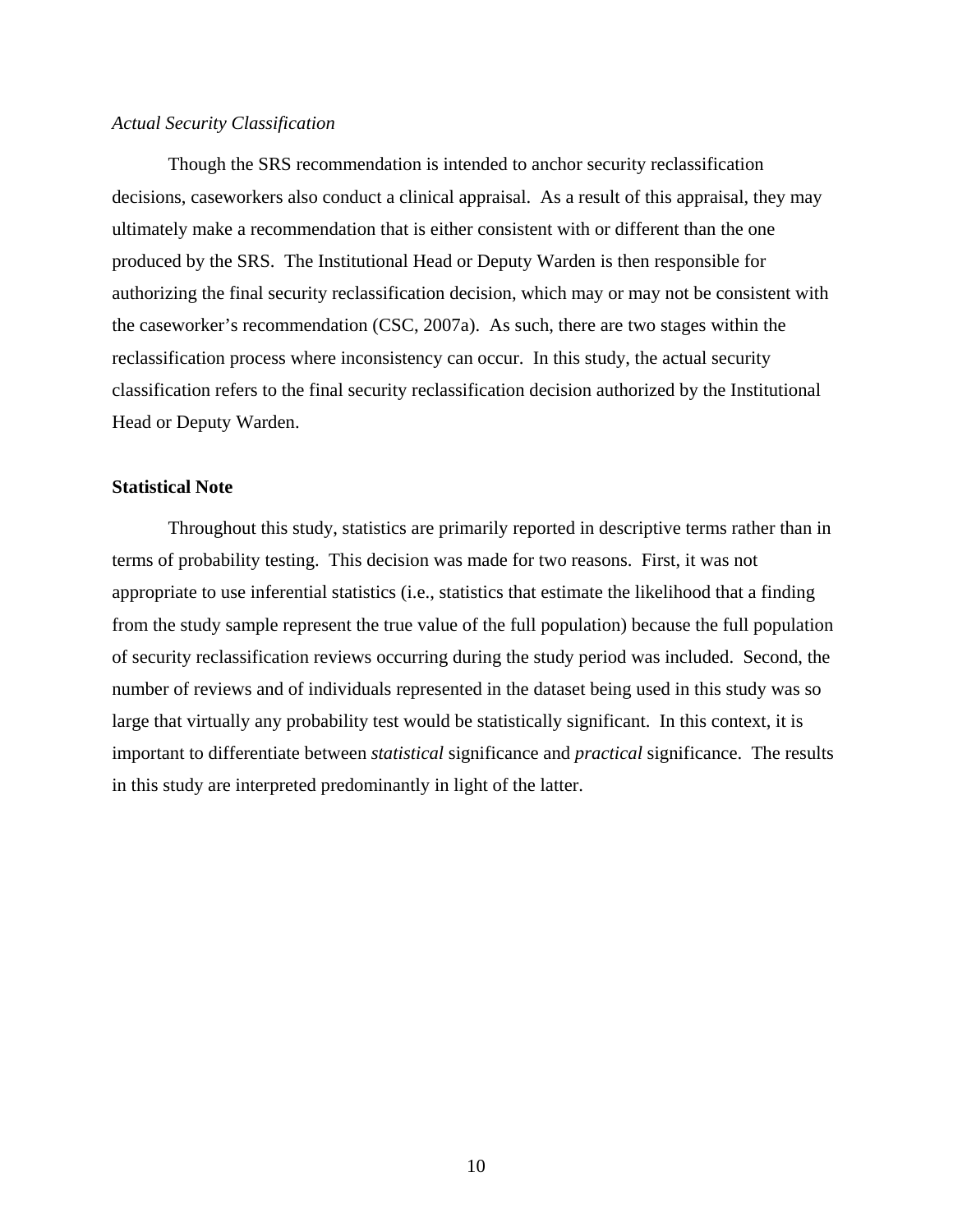# **Results**

# <span id="page-26-0"></span>**Sample**

The total sample was composed of 32,328 reviews involving 17,307 federally incarcerated male offenders. Of these, 6,717 (representing 3,551 individuals) corresponded to Aboriginal offenders, while 25,611 reviews (13,756 individuals) corresponded to their non-Aboriginal counterparts. Aboriginal offenders were typically younger that their non-Aboriginal counterparts; the average age of offenders in this sample was 33.5 years *(SD* = 9.6), while that of non-Aboriginal men was 36.3 years (*SD* = 10.8). As shown in Table 1, most offenders in each group were widowed, divorced, separated, or single.

#### Table 1:

|                                      | Number (%) of Offenders |            |        |                |  |
|--------------------------------------|-------------------------|------------|--------|----------------|--|
| Demographic Variable                 |                         | Aboriginal |        | Non-Aboriginal |  |
| Ethnicity                            |                         |            |        |                |  |
| North American Indian                | 2407                    | (68)       |        |                |  |
| Métis                                | 998                     | (28)       |        |                |  |
| Inuit                                | 146                     | (4)        |        |                |  |
| Caucasian                            |                         |            | 11,785 | (86)           |  |
| <b>Black</b>                         |                         |            | 1,104  | (8)            |  |
| Latin American                       |                         |            | 98     | (1)            |  |
| Asian / East Indian                  |                         |            | 501    | (4)            |  |
| Other / Unknown                      |                         |            | 268    | (2)            |  |
| <b>Marital Status</b>                |                         |            |        |                |  |
| Single / Widowed / Divorced / Single | 2196                    | (62)       | 8,596  | (63)           |  |
| Married / Common-law                 | 1325                    | (37)       | 5,113  | (37)           |  |
| Unknown                              | 30                      | (1)        | 47     | (0)            |  |

# *Demographic Characteristics of the Sample*

*Note.*  $N_{\text{Aboriginal}} = 3,551$ .  $N_{\text{Non-Aboriginal}} = 13,756$ . Proportions may not sum to 100 due to rounding.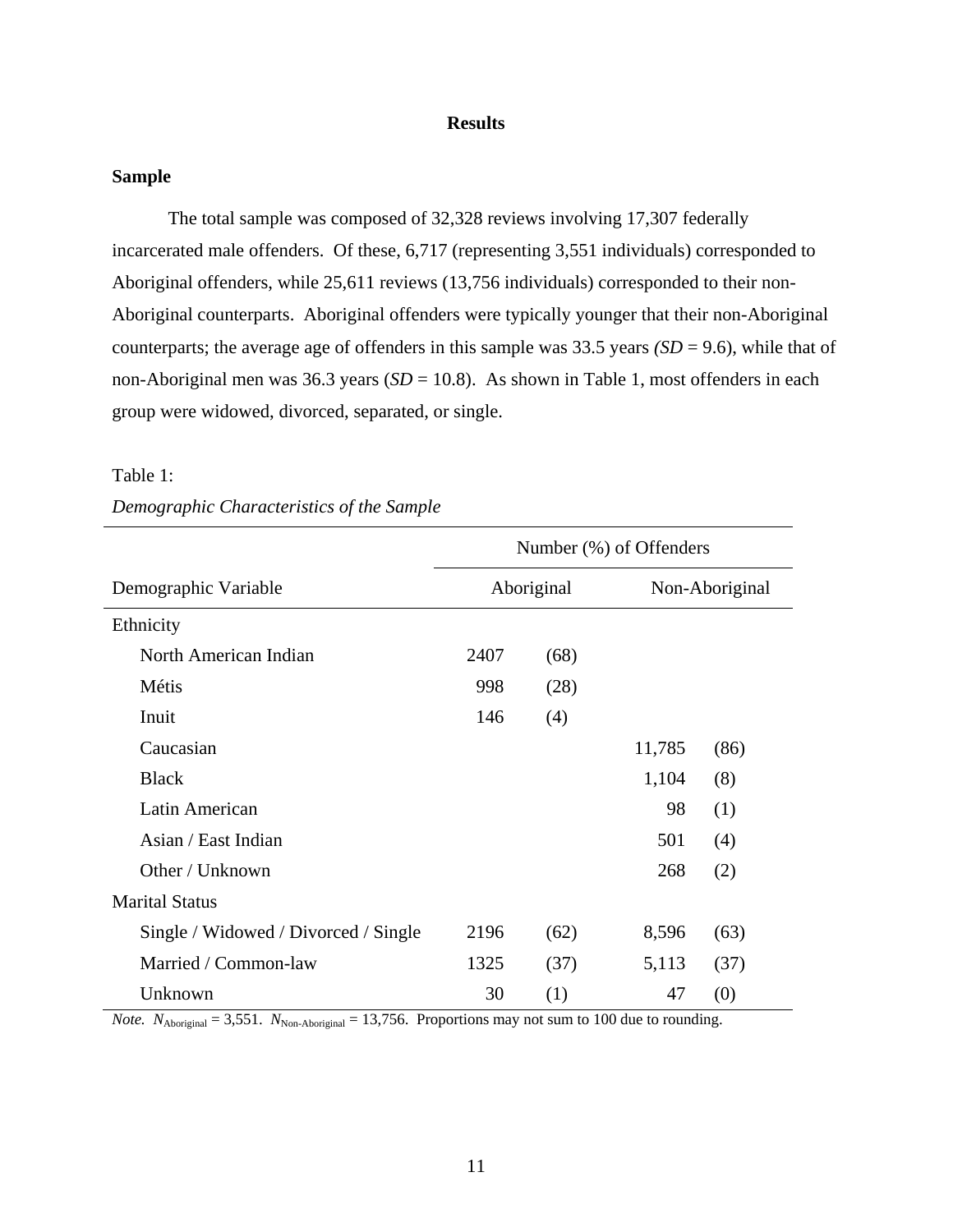Fourteen percent ( $n = 502$ ) of the Aboriginal offenders and 15% ( $n = 2,120$ ) of non-Aboriginal offenders were serving indeterminate sentences (e.g., life sentence, dangerous offender designation). Of the remainder, the average sentence length was of 5.1 years  $(SD = 4.3)$ for Aboriginal offenders and somewhat longer, 5.8 years (*SD* = 5.6), for their non-Aboriginal counterparts.

Offenders' convictions on the present sentence were also examined (see Table 2). Most offenders (86% and 82% of the Aboriginal and non-Aboriginal groups respectively) were convicted of at least one violent offence, with assault and robbery being the most common. Just over two-thirds of offenders (67% and 73% of the Aboriginal and non-Aboriginal groups respectively) were convicted of at least one non-violent offence, with break and enter and other property offences particularly common. A relatively large proportion of non-Aboriginal offenders were also convicted of drug offences.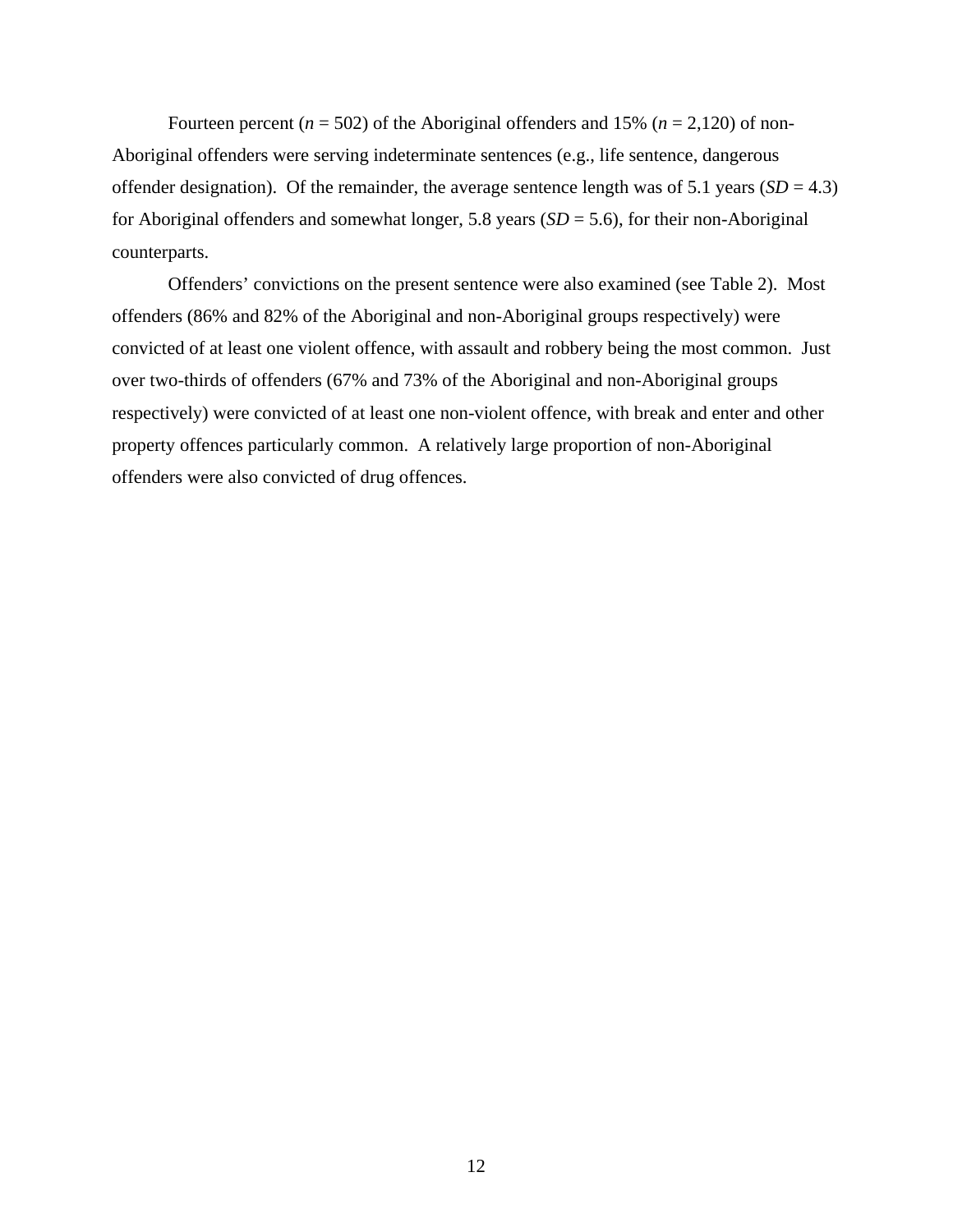<span id="page-28-0"></span>Table 2:

|  | Offence Characteristics of the Sample |  |  |
|--|---------------------------------------|--|--|
|  |                                       |  |  |

|                                   | Number (%) of Offenders |            |       |                |
|-----------------------------------|-------------------------|------------|-------|----------------|
| Present Conviction(s)             |                         | Aboriginal |       | Non-Aboriginal |
| <b>Violent Offences</b>           |                         |            |       |                |
| Homicide (murder, manslaughter)   | 732                     | (21)       | 2,404 | (17)           |
| Attempt murder                    | 71                      | (2)        | 521   | (4)            |
| Assault                           | 1316                    | (37)       | 3,828 | (28)           |
| Robbery                           | 971                     | (27)       | 4,415 | (32)           |
| Kidnapping / Forcible confinement | 247                     | (7)        | 1,254 | (9)            |
| Sexual assault                    | 631                     | (18)       | 1,759 | (13)           |
| Arson                             | 135                     | (4)        | 1,026 | (7)            |
| <b>Utter threats</b>              | 397                     | (11)       | 1,692 | (12)           |
| Weapon offences                   | 493                     | (14)       | 2,692 | (20)           |
| Non-violent Offences              |                         |            |       |                |
| Drug offences                     | 422                     | (12)       | 2,966 | (22)           |
| Break and enter                   | 850                     | (24)       | 3,433 | (25)           |
| Fraud                             | 21                      | (1)        | 195   | (1)            |
| Other property offences           | 630                     | (18)       | 3,263 | (24)           |
| Obstruct justice                  | 390                     | (11)       | 2,315 | (17)           |
| Other non-violent                 | 1961                    | (55)       | 8,210 | (60)           |

*Note.*  $N_{\text{Aboriginal}} = 3,551$ .  $N_{\text{Non-Aboriginal}} = 13,756$ . Numbers sum to more than 3,551 and 13,756 respectively because many offenders were convicted of more than one offence.

# **SRS Descriptive Information**

The mean SRS score was similar for Aboriginal offenders ( $M = 21.8$ ,  $SD = 4.6$ ) and non-Aboriginal offenders ( $M = 21.5$ ,  $SD = 4.3$ ). In both cases, this score corresponds to the middle range for medium security. Mean scores for individual items were comparable, though not identical, for Aboriginal and non-Aboriginal offenders (see Appendix A). Overall, in over twothirds of cases, the SRS produced a recommendation of medium security (see Table 3). Notably, the scale produced recommendations to medium security for a slightly larger proportion of non-Aboriginal than Aboriginal offenders; conversely, it also produced recommendations to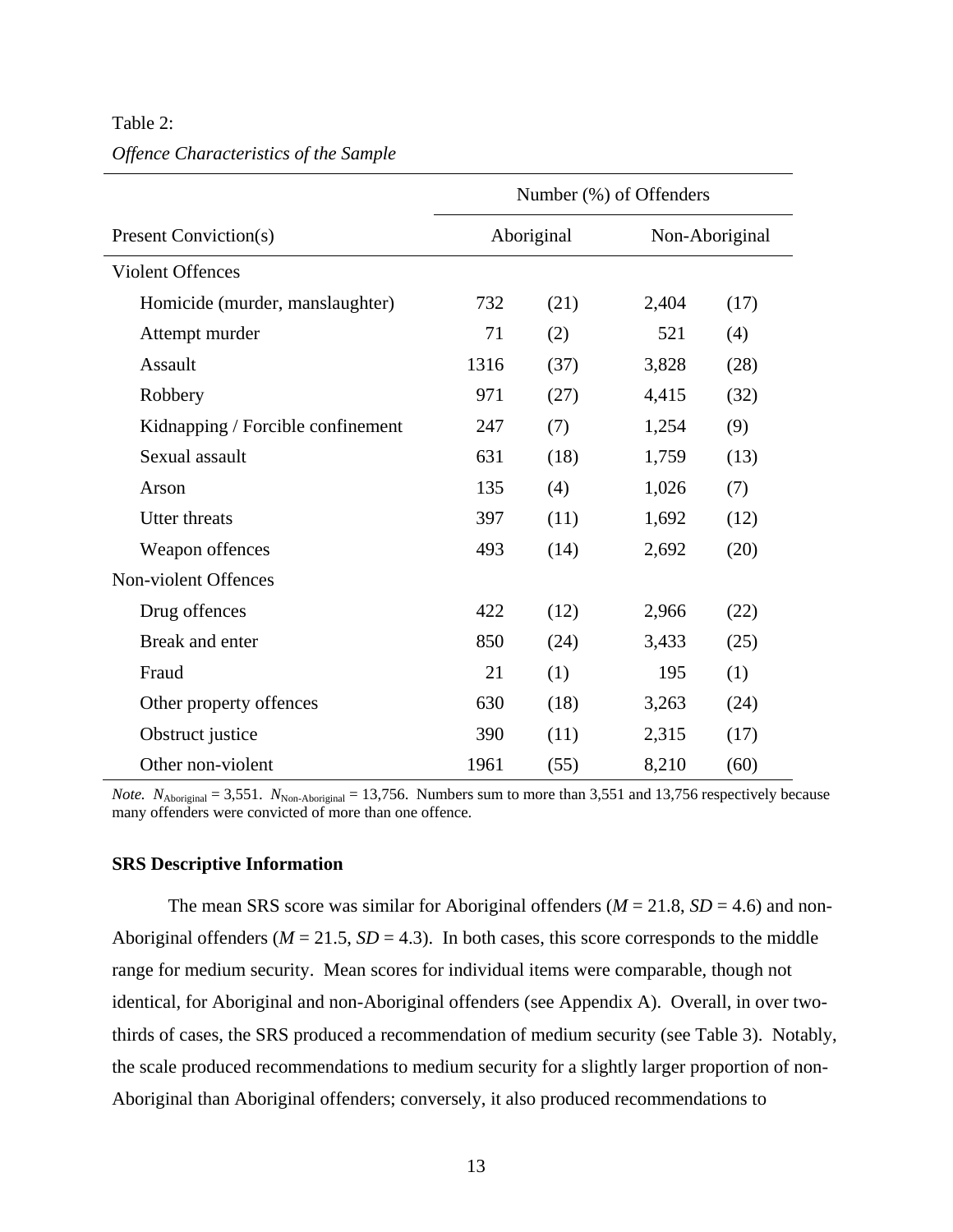<span id="page-29-0"></span>minimum and maximum security for slightly smaller proportions of non-Aboriginal offenders. These findings demonstrate that though mean scale scores were relatively alike for Aboriginal and non-Aboriginal offenders, the distribution of scores around the mean varied.

#### Table 3:

|                             | Number (%) of Offenders |      |        |                |
|-----------------------------|-------------------------|------|--------|----------------|
| <b>Scale Recommendation</b> | Aboriginal              |      |        | Non-Aboriginal |
| Minimum                     | 1,060                   | (16) | 3,712  | (14)           |
| Medium                      | 4,553                   | (68) | 18,453 | (72)           |
| Maximum                     | 1,104                   | (16) | 3,446  | (13)           |

| Percentage of SRS Recommendations to Each Security Level |  |  |  |  |  |  |  |
|----------------------------------------------------------|--|--|--|--|--|--|--|
|----------------------------------------------------------|--|--|--|--|--|--|--|

*Note.*  $N_{\text{Aboriginal}} = 6,717$ .  $N_{\text{Non-Aboriginal}} = 25,611$ . Proportions may not sum to 100 due to rounding.

Analyses were also conducted to examine SRS recommendations by pre-review security level. For most cases (65% for each of the Aboriginal and non-Aboriginal groups), the SRS resulted in a security recommendation that was the same as the offender's pre-review security placement. A considerable proportion of SRS recommendations represented decreases in security (24% and 23% for Aboriginal and non-Aboriginal offenders respectively), while fewer represented increases in security (11% for each group).

The high concordance rate between pre-review security placement and SRS recommendations likely explains the differences found between the proportions of recommendations to each security level and the proportions of offenders known to be housed at each security level (that is, 20.8%, 65.4%, and 13.8% for minimum, medium, and maximum respectively; Public Safety Canada, 2007). Specifically, a somewhat lower proportion of offenders were recommended to minimum security in this study than are actually housed at minimum security. This discrepancy is likely due to the fact that offenders housed at minimum security only undergo security reclassifications when there is reason to believe that a change to their security level is needed. Thus, there are no periodic reviews conducted to *confirm* that minimum security is appropriate for these offenders, and therefore no corresponding reclassification recommendations.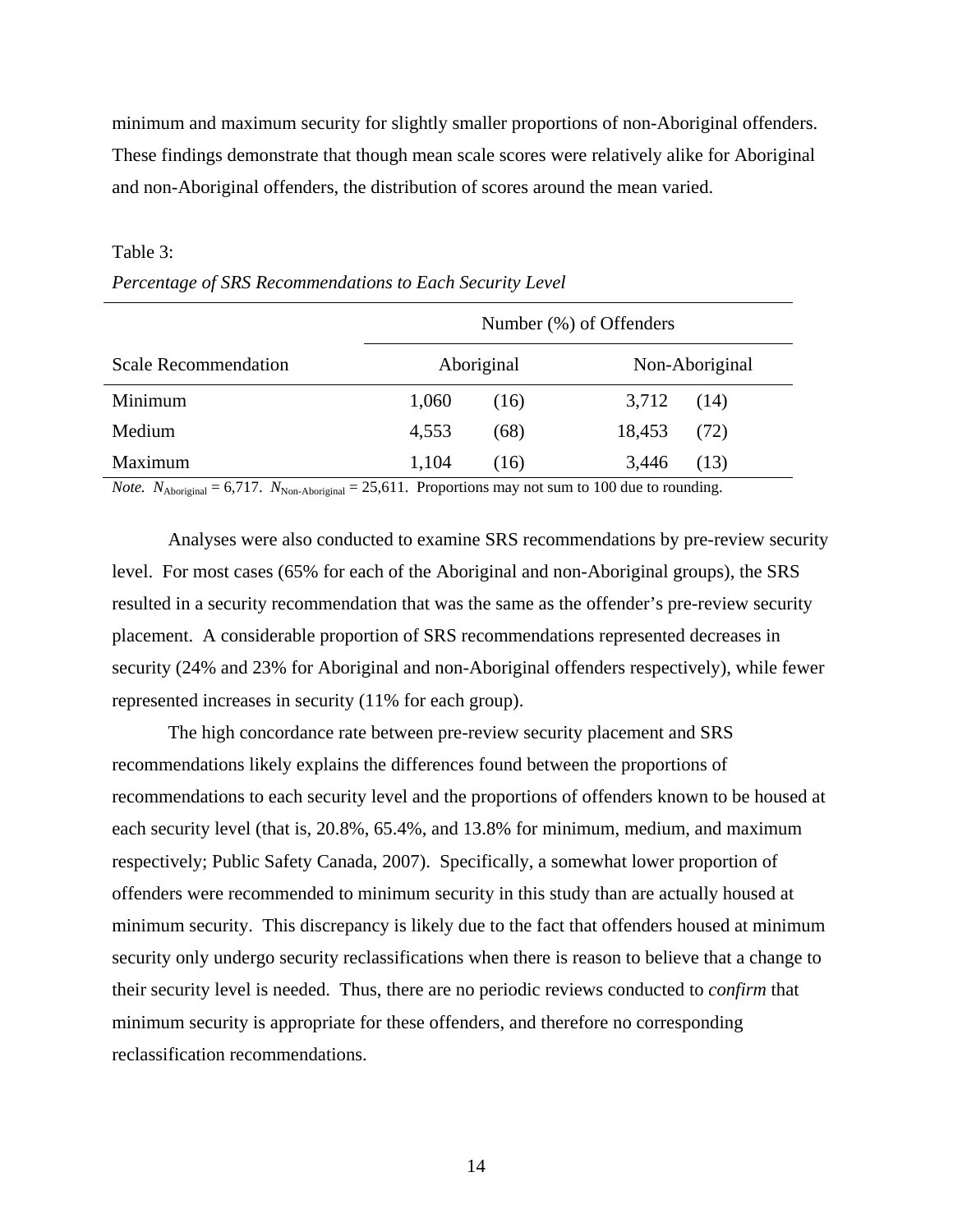#### <span id="page-30-0"></span>**SRS Recommendations and Offender Characteristics**

A series of analyses was conducted to examine whether there were differences in SRS recommendations according to offenders' age, region of incarceration, sentence length, and offence type. Given that age is known to be negatively associated with risk (Gendreau, Little,  $\&$ Goggin, 1996), it was not surprising that offenders with higher SRS recommendations were younger (see Table 4) than those with lower SRS recommendations. This trend was apparent both overall and for Aboriginal and non-Aboriginal offenders separately.

#### Table 4:

*Average Age by SRS Security Level Recommendation*

|                             | Mean $(SD)$ Age |                 |                 |  |  |  |
|-----------------------------|-----------------|-----------------|-----------------|--|--|--|
| <b>Scale Recommendation</b> | Aboriginal      | Non-Aboriginal  | Total           |  |  |  |
| Minimum                     | $37.0$ $(10.1)$ | $39.7$ $(11.1)$ | $39.1$ $(11.0)$ |  |  |  |
| Medium                      | $35.2$ (9.9)    | $38.2$ $(11.1)$ | (10.9)<br>37.6  |  |  |  |
| Maximum                     | 30.4<br>(8.1)   | $32.4$ (9.0)    | (8.8)<br>31.9   |  |  |  |

*Note.*  $N_{\text{Aboriginal}} = 6,717$ .  $N_{\text{Non-Aboriginal}} = 25,611$ .  $N_{\text{Total}} = 32,328$ .

Table 5 presents the proportions of Aboriginal and non-Aboriginal offenders from each region for whom the SRS produced a recommendation of minimum, medium, and maximum security. Clear variation was apparent in the number of reviews completed per region, with the distribution of reviews being consistent with that of the offender population. As most Aboriginal offenders are housed in the Prairies region (Public Safety Canada, 2007), it was not surprising that most scales completed with Aboriginal offenders were completed in this region.

In contrasting recommendations across regions, it was apparent that reviews completed in Quebec were relatively likely to result in a recommendation to maximum security, most markedly for Aboriginal offenders. Reviews completed in the Prairies region were more likely than those completed in other regions to produce recommendations to minimum security for both Aboriginal and non-Aboriginal offenders. This pattern was consistent with the regional distribution of institutions of various security levels (CSC, 2008).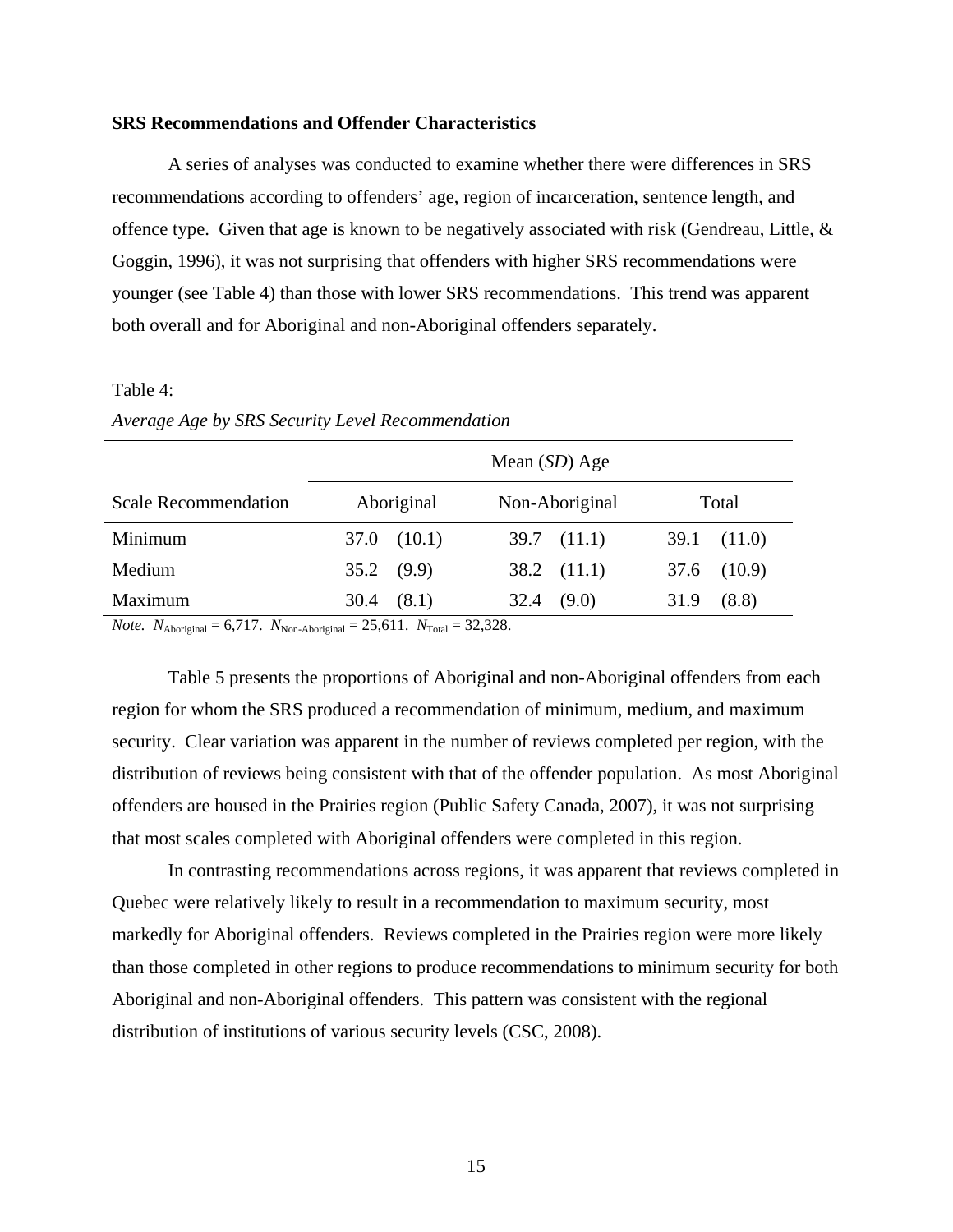# <span id="page-31-0"></span>Table 5:

|                             | Region                      |         |         |          |         |  |
|-----------------------------|-----------------------------|---------|---------|----------|---------|--|
| <b>Scale Recommendation</b> | Atlantic                    | Quebec  | Ontario | Prairies | Pacific |  |
|                             | <b>Aboriginal Offenders</b> |         |         |          |         |  |
| n                           | (248)                       | (658)   | (909)   | (3,646)  | (1,256) |  |
| Minimum                     | 11                          | 6       | 8       | 21       | 12      |  |
| Medium                      | 72                          | 69      | 76      | 64       | 72      |  |
| Maximum                     | 17                          | 25      | 16      | 15       | 16      |  |
|                             | Non-Aboriginal Offenders    |         |         |          |         |  |
| n                           | (2,796)                     | (7,193) | (7,538) | (4,115)  | (3,969) |  |
| Minimum                     | 14                          | 10      | 15      | 23       | 15      |  |
| Medium                      | 71                          | 73      | 74      | 66       | 72      |  |
| Maximum                     | 15                          | 17      | 11      | 11       | 13      |  |

*Percentage of SRS Recommendations to Each Security Level, by Region*

*Note.*  $N_{\text{Aboriginal}} = 6,717$ .  $N_{\text{Non-Aboriginal}} = 25,611$ . Proportions may not sum to 100 due to rounding.

Scale recommendations were then examined for differences based on offenders' sentence lengths. Differences across sentence lengths were small and unsystematic, but it generally appears that slightly higher proportions of offenders serving shorter sentences were recommended to minimum security. This was especially notable among Aboriginal offenders. Further, relatively few offenders serving indeterminate sentences, especially those of non-Aboriginal ethnicity, were recommended to maximum security.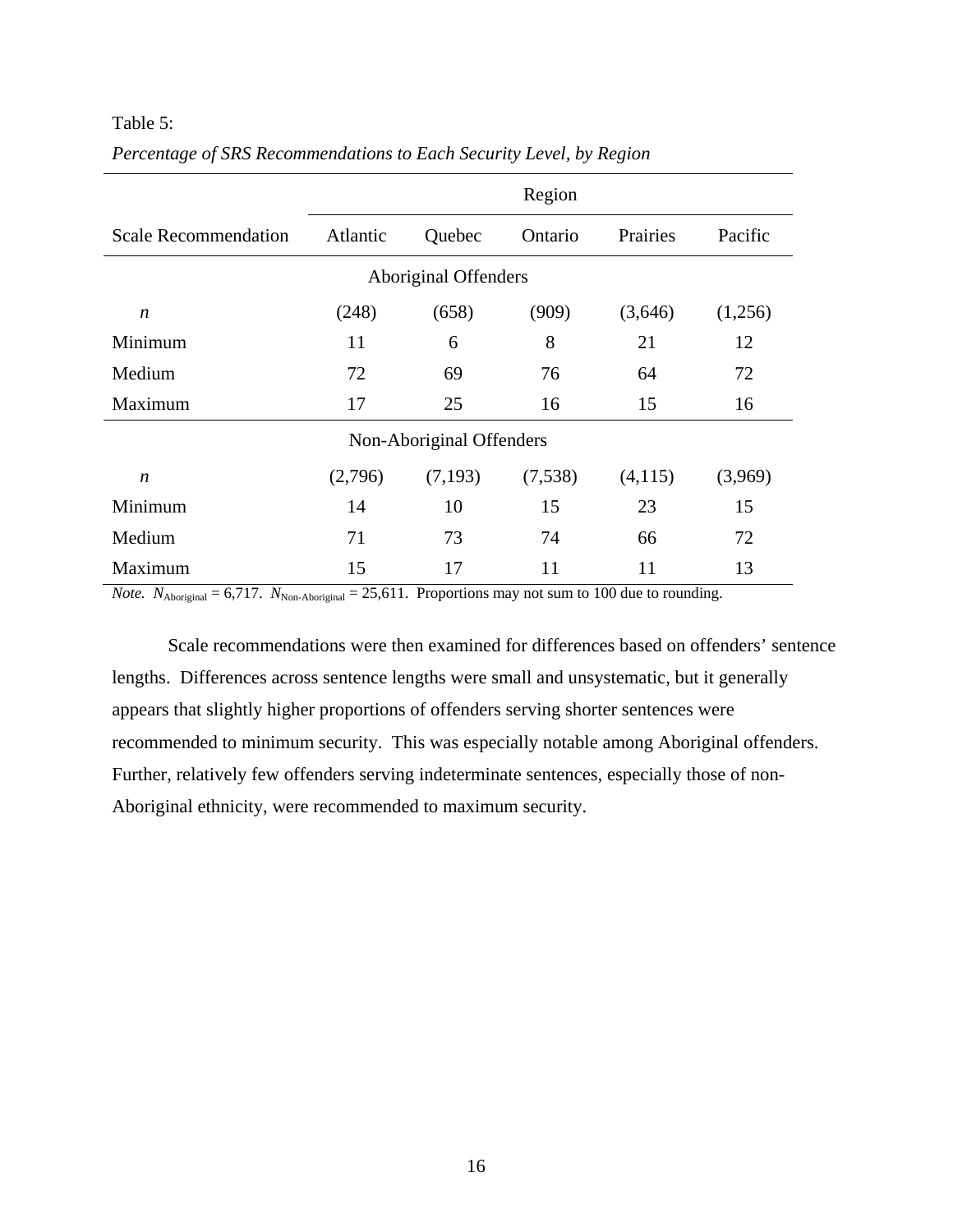#### <span id="page-32-0"></span>Table 6:

|                             | <b>Sentence Category</b> |                          |          |               |  |  |  |  |
|-----------------------------|--------------------------|--------------------------|----------|---------------|--|--|--|--|
| <b>Scale Recommendation</b> | Up to $3$ Yrs.           | $3 - 8$ Yrs.             | $8+Yrs.$ | Indeterminate |  |  |  |  |
|                             | Aboriginal Offenders     |                          |          |               |  |  |  |  |
| $\boldsymbol{n}$            | (1,626)                  | (2,484)                  | (1,243)  | (1,364)       |  |  |  |  |
| Minimum                     | 20                       | 17                       | 12       | 12            |  |  |  |  |
| Medium                      | 65                       | 66                       | 69       | 73            |  |  |  |  |
| Maximum                     | 15                       | 17                       | 19       | 15            |  |  |  |  |
|                             |                          | Non-Aboriginal Offenders |          |               |  |  |  |  |
| n                           | (5,330)                  | (9,169)                  | (5,820)  | (5,292)       |  |  |  |  |
| Minimum                     | 14                       | 16                       | 13       | 14            |  |  |  |  |
| Medium                      | 71                       | 70                       | 73       | 75            |  |  |  |  |
| Maximum                     | 15                       | 14                       | 14       | 11            |  |  |  |  |

*Percentage of SRS Recommendations to Each Security Level, by Sentence Length*

*Note.*  $N_{\text{Aboriginal}} = 6,717$ .  $N_{\text{Non-Aboriginal}} = 25,611$ . Proportions may not sum to 100 due to rounding.

Finally, differences in scale recommendations according to offence type were also examined; these are reported in Table 7. First, reviews corresponding to offenders who were and who were not convicted of violent offences were contrasted. Second, reviews corresponding to homicide offences were contrasted with those corresponding to non-homicide offences. For both Aboriginal offenders and their non-Aboriginal counterparts, reviews conducted with those convicted of a violent offence were less likely than those conducted with those not convicted of a violent offence to result in a recommendation to minimum security. Similarly, they were also more likely to result in a recommendation to maximum security. Differences were much less marked when examining reviews corresponding to homicide and non-homicide offences, though slightly higher proportions of reviews conducted with offenders convicted of non-homicide offences resulted in recommendations to maximum security.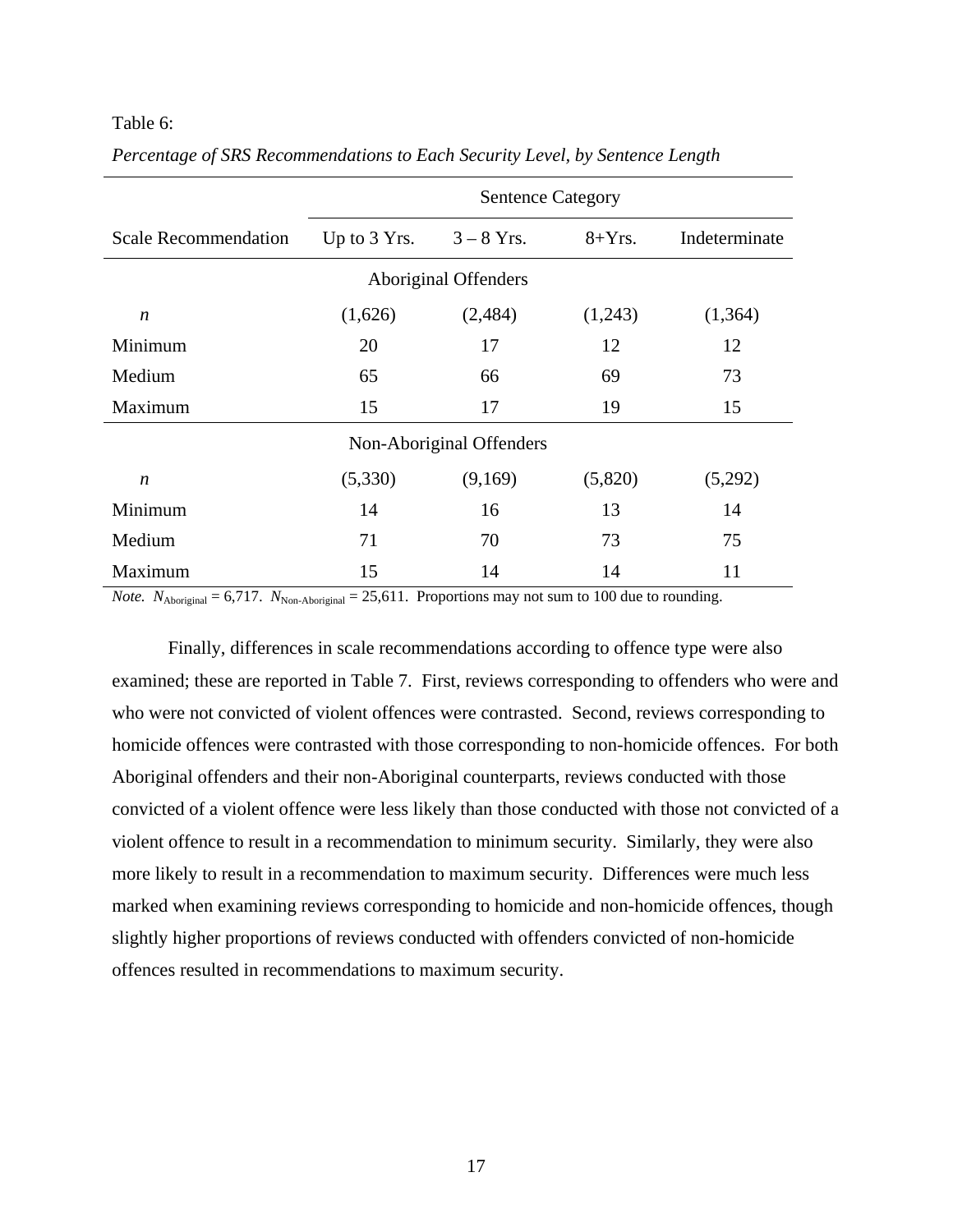#### <span id="page-33-0"></span>Table 7:

|                             | <b>Offence Category</b> |                          |          |              |  |  |  |
|-----------------------------|-------------------------|--------------------------|----------|--------------|--|--|--|
| <b>Scale Recommendation</b> | Violent                 | Non-Violent              | Homicide | Non-Homicide |  |  |  |
| Aboriginal Offenders        |                         |                          |          |              |  |  |  |
| n                           | (6,027)                 | (690)                    | (1,776)  | (4, 941)     |  |  |  |
| Minimum                     | 15                      | 23                       | 15       | 16           |  |  |  |
| Medium                      | 68                      | 66                       | 70       | 67           |  |  |  |
| Maximum                     | 17                      | 11                       | 15       | 17           |  |  |  |
|                             |                         | Non-Aboriginal Offenders |          |              |  |  |  |
| n                           | (21, 874)               | (3,737)                  | (5,519)  | (20,092)     |  |  |  |
| Minimum                     | 14                      | 19                       | 16       | 14           |  |  |  |
| Medium                      | 72                      | 71                       | 73       | 72           |  |  |  |
| Maximum                     | 14                      | 10                       | 11       | 14           |  |  |  |

*Percentage of SRS Recommendations to Each Security Level, by Offence Type* 

*Note.*  $N_{\text{Aboriginal}} = 6,717$ .  $N_{\text{Non-Aboriginal}} = 25,611$ . Proportions may not sum to 100 due to rounding.

# **Reliability**

A series of analyses were conducted to examine the reliability of the scale. These indices of reliability all measure the extent to which the items of the SRS are consistent or correlated with one another. However, there is not necessarily any reason for the items to be consistent (i.e., for the items to be measuring the same thing), as the SRS was not constructed to reflect a single theoretical construct. Instead, it was developed empirically based on the ability of items to predict three factors relevant to security classification – institutional adjustment, risk of escape, and risk to the public in the event of an escape.

The first of the reliability analyses was the calculation of standardized item-total correlations for each scale item (see Table 8). Overall, the mean correlation between standardized individual scale items scores and the sum of these scores (i.e., total score) was of *r* = .42. Considering cases corresponding to Aboriginal and non-Aboriginal offenders, the mean standardized item-total correlations were very similar ( $r = .44$  and  $r = .42$  respectively). Notably, however, there were four items for which the magnitude of the item-total correlation differed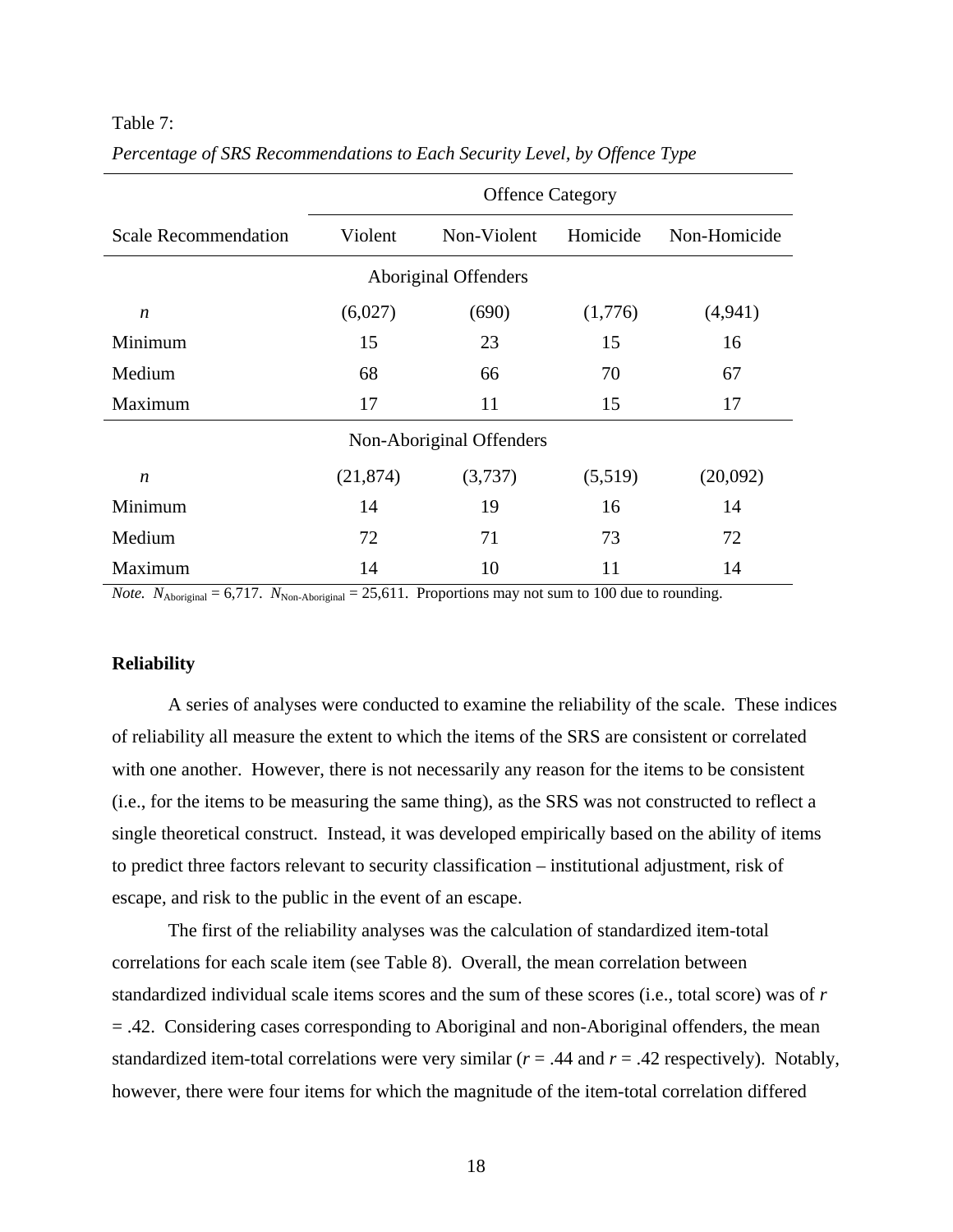<span id="page-34-0"></span>importantly for the two groups of offenders: *number of recorded incidents*, *detention referral*, *drug and alcohol rating*, and *psychological concerns*. For each of these items except *drug and alcohol rating*, the standardized item-total correlation was of greater magnitude for Aboriginal than for non-Aboriginal offenders. In other words, the relationship between the individual items and the total scale score was greater for Aboriginal offenders for these scale items.

# Table 8:

|                                                      | <b>Item-Total Correlations</b> |                    |       |  |
|------------------------------------------------------|--------------------------------|--------------------|-------|--|
| <b>Scale Item</b>                                    | Aboriginal                     | Non-<br>Aboriginal | Total |  |
| 1. Serious disciplinary offences                     | .55                            | .55                | .55   |  |
| 2. Minor disciplinary offences                       | .47                            | .48                | .47   |  |
| 3. Number of recorded incidents                      | .62                            | .57                | .58   |  |
| 4. Pay grade                                         | .48                            | .51                | .51   |  |
| 5. Number of segregation periods                     | .62                            | .60                | .60   |  |
| 6. Detention referral                                | .23                            | .11                | .14   |  |
| 7. Correctional plan progress                        | .55                            | .53                | .53   |  |
| 8. Correctional plan motivation                      | .63                            | .60                | .60   |  |
| 9. Drug and alcohol rating                           | .32                            | .38                | .37   |  |
| 10. Successful temporary absences /<br>work releases | .24                            | .22                | .22   |  |
| 11. Age at review                                    | .36                            | .34                | .35   |  |
| 12. Psychological concerns                           | .32                            | .25                | .27   |  |
| 13. CRS escape history                               | .27                            | .25                | .26   |  |
| 14. CRS incident history                             | .43                            | .44                | .44   |  |

# *SRS Component Items' Standardized Item-Total Correlations*

*Note.*  $N_{\text{Aboriginal}} = 6,717$ .  $N_{\text{Non-Aboriginal}} = 25,611$ .  $N_{\text{Total}} = 32,328$ .

Next, inter-item correlations were calculated (see Appendix B). For space reasons, these are not reported individually for Aboriginal and non-Aboriginal offenders. The mean magnitude of the inter-item correlations was  $r = .13$ . It was notable that item 10 (*successful temporary*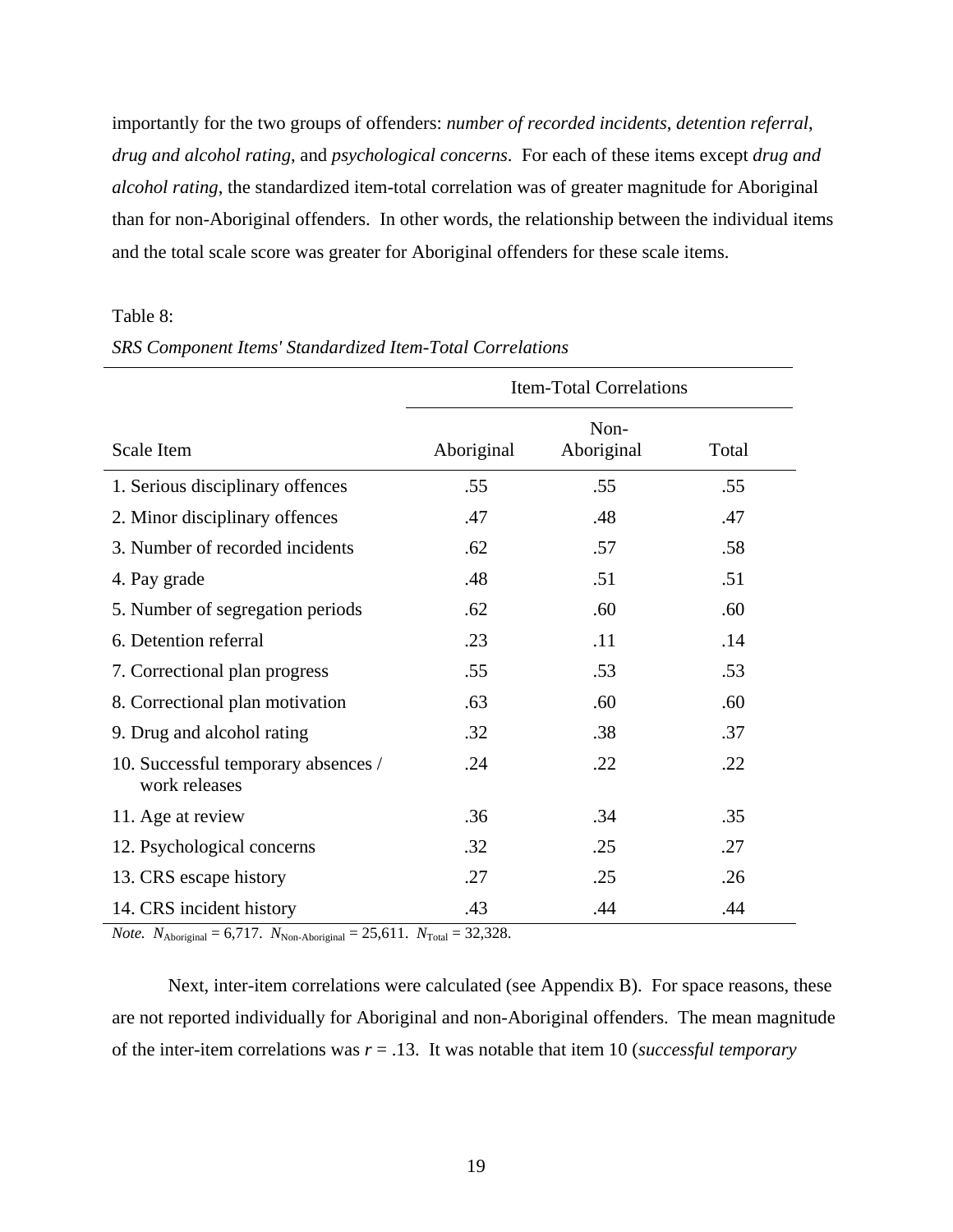<span id="page-35-0"></span>*absences / work releases*) correlated only weakly with the other scale items, as also demonstrated by its weak item-total correlation.

Finally, Cronbach's alpha, a measure of internal consistency, was calculated. The value obtained for the full sample was  $r = .64$ , while values derived from the cases corresponding to Aboriginal and non-Aboriginal cases were  $r = .67$  and  $r = .64$  respectively. These values are slightly below the commonly accepted standard in social science of .70. Follow-up analyses without item 10 (*successful temporary absences / work releases*) suggested that its removal would not substantially increase internal consistency, as a value of *r* = .66 was obtained for the full sample (and of  $r = .68$  and  $r = .65$  for the Aboriginal and non-Aboriginal samples respectively) without this item.

Altogether, these analyses demonstrate that the SRS is generally homogeneous, but that there is room for improvement. As mentioned, however, given that homogeneity was not a goal in the construction of the SRS, these results do not suggest that the scale is inappropriate for use.

# **Discretion and Inconsistencies**

1

The SRS includes a discretionary range on either side of the cutoff values corresponding to different security levels, such that, where appropriate, caseworkers can decide to "bump" those cases on the threshold between levels. Approximately one-in-five reviews fell within this discretionary range, with no differences in this proportion between cases corresponding to Aboriginal offenders (*n* = 1,432; 21%) and non-Aboriginal offenders (*n* = 5,209; 20%). Of these, the discretionary range was applied in only a fifth of cases (Aboriginal offenders: 19%; non-Aboriginal offenders: 22%). All in all, then, the discretionary range was invoked in only 4% of the total number of reviews in this study. These were roughly evenly divided between applications that resulted in lower and higher levels of security being recommended. Caseworkers also have the option of recommending a level of security different than that recommended by the scale, regardless of whether the scale score falls within the discretionary range.<sup>[6](#page-35-0)</sup> Typically, they do so when there exists a unique case factor that increases or decreases risk and is not be captured by the scale. Table 9 provides an overview of the cases where the SRS recommendation was and was not consistent with the final recommendation made by the

<sup>&</sup>lt;sup>6</sup> Notably, this process has changed somewhat as of March 2007; the present report reflects the procedure used during the period under study. Since March 2007, recommendations to different security placements are made in separate documents; prior to March 2007, these recommendations were made within the SRS.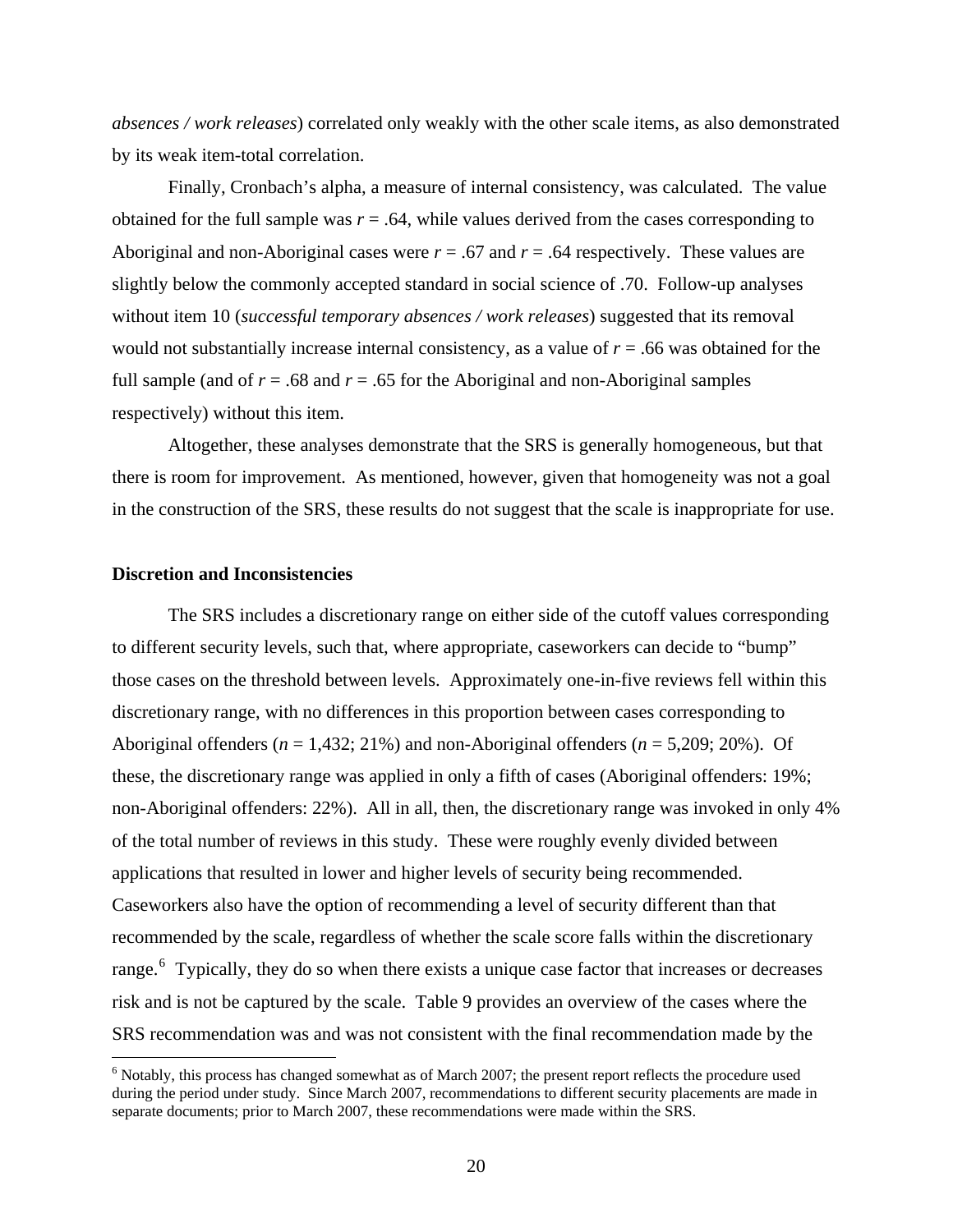caseworker. It should be noted that in this and all subsequent analysis, the discretionary range was applied to the SRS recommendations (i.e., if an offender's score corresponded to a recommendation of maximum security but fell within the discretionary range for medium, and the discretionary range was applied, the scale recommendation was changed from 'maximum' to 'medium'). This procedure was used in order to recognize the integrated flexibility of the SRS. The proportion of cases in which the scale recommendation and the caseworker's final recommendation differed was quite small: 7% for Aboriginal offenders and 9% for non-Aboriginal offenders. Of these cases, however, it was more common for the caseworker to recommend a *higher* level of security (in 63% and 69% of cases for Aboriginal and non-Aboriginal offenders respectively) than a *lower* level of security (37% and 31% of cases respectively).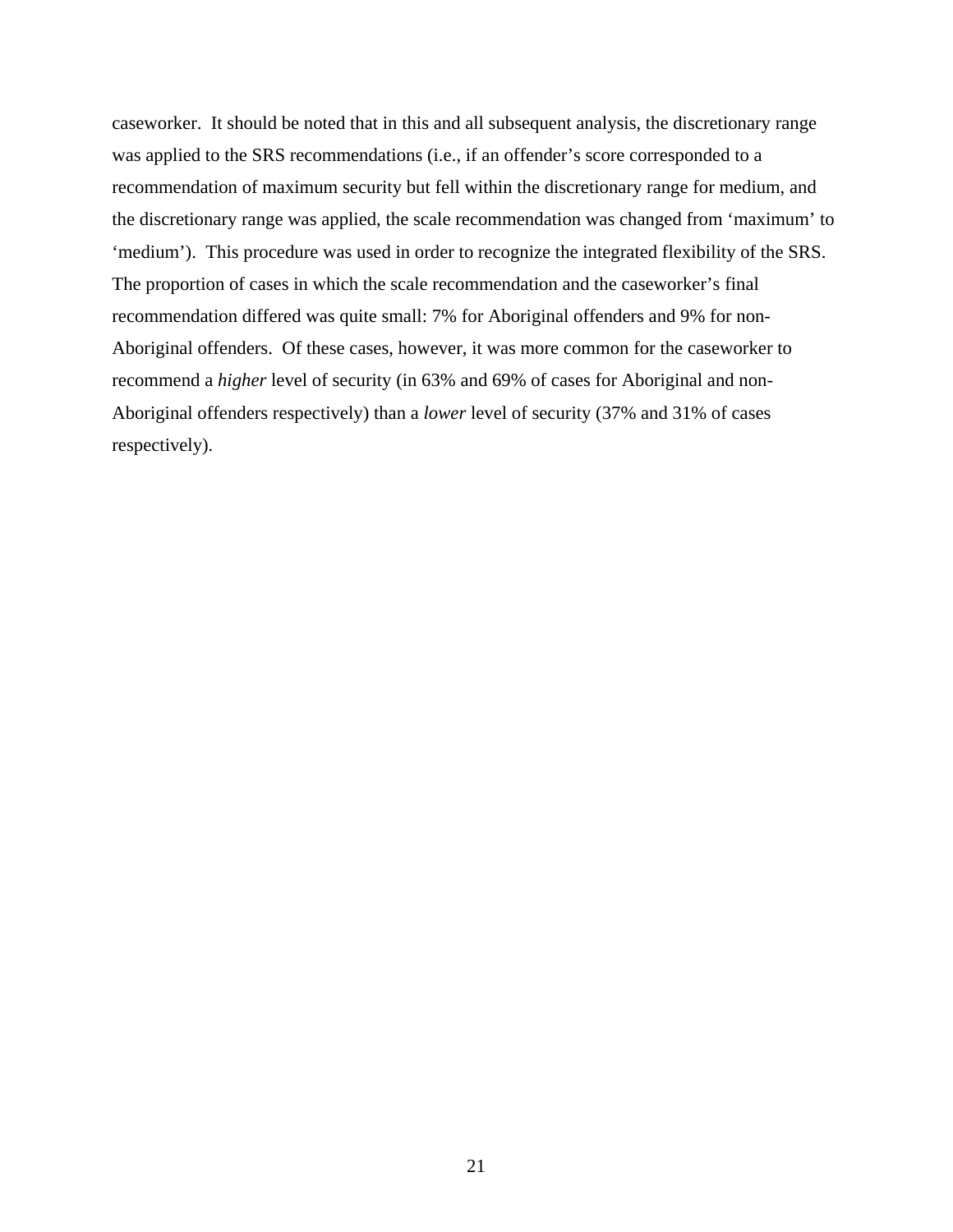## <span id="page-37-0"></span>Table 9:

|                           | <b>Caseworker Recommendation</b> |      |                          |      |                          |      |                           |      |
|---------------------------|----------------------------------|------|--------------------------|------|--------------------------|------|---------------------------|------|
| <b>SRS</b> Recommendation | Min.<br>$\boldsymbol{n}$         | %    | Med.<br>$\boldsymbol{n}$ | %    | Max.<br>$\boldsymbol{n}$ | $\%$ | Total<br>$\boldsymbol{n}$ | %    |
|                           |                                  |      | Aboriginal Offenders     |      |                          |      |                           |      |
| Minimum                   | 984                              | (15) | 85                       | (1)  |                          |      | 1,069                     | (16) |
| Medium                    | 116                              | (2)  | 4,207                    | (63) | 219                      | (3)  | 4,542                     | (68) |
| Maximum                   |                                  |      | 65                       | (1)  | 1,041                    | (16) | 1,106                     | (16) |
| Total                     | 1,100                            | (16) | 4,357                    | (65) | 1,260                    | (19) | 6,717                     |      |
| Non-Aboriginal Offenders  |                                  |      |                          |      |                          |      |                           |      |
| Minimum                   | 3,173                            | (12) | 470                      | (2)  | $\overline{2}$           | (0)  | 3,645                     | (14) |
| Medium                    | 537                              | (2)  | 16,852                   | (66) | 1,118                    | (4)  | 18,507                    | (72) |
| Maximum                   |                                  |      | 194                      | (1)  | 3,265                    | (13) | 3,459                     | (14) |
| Total                     | 3,710                            | (15) | 17,516                   | (68) | 4,385                    | (17) | 25,611                    |      |

# *SRS and Caseworker Recommendations*

*Note.* Concordant cases appear on the diagonal. Proportions may not sum to 100 due to rounding.

Next, differences between caseworker recommendations and final post-review security classifications (that is, final security classifications approved by the Institutional Head or Deputy Warden) were examined. As Table 10 shows, caseworker recommendations and final postreview classifications differed in only 7% and 6% of cases corresponding to Aboriginal and non-Aboriginal offenders respectively. Again, the largest proportion of inconsistent cases were ones wherein the post-review classification was *higher* than the caseworker recommendation (63% and 62% respectively).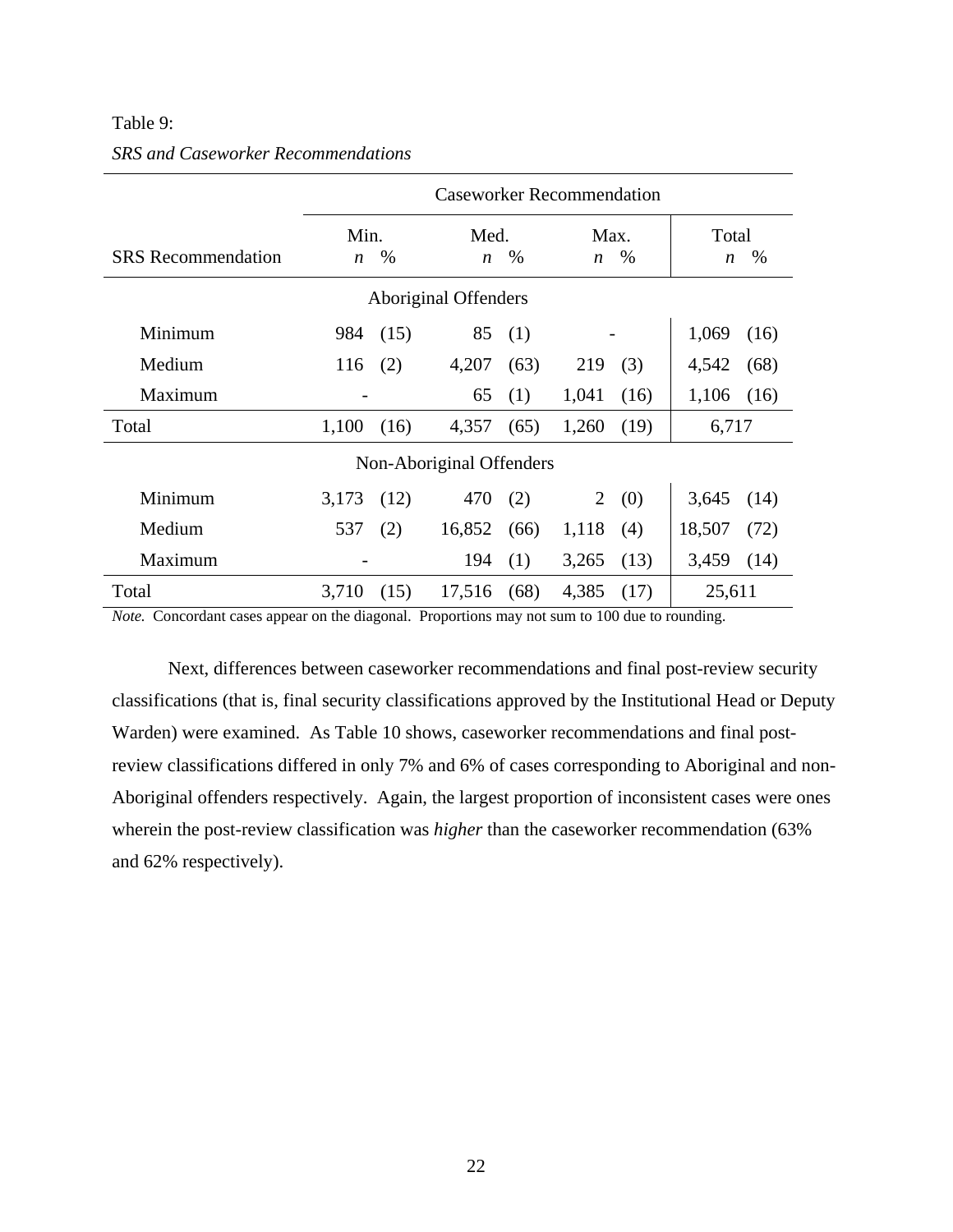#### <span id="page-38-0"></span>Table 10:

|                              | <b>Post-Review Classification</b> |      |                             |      |                          |      |                                   |
|------------------------------|-----------------------------------|------|-----------------------------|------|--------------------------|------|-----------------------------------|
| Caseworker<br>Recommendation | Min.<br>$\boldsymbol{n}$          | $\%$ | Med.<br>$\boldsymbol{n}$    | $\%$ | Max.<br>$\boldsymbol{n}$ | $\%$ | Total<br>$\%$<br>$\boldsymbol{n}$ |
|                              |                                   |      | <b>Aboriginal Offenders</b> |      |                          |      |                                   |
| Minimum                      | 940                               | (14) | 156                         | (2)  | 4                        | (0)  | 1,100<br>(16)                     |
| Medium                       | 88                                | (1)  | 4,154                       | (62) | 115                      | (2)  | 4,357<br>(65)                     |
| Maximum                      |                                   |      | 76                          | (1)  | 1,184                    | (18) | 1,260<br>(19)                     |
| Total                        | 1,028                             | (15) | 4,386                       | (65) | 1,303                    | (19) | 6,717                             |
| Non-Aboriginal Offenders     |                                   |      |                             |      |                          |      |                                   |
| Minimum                      | 3,113                             | (12) | 592                         | (2)  | 5 <sup>1</sup>           | (0)  | 3,710<br>(14)                     |
| Medium                       | 281                               | (1)  | 16,896                      | (66) | 339                      | (1)  | 17,516<br>(68)                    |
| Maximum                      |                                   |      | 290                         | (1)  | 4,095                    | (16) | 4,385<br>(17)                     |
| Total                        | 3,394                             | (13) | 17,778                      | (69) | 4,439                    | (17) | 25,611                            |

*Caseworker Recommendations and Post-Review Security Classifications* 

*Note.* Concordant cases appear on the diagonal. Proportions may not sum to 100 due to rounding.

Finally, differences between SRS recommendations and final post-review security classifications were examined (see Table 11). Of the analyses conducted, this contrast revealed the largest rate of inconsistency: 12% for both Aboriginal and non-Aboriginal offenders. Similar to the above, in most cases where differences existed, they corresponded to a post-review classification that was *higher* than the SRS recommendations (in 65% and 69% of cases for Aboriginal and non-Aboriginal offenders respectively). Together, the results of these three analyses demonstrate that relatively low rates of inconsistency exist at each level of the security review process, and that differences at the two stages (i.e., between the SRS and caseworker recommendations and between caseworker recommendations and final placements) have an additive effect. In the end, about one in eight reviews result in placements at a different level of security than recommended by the SRS.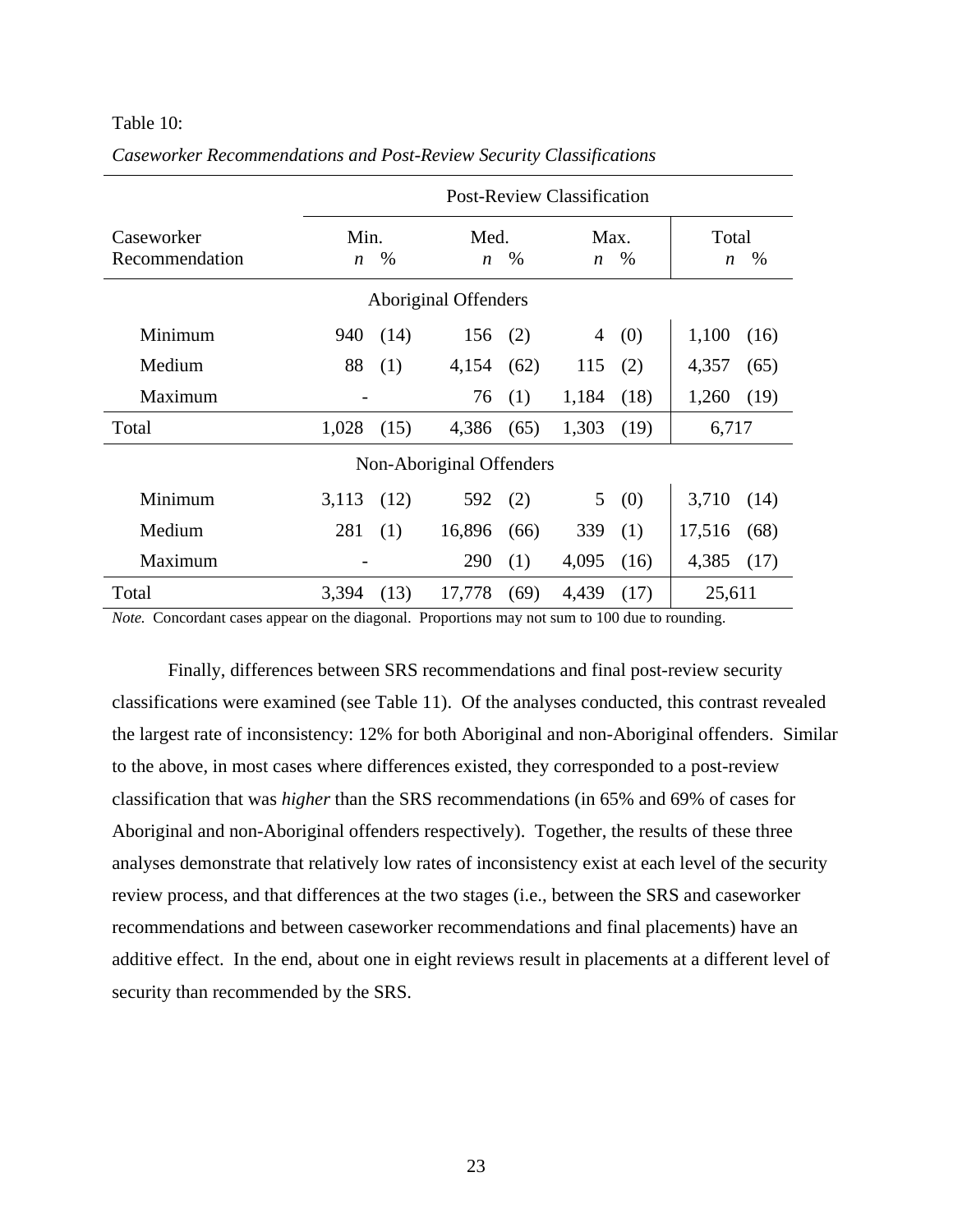|                           | <b>Post-Review Classification</b> |      |                          |      |                          |      |                           |      |
|---------------------------|-----------------------------------|------|--------------------------|------|--------------------------|------|---------------------------|------|
| <b>SRS</b> Recommendation | Min.<br>$\boldsymbol{n}$          | $\%$ | Med.<br>$\boldsymbol{n}$ | $\%$ | Max.<br>$\boldsymbol{n}$ | %    | Total<br>$\boldsymbol{n}$ | %    |
|                           |                                   |      | Aboriginal Offenders     |      |                          |      |                           |      |
| Minimum                   | 858                               | (13) | 209                      | (3)  | 2                        | (0)  | 1,069                     | (16) |
| Medium                    | 170                               | (3)  | 4,068                    | (61) | 304                      | (5)  | 4,542                     | (68) |
| Maximum                   |                                   |      | 109                      | (2)  | 997                      | (15) | 1,106                     | (16) |
| Total                     | 1,028                             | (15) | 4,386                    | (65) | 1,303                    | (19) | 6,717                     |      |
| Non-Aboriginal Offenders  |                                   |      |                          |      |                          |      |                           |      |
| Minimum                   | 2,753                             | (11) | 889                      | (3)  | 3                        | (0)  | 3,645                     | (14) |
| Medium                    | 641                               | (3)  | 16,554                   | (65) | 1,312                    | (5)  | 18,507                    | (72) |
| Maximum                   |                                   |      | 335                      | (1)  | 3,124                    | (12) | 3,459                     | (14) |
| Total                     | 3,394                             | (13) | 17,778                   | (69) | 4,439                    | (17) | 25,611                    |      |

# <span id="page-39-0"></span>Table 11: *SRS Recommendations and Post-Review Security Classifications*

*Note.* Concordant cases appear on the diagonal. Proportions may not sum to 100 due to rounding.

# *Reasons for Inconsistencies*

Only the first of the three contrasts reported above – that is, between SRS and caseworker recommendations – lends itself easily to further exploration. As previously mentioned, caseworkers must document the reasons for their choice to recommend a security classification other than that resulting from the application of the SRS. In these cases, they can select from a list of possible reasons or choose the *other* option and input an explanation themselves. Logically, given the alternate categories, when the inconsistency resulted in the caseworker recommending a lower security classification, *other* was the only reason ever cited. When the inconsistency resulted in the caseworker recommending a higher security classification, being seriously involved in disruptive activity, committing an assault, and being seriously involved in the distribution of contraband were all relatively common (see Table 12).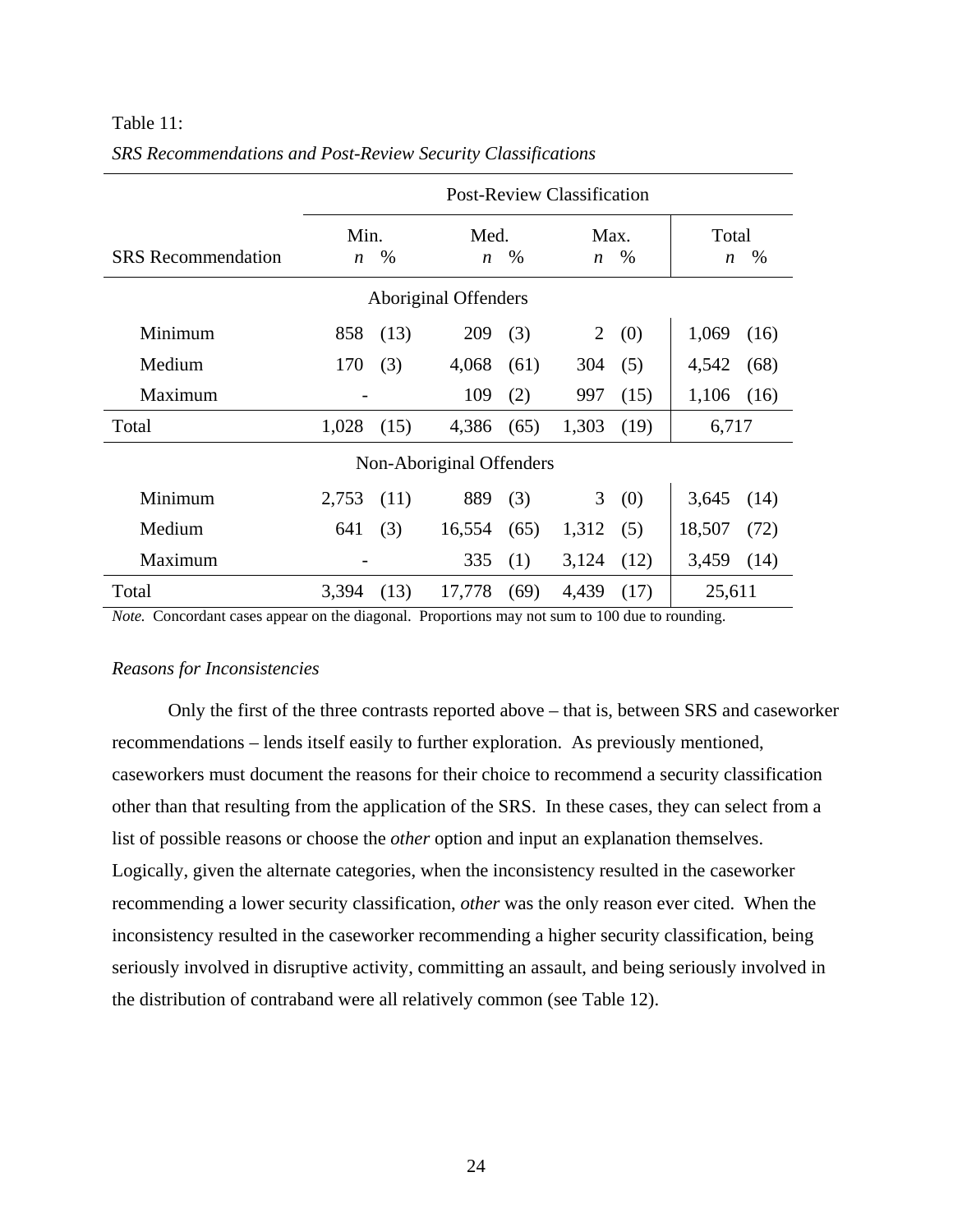#### <span id="page-40-0"></span>Table 12:

|                                                                         | Percentage of Cases Citing |                    |
|-------------------------------------------------------------------------|----------------------------|--------------------|
| Reason for Inconsistency                                                | Aboriginal                 | Non-<br>Aboriginal |
| Escape / attempt / conspire from any level of custody<br>or escort      | $\overline{2}$             | $\overline{2}$     |
| Escape / attempt with violence from any level of<br>custody or escort   |                            | $\theta$           |
| Serious escape history or escape on current sentence                    | $\Omega$                   | 1                  |
| Identified as a major source in the distribution of<br>contraband       | 8                          | 11                 |
| Identified as a major force in disruptive activity                      | 13                         | 15                 |
| Instigator in a disruption leading to confrontation or<br>damage        | 6                          | 3                  |
| Assault causing serious physical harm to staff,<br>visitor, or offender | 9                          | 5                  |
| Other                                                                   | 61                         | 62                 |

*Reasons Cited for Inconsistency when Caseworker Recommendations Were Higher than SRS Recommendations* 

*Note.*  $N_{\text{Aboriginal}} = 463$ .  $N_{\text{Non-Aboriginal}} = 2,321$ . Cells with "0" are the result of rounding; those with "-" indicate that no cases had this reason cited. Proportions may not sum to 100 due to rounding.

For those cases where the *other* option was selected as the reason to either increase or decrease the recommendation produced by the SRS, the explanations provided by caseworkers were examined. As Table 13 shows, the most common theme cited in these explanations was *current behaviour / attitude.* Most frequently, this reflected poor institutional behaviour, but in about one case out of eight, the reason cited was positive or stable institutional behaviour. Other relatively recurrent explanations cited for suggesting a security level higher than that recommended by the SRS were risk to public safety (with no additional information provided), and escape risk. On the other hand, another common explanation for suggesting a lower security level was that the inmate was interested in and responsive to treatment.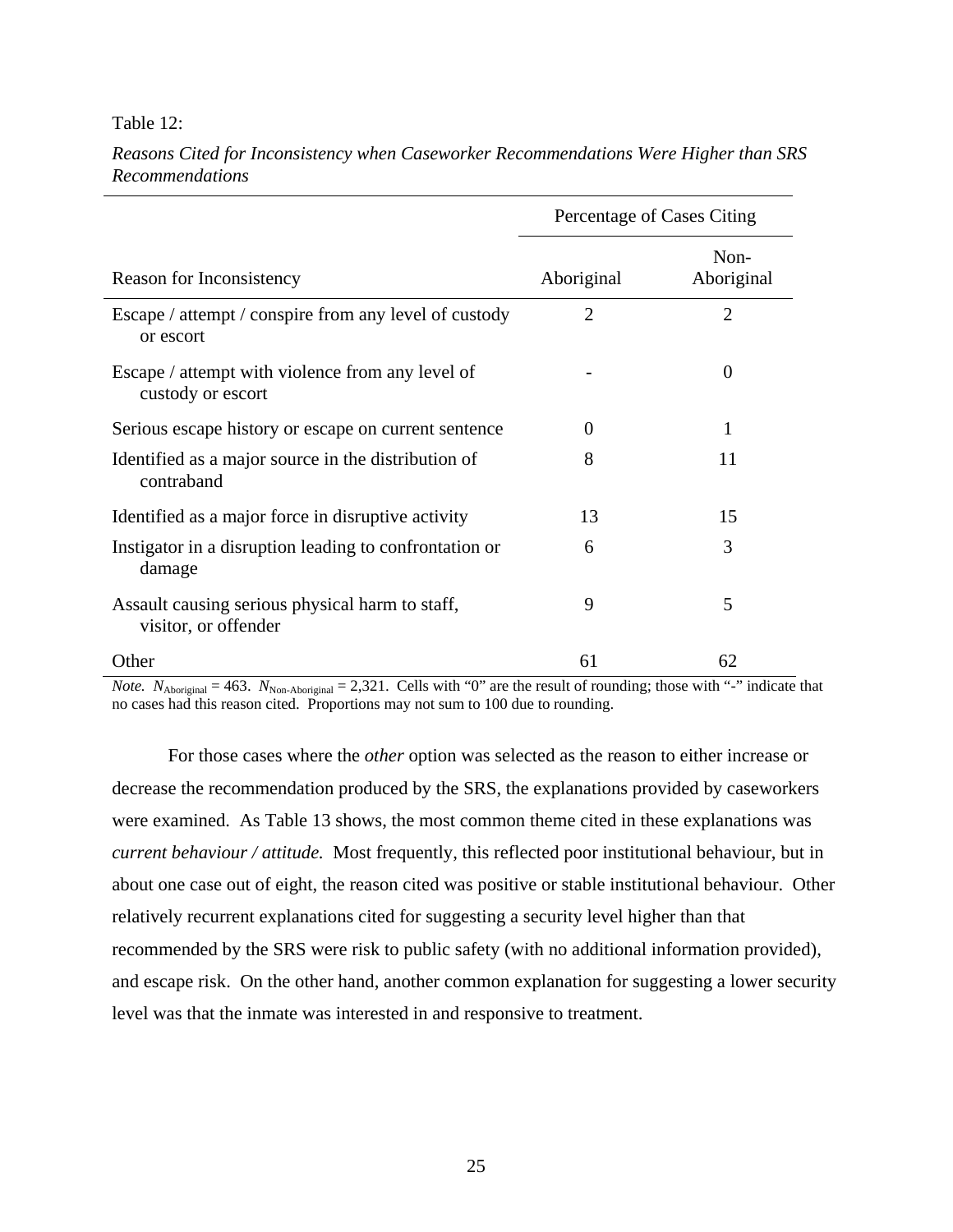<span id="page-41-0"></span>Table 13:

|                                                                                                                                                                      |                  | <b>Explanations Citing</b> |
|----------------------------------------------------------------------------------------------------------------------------------------------------------------------|------------------|----------------------------|
| Theme                                                                                                                                                                | $\boldsymbol{n}$ | $\frac{6}{6}$ a            |
| Current behaviour / attitude                                                                                                                                         | 111              | 56.6%                      |
| Positive or stable institutional behaviour                                                                                                                           | 27               | 13.8%                      |
| Poor institutional behaviour                                                                                                                                         | 61               | 31.1%                      |
| More positive evaluation on three risk criteria (institutional<br>adjustment, risk of escape, risk to the public in the event of an<br>escape) than suggested by SRS | 19               | 9.7%                       |
| Positive attitude/high motivation                                                                                                                                    | 9                | 4.6%                       |
| Poor attitude/ low motivation                                                                                                                                        | 7                | 3.6%                       |
| Progress on programming / correctional plan / dynamic factors                                                                                                        | 33               | 16.8%                      |
| Interested in and responsive to programming                                                                                                                          | 21               | 10.7%                      |
| Insufficient / no programming completed                                                                                                                              | 8                | 4.1%                       |
| Failure to address dynamic needs                                                                                                                                     | 5                | 2.6%                       |
| Behavioural / attitudinal history                                                                                                                                    | 14               | 7.1%                       |
| Poor behaviour prior to incarceration (e.g., index offence)                                                                                                          | 8                | 4.1%                       |
| History of poor institutional behaviour                                                                                                                              | 5                | 2.6%                       |
| History of positive institutional behaviour                                                                                                                          | 3                | 1.5%                       |
| Inmate needs                                                                                                                                                         | 37               | 18.9%                      |
| In mate requires the greater structure of a higher security institution                                                                                              | 17               | 8.7%                       |
| In mate requires the structure or opportunities of alternate<br>institution                                                                                          | 10               | 5.1%                       |
| Inmate requires more support / assistance                                                                                                                            | $\overline{7}$   | 3.6%                       |
| Inmate requires psychological assessment prior to transfer                                                                                                           | 5                | 2.6%                       |
| Other                                                                                                                                                                | 55               | 28.1%                      |
| Risk to public safety (no other information)                                                                                                                         | 27               | 13.8%                      |
| Escape risk (no other information)                                                                                                                                   | 17               | 8.7%                       |
| SRS ascribes too much weight to certain event(s)                                                                                                                     | 12               | 6.1%                       |
| Other (e.g., maturity, emotional lability)                                                                                                                           | 7                | 3.6%                       |

*Reasons for Inconsistency between SRS and Caseworker Security Recommendations* 

*Note.* Themes are non-exclusive.

<sup>a</sup> Percentages represent the proportion of cases including any given reason for inconsistency among cases for which the *other* option was endorsed as the reason for inconsistency.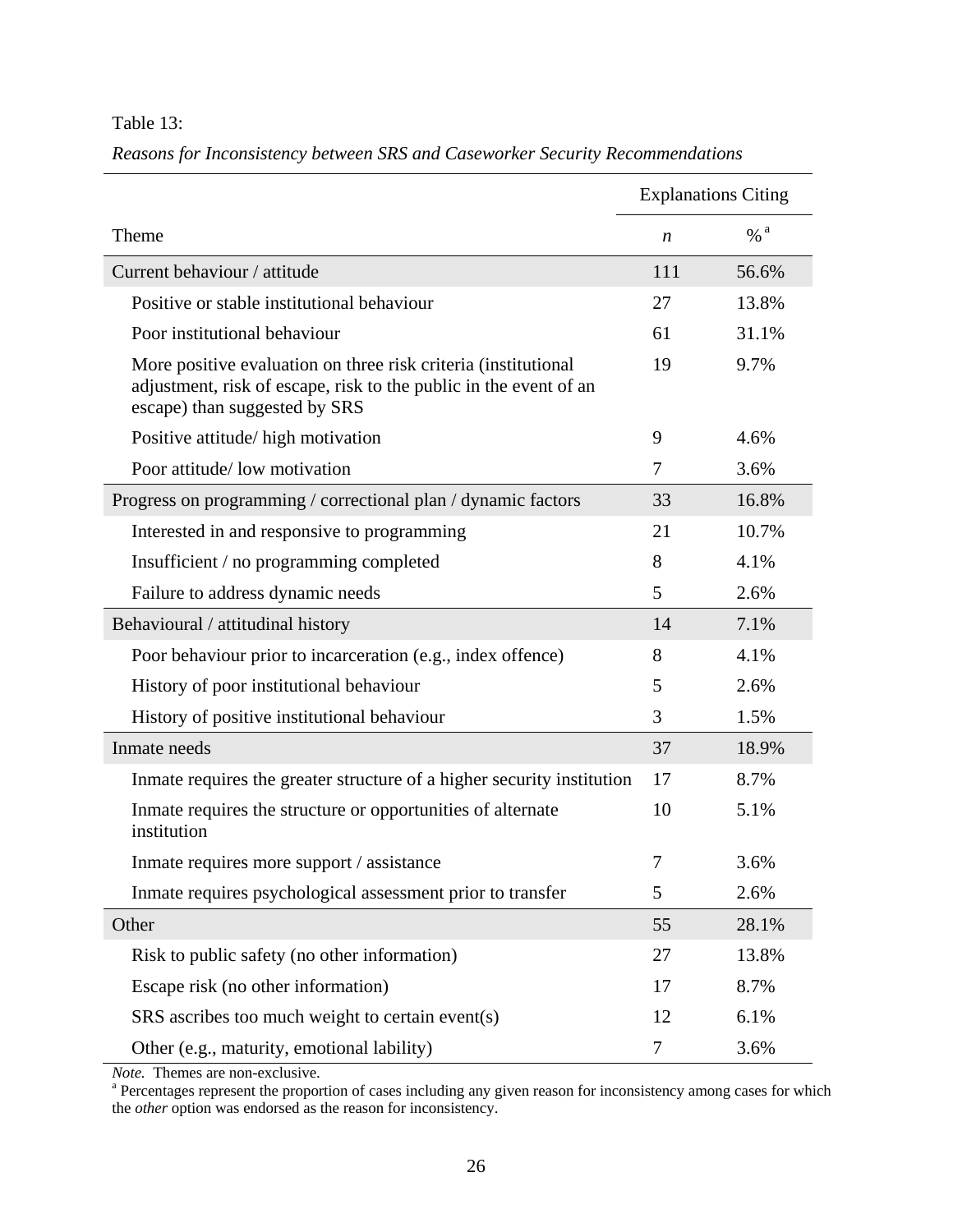# <span id="page-42-0"></span>**Convergent Validity**

Analyses were conducted to examine the association between SRS scores and scores on conceptually related measures. Such analyses represent a way of examining convergent validity, or the extent to which the scale's recommendations are consistent with what other related measures suggest. In this case, SRS scores were examined in relation to offenders' levels of risk, need, reintegration potential, and motivation, as assessed by caseworkers in their correctional plan progress reports. It was expected that SRS scores would be higher for offenders assessed as representing higher levels of risk and need and lower levels of reintegration potential and motivation. Indeed, this was the case both for the total sample and for cases corresponding to Aboriginal and non-Aboriginal offenders separately. Correlations between SRS total score and these related measures were also calculated. Correlations were in the expected directions and were of modest to moderate magnitude, as would be expected for related but not identical constructs (see Table 14).

## Table 14:

|                                |           | Rating    |            |        |  |  |
|--------------------------------|-----------|-----------|------------|--------|--|--|
| Measure                        | Low       | Medium    | High       | r      |  |  |
| Aboriginal Offenders           |           |           |            |        |  |  |
| <b>Risk</b>                    | 19.8(4.3) | 20.4(4.6) | 22.2(4.5)  | .17    |  |  |
| Need                           | 18.0(3.9) | 19.5(4.4) | 22.3(4.5)  | .26    |  |  |
| <b>Reintegration Potential</b> | 23.0(4.3) | 19.8(4.3) | 18.2(3.9)  | $-.37$ |  |  |
| Motivation                     | 24.3(4.0) | 21.4(4.4) | 18.3(3.9)  | $-.39$ |  |  |
| Non-Aboriginal Offenders       |           |           |            |        |  |  |
| <b>Risk</b>                    | 19.6(4.0) | 20.8(4.3) | 22.0(4.25) | .16    |  |  |
| Need                           | 18.5(3.6) | 20.0(4.0) | 22.2(4.2)  | .26    |  |  |
| <b>Reintegration Potential</b> | 23.2(4.1) | 20.5(3.9) | 19.0(3.8)  | $-.37$ |  |  |
| Motivation                     | 23.8(4.0) | 21.2(4.1) | 18.6(3.7)  | $-.36$ |  |  |

*Mean (SD) SRS Scores by Ratings on Related Measures* 

*Note.*  $N_{\text{Aboriginal}} = 5,360$ .  $N_{\text{Non-Aboriginal}} = 20,448$ . Temporally relevant risk, need, reintegration potential, and motivation data (i.e., occurring in the time period between the current SRS review and any previous SRS review) were not available for all cases.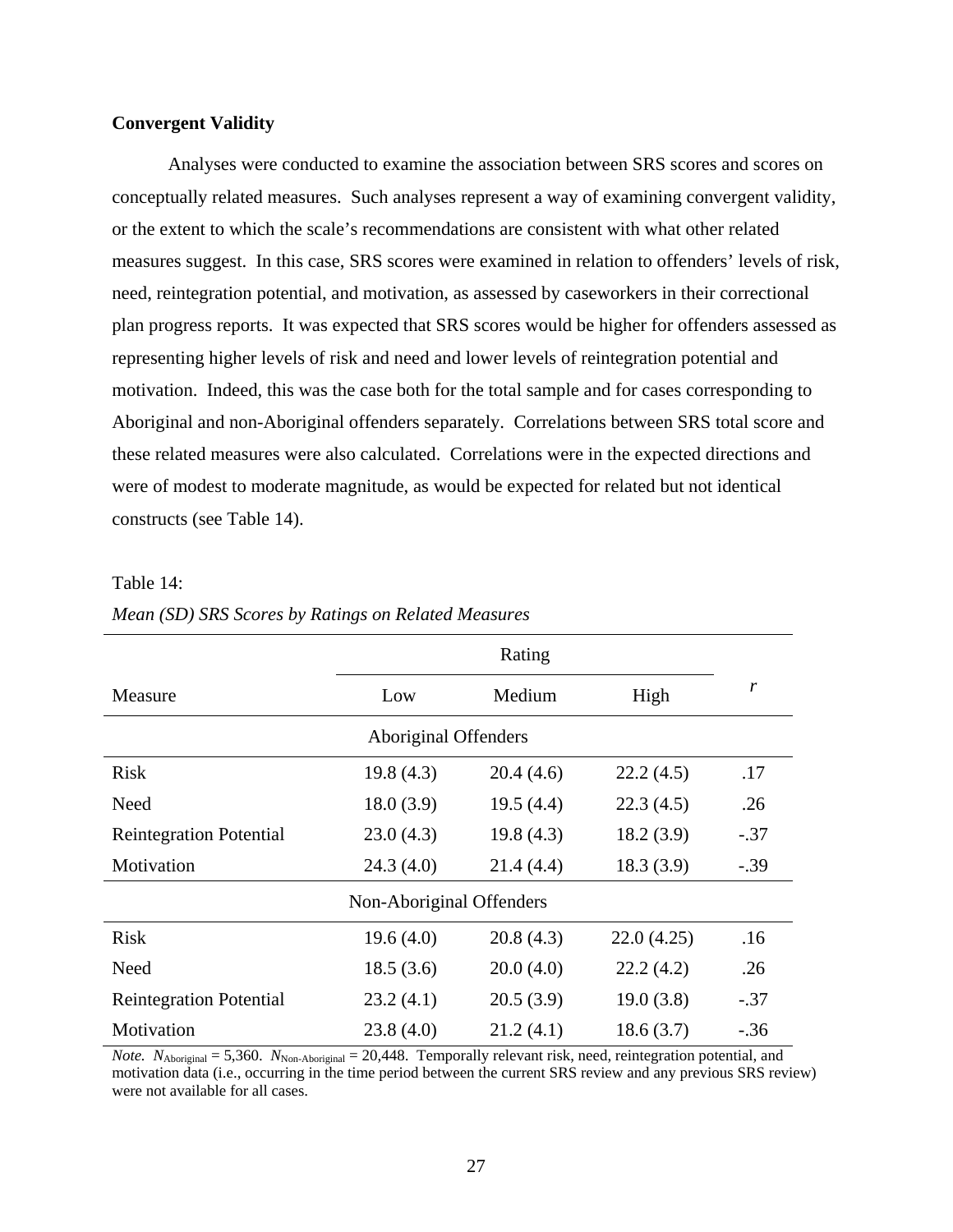<span id="page-43-0"></span>For non-Aboriginal offenders only,<sup>[7](#page-43-0)</sup> the association between SRS recommendations and scores on the Statistical Information on Recidivism – Revised 1 (SIR-R1) scale (Nuffield, 1982), was also investigated. This scale has a 57 point range (from -27 to 30), with higher scores suggesting a lower likelihood of recidivism. Again, results supported the convergent validity of the SRS, with cases corresponding to SRS recommendations to minimum security having the highest mean SIR-R1 scores (1.2;  $SD = 10.1$ ), followed by those corresponding to SRS recommendations to medium security  $(-2.4; SD = 9.7)$  and finally to maximum security  $(-7.1; SD)$ = 7.6). The correlation of *r* = -.28 also demonstrates that high SRS scores were moderately associated with low SIR-R1 scores (indicating a greater likelihood of recidivism).

#### **Predictive Validity**

The next series of analyses were conducted to evaluate the extent to which SRS recommendations were predictive of relevant outcomes. Of particular interest was the extent to which involvement in institutional misconduct was associated with preceding SRS recommendations. Similar investigations were also conducted to examine the association of SRS recommendations with subsequent escapes, discretionary release decisions, and post-release outcomes. For each of the outcomes, the association with actual post-review security classification was also examined. This allowed for a contrast of the predictive ability of SRS recommendations and actual post-review classifications.

# *Institutional Misconducts*

 $\overline{a}$ 

Involvement in institutional misconducts was examined first. Each file was examined for any involvement in institutional misbehaviour in the six months immediately following a security reclassification review. Any cases for which the full six-month period was not available were omitted from these analyses, leaving 5,940 cases corresponding to Aboriginal offenders and 22,548 cases corresponding to non-Aboriginal offenders. Misconducts were coded according to their severity; analyses were conducted separately for major misconducts (i.e., homicide, assault, sexual assault, fighting, threatening behaviour, hostage-taking, inciting to riot or strike,

 $<sup>7</sup>$  This analysis was not conducted for Aboriginal offenders because the SIR-R1 has only been psychometrically</sup> normed with non-Aboriginal offenders and the application of the scale to Aboriginal offenders is therefore not supported by CSC.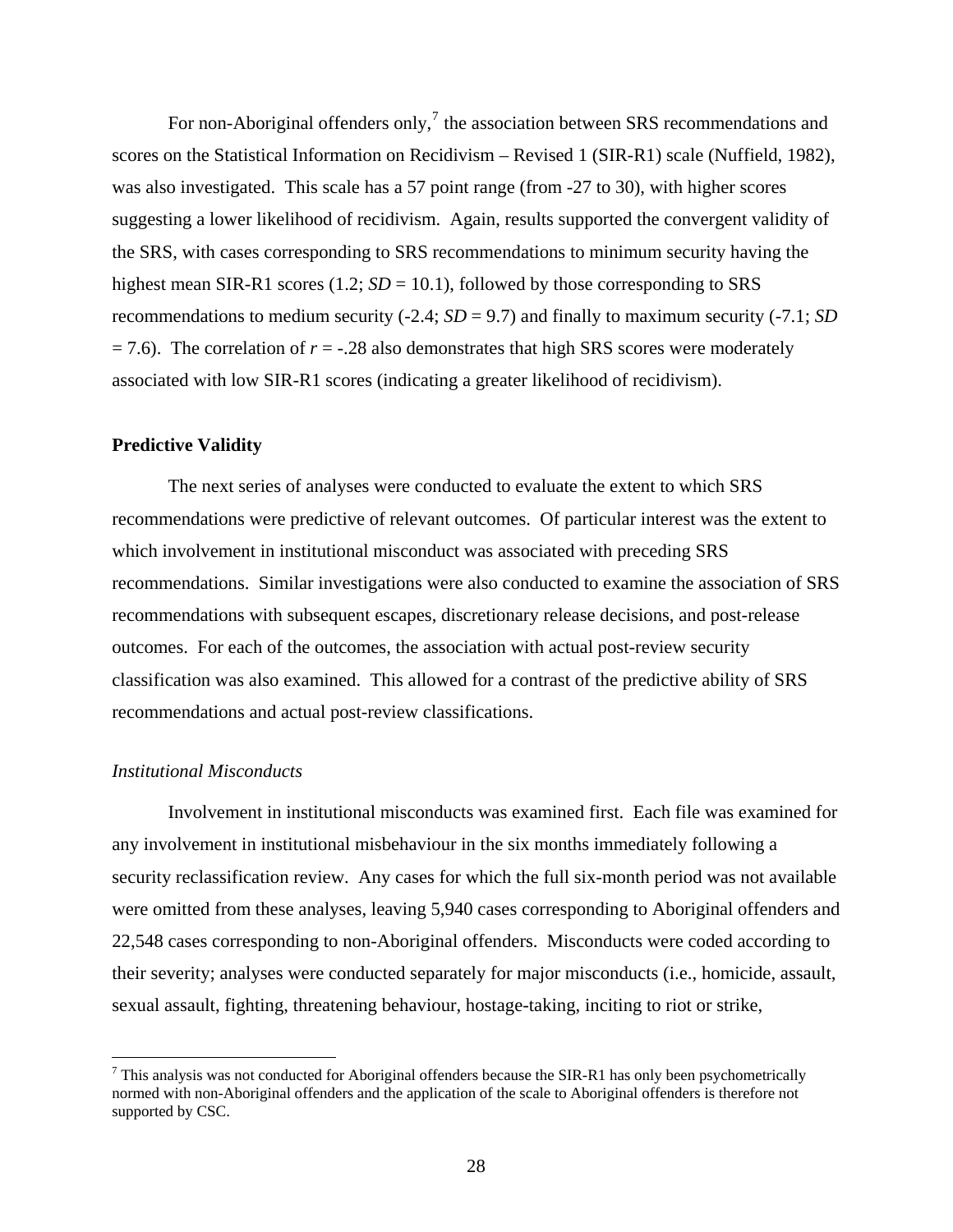<span id="page-44-0"></span>possession of drugs, possession of weapons, escape, or attempting escape) and minor misconducts (i.e., all other misconducts). Rates of involvement in minor misconducts were slightly higher for non-Aboriginal offenders than for Aboriginal offenders (13% and 10% respectively), while 6% of each group was involved in a major misconducts.

As shown in Table 15, the rate of involvement in misconducts in the six month period after security review increased linearly with security classification both for Aboriginal and non-Aboriginal offenders. This relationship was apparent regardless of whether SRS recommendations or actual classifications were considered. Both SRS recommendations and actual classifications were able to discriminate among cases according to their future involvement in criminal activity

#### Table 15:

|                                | Cases Involved in Misconduct (%) |                |       |                          |  |  |
|--------------------------------|----------------------------------|----------------|-------|--------------------------|--|--|
|                                | Aboriginal offenders             |                |       | Non-Aboriginal Offenders |  |  |
| <b>Security Classification</b> | Minor                            | Major          | Minor | Major                    |  |  |
| <b>SRS</b> Recommendation      |                                  |                |       |                          |  |  |
| Minimum                        | 7                                | $\overline{2}$ | 9     | $\overline{2}$           |  |  |
| Medium                         | 10                               | 6              | 12    | 6                        |  |  |
| Maximum                        | 16                               | 13             | 20    | 14                       |  |  |
| <b>Actual Classification</b>   |                                  |                |       |                          |  |  |
| Minimum                        | 7                                | $\overline{2}$ | 9     | $\overline{2}$           |  |  |
| Medium                         | 10                               | 6              | 12    | 5                        |  |  |
| Maximum                        | 14                               | 12             | 18    | 13                       |  |  |

*Involvement in Misconduct by Security Classification* 

*Note.*  $N_{\text{Aboriginal}} = 5,940$ .  $N_{\text{Non-Aboriginal}} = 22,548$ .

In order to further investigate the ability of security classifications to predict institutional misconduct, a series of receiver operating characteristic (ROC) curves were calculated. ROC curves are used to provide an overall estimate of the predictive ability of a measure, and the underlying framework includes consideration of both successful prediction and unsuccessful prediction. One of the most commonly used metrics derived from ROC curves is the area under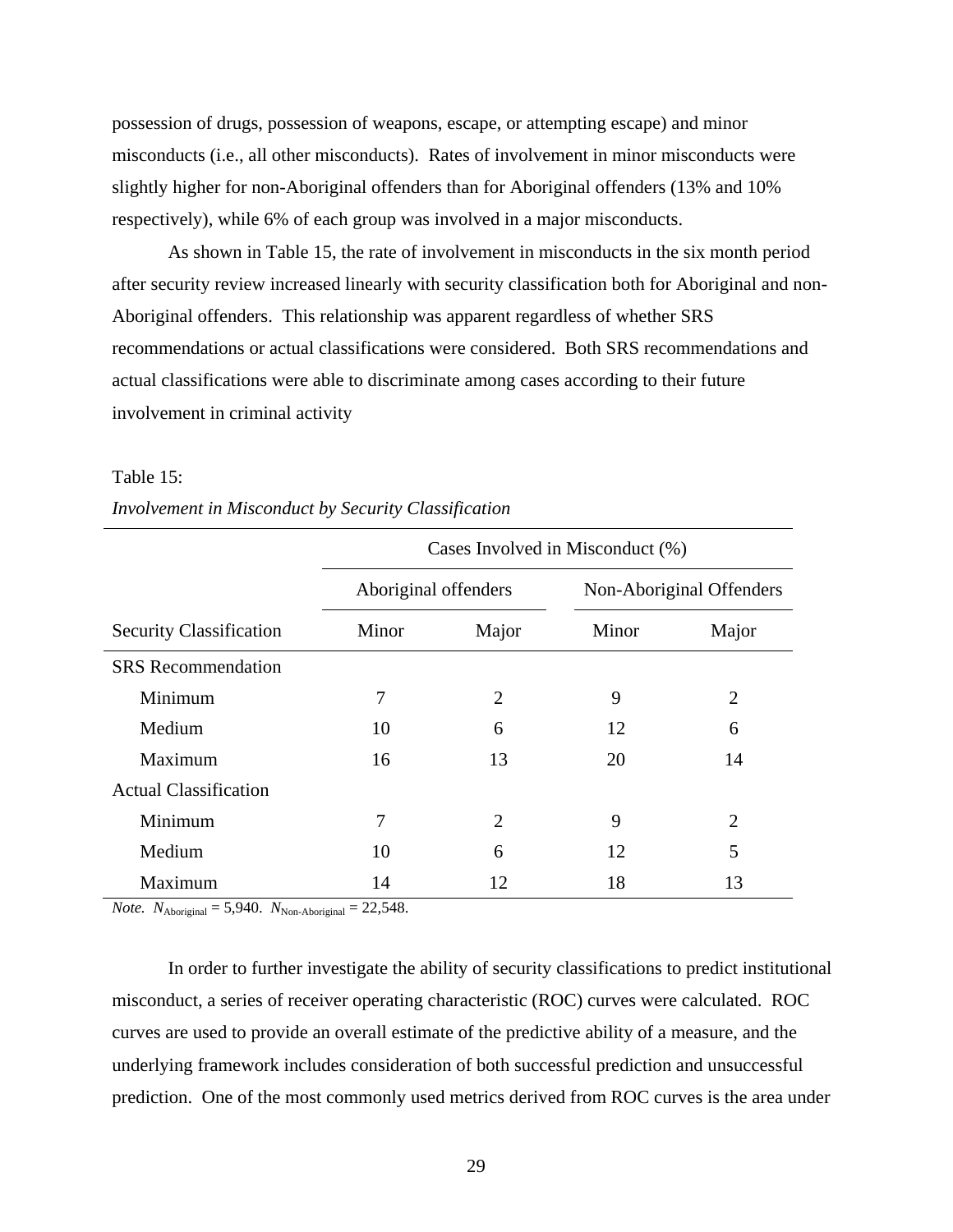<span id="page-45-0"></span>the curve (AUC), which provides an estimate that the measure will assign a higher score to a case that will display the outcome of interest than a case that will not. In this context, then, the AUC is a measure of the likelihood that an offender who will be involved in misconduct will have a higher security classification than his counterpart who will not be involved in misconduct. Table 16 shows that the AUC values obtained for each type of misconduct based on SRS recommendations and actual security classifications were virtually identical. Notably, however, AUC values were higher for major misconducts than for minor misconducts, both for Aboriginal,  $z_{SRS} = 2.81, p < .01$ ;  $z_{Classification} = 3.33, p < .001$ , and non-Aboriginal offenders,  $z_{SRS} = 6.00, p <$ .001;  $z_{\text{Classification}} = 6.90, p < .001$ . This is logical given that major misconducts are more indicative of problematic institutional adjustment, one of the areas the SRS scale aims to predict. However, there was room for improvement in predictive ability for both groups of offenders and for both types of misconduct, as the AUC values, even for major misconducts, fell between the commonly established thresholds for "acceptable" and "good" prediction in social science (.60 and .70 respectively).

#### Table 16:

|                                              | <b>ROC</b> Analysis Results |                                |            |                                    |  |
|----------------------------------------------|-----------------------------|--------------------------------|------------|------------------------------------|--|
|                                              |                             | Aboriginal<br><b>Offenders</b> |            | Non-Aboriginal<br><b>Offenders</b> |  |
| Model                                        | <b>AUC</b>                  | 95% C.I.                       | <b>AUC</b> | 95% C.I.                           |  |
| <b>Minor Institutional Misconduct</b>        |                             |                                |            |                                    |  |
| <b>SRS</b> Recommendation                    | .57                         | $.54 - .59$                    | .56        | $.55 - .57$                        |  |
| <b>Actual Classification</b>                 | .56                         | $.54 - .59$                    | .56        | $.55 - .57$                        |  |
| <b>Major Institutional Misconduct</b>        |                             |                                |            |                                    |  |
| <b>SRS</b> Recommendation                    | .62                         | $.59 - .65$                    | .62        | $.61 - .64$                        |  |
| <b>Actual Classification</b><br>$\mathbf{y}$ | .63<br>$\sim$ $\sim$ $\sim$ | $.60 - .65$                    | .63        | $.61 - .64$                        |  |

*Results of ROC Analyses of the Predictive Ability of Security Classification on Institutional Misconduct*

*Note.*  $N_{\text{Aboriginal}} = 5,940$ .  $N_{\text{Non-Aboriginal}} = 22,548$ .

Another way of examining predictive validity is to focus not only on whether an outcome did or did not occur, but also on how soon the event occurred. In this case, this involves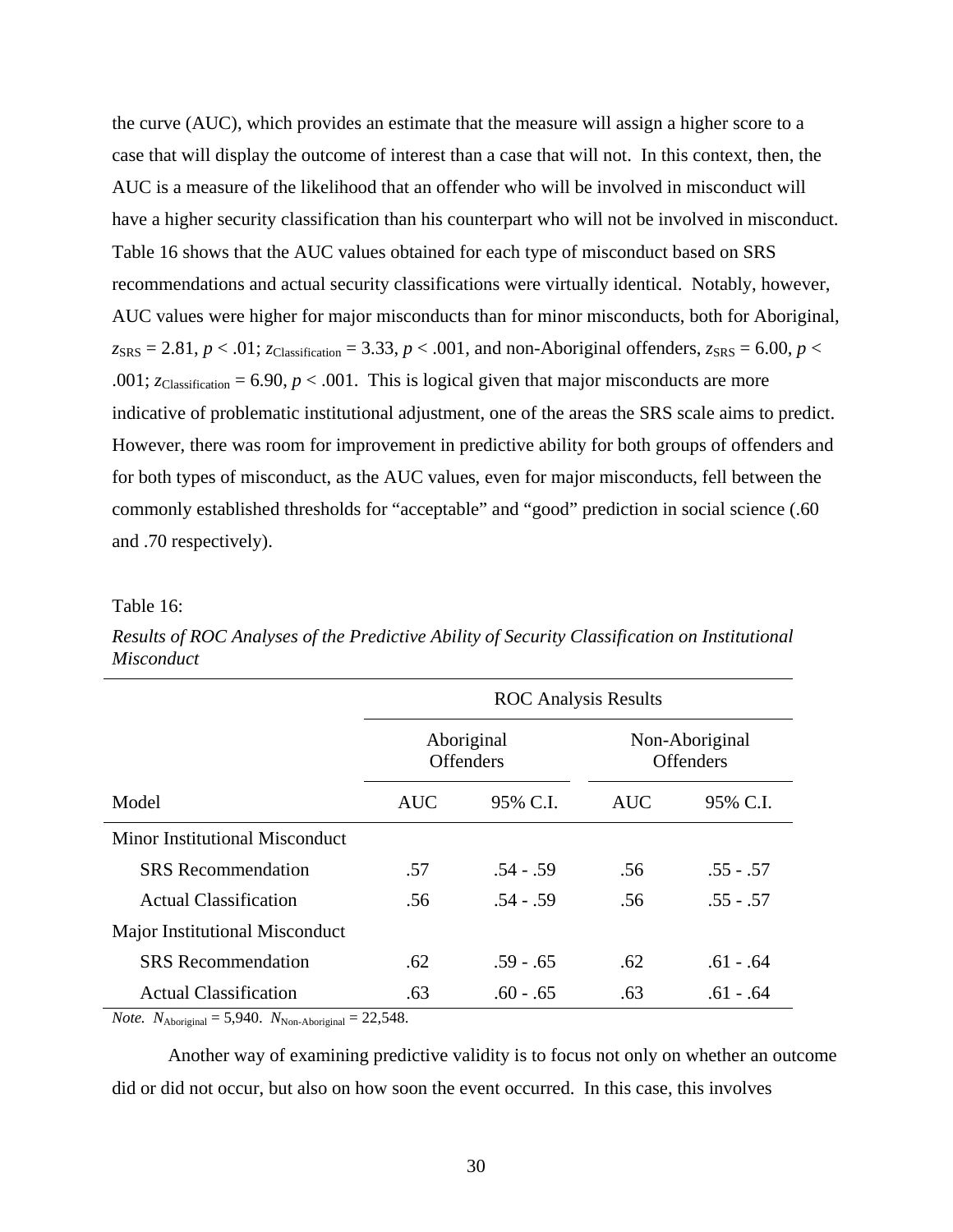<span id="page-46-0"></span>considering the number of days elapsed prior to involvement in institutional misconduct. One technique used for such analyses, survival analysis, statistically accounts for different follow-up periods, and can therefore accommodate all offenders, regardless of the length of time between their security review and their subsequent review, release, or study end-date. For this reason, these analyses used the full sample of reviews, rather than only those with a six-month followup, as above. Again, results were very similar for Aboriginal and non-Aboriginal offenders, and demonstrated that those classified and placed to maximum security engaged in more misconducts than those classified and placed to minimum security, and took less time to do so. Given the similarity of results, these analyses are not reported in full.

# *Escapes*

Though predicting escapes is an important goal of the SRS, these incidents occur quite infrequently. For this reason, it was not possible to conduct analyses for escapes using a fixed follow-up. Even when considering the full follow-up time available, only 179 cases (0.6%) corresponded to a subsequent escape-related behaviour (i.e., escape from custody, escape from escort, failure to return from a temporary absence, and attempted escape). Of these, approximately equal proportions were of Aboriginal (0.7%) and non-Aboriginal offenders (0.5%). Table 17 shows the proportions of cases at each level of security involved in escaperelated behaviours. Notably, proportions were highest at both minimum and maximum security. There are likely two explanations for this. The first is that those housed at maximum security may be the ones most likely to attempt to escape (not surprising, given that security classification decisions are meant, in part, to reflect risk of escape). Second, those housed at minimum security may leave the facility (a behaviour labeled an escape) more frequently simply because it is much easier for them to do so. Typically, minimum security institutions have no perimeter fence and less staff supervision, relative to maximum security.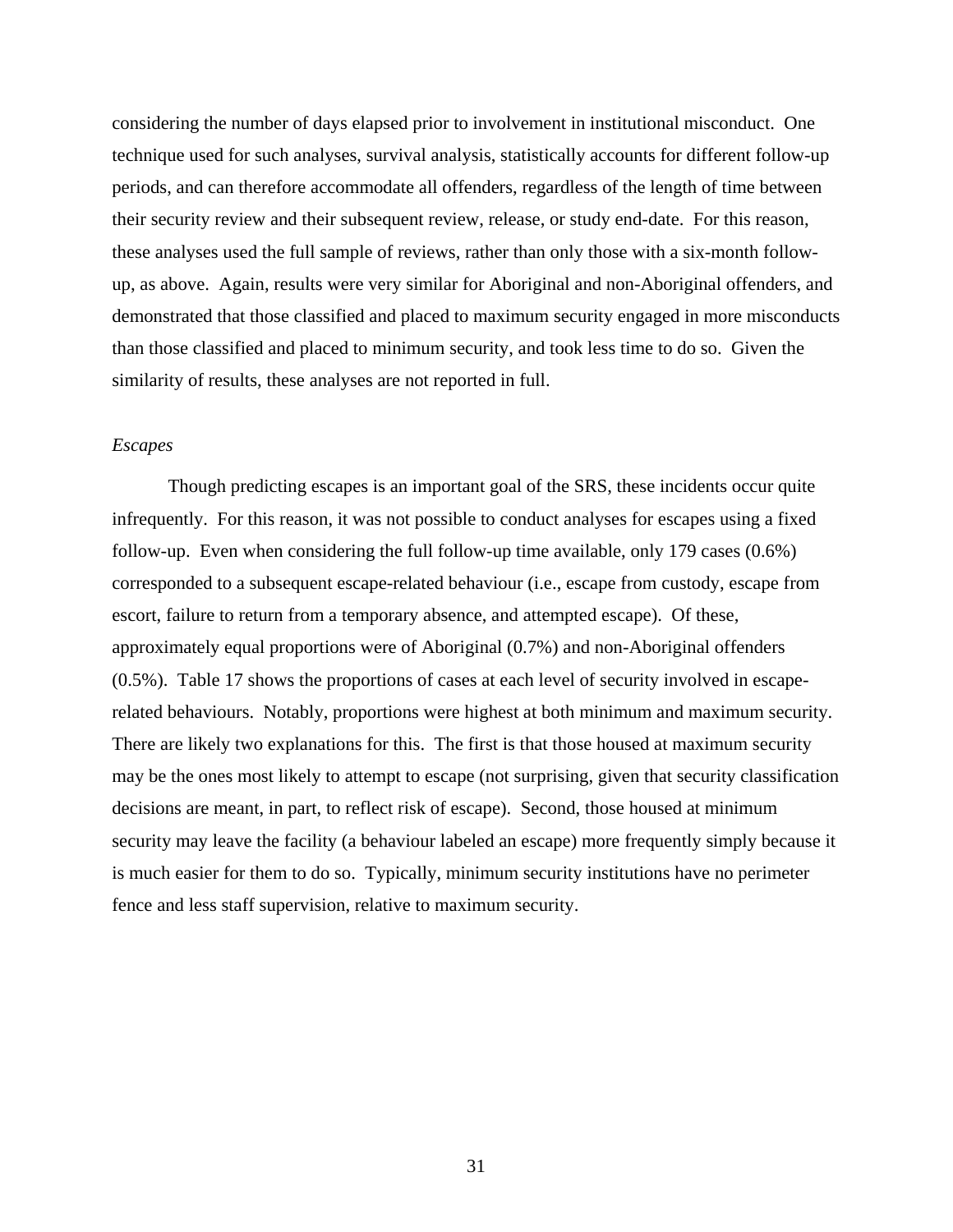#### <span id="page-47-0"></span>Table 17:

|  | <b>Escapes by Security Classification</b> |  |
|--|-------------------------------------------|--|

|                                | Cases Involved in Escape Incidents (%) |                          |  |  |  |  |
|--------------------------------|----------------------------------------|--------------------------|--|--|--|--|
| <b>Security Classification</b> | Aboriginal offenders                   | Non-Aboriginal Offenders |  |  |  |  |
| <b>SRS</b> Recommendation      |                                        |                          |  |  |  |  |
| Minimum                        | 1.7                                    | 0.9                      |  |  |  |  |
| Medium                         | 0.3                                    | 0.2                      |  |  |  |  |
| Maximum                        | 1.5                                    | 1.6                      |  |  |  |  |
| <b>Actual Classification</b>   |                                        |                          |  |  |  |  |
| Minimum                        | 1.5                                    | 1.4                      |  |  |  |  |
| Medium                         | 0.3                                    | 0.2                      |  |  |  |  |
| Maximum                        | 1.8                                    | 1.2                      |  |  |  |  |

*Note.*  $N_{\text{Aboriginal}} = 6,717$ .  $N_{\text{Non-Aboriginal}} = 25,611$ . Follow-up period in which an escape can occur varies.

ROC curves were the only method used to further analyse these cases given the very small proportion of cases involved in escapes. Unlike correlation-based statistical methods (including survival analysis), ROC analyses are relatively insensitive to base rates. They do not, however, account for differing follow-up periods, and the conclusions from these analyses must therefore be interpreted with caution. Nonetheless, initial review of the results of ROC analyses demonstrates that escape incidents can be predicted roughly as well as can incidents of other types and that prediction derived from SRS recommendations and from actual security classifications are approximately equally predictive (see Table 18). However, AUC values obtained in predicting escapes had very broad confidence intervals, including (in all cases but one) the value .50, and were generally statistically non-significant. This means that predictive confidence is poor, and is likely at least partially due to the fact that escapes were most common at both minimum and medium security.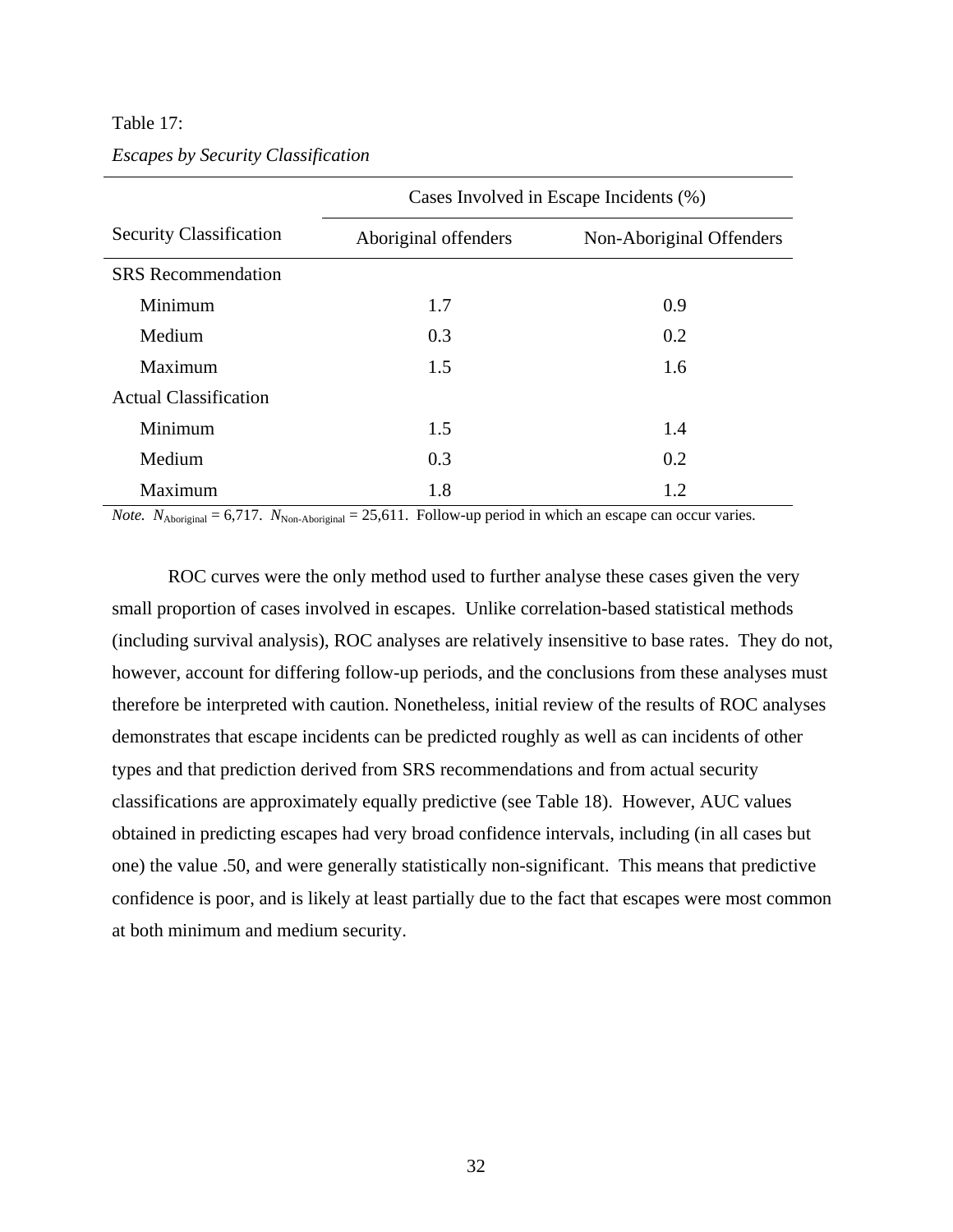## <span id="page-48-0"></span>Table 18:

|                              | <b>ROC</b> Analysis Results |                                |                   |                                    |  |  |  |  |
|------------------------------|-----------------------------|--------------------------------|-------------------|------------------------------------|--|--|--|--|
|                              |                             | Aboriginal<br><b>Offenders</b> |                   | Non-Aboriginal<br><b>Offenders</b> |  |  |  |  |
| Model                        | <b>AUC</b>                  | 95% C.I.                       | <b>AUC</b>        | 95% C.I.                           |  |  |  |  |
| <b>SRS</b> Recommendation    | .60 <sup>ns</sup>           | $.49 - .70$                    | .58               | $.52 - .65$                        |  |  |  |  |
| <b>Actual Classification</b> | .61 <sup>ns</sup>           | $.50 - .72$                    | .56 <sup>ns</sup> | $.49 - .62$                        |  |  |  |  |

*Results of ROC Analyses of the Predictive Ability of Security Classification on Escape Incidents* 

*Note.*  $N_{\text{Aboriginal}} = 6,717$ .  $N_{\text{Non-Aboriginal}} = 25,611$ . <sup>ns</sup> non-significant.

#### *Discretionary Release*

Analyses of release and on post-release outcome were conducted focusing on individuals rather than security reviews, and included only the first release occurring after a security classification review occurring within the study period. A total of 15,750 of the 17,307 individuals in this study (91%) had been released at least once during the study period; of these, 3,305 were Aboriginal and 12,445 were non-Aboriginal. Some were granted discretionary release (i.e., day or full parole) but most were released through non-discretionary channels (i.e., statutory release, warrant expiry). Since the granting of discretionary release suggests that the risk to the public is considered manageable, the proportions of offenders receiving this type of release were examined.

Table 19 shows these proportions by level of security. The rate of discretionary release decreased linearly with security level, both when considering SRS recommendations and when considering actual security classification.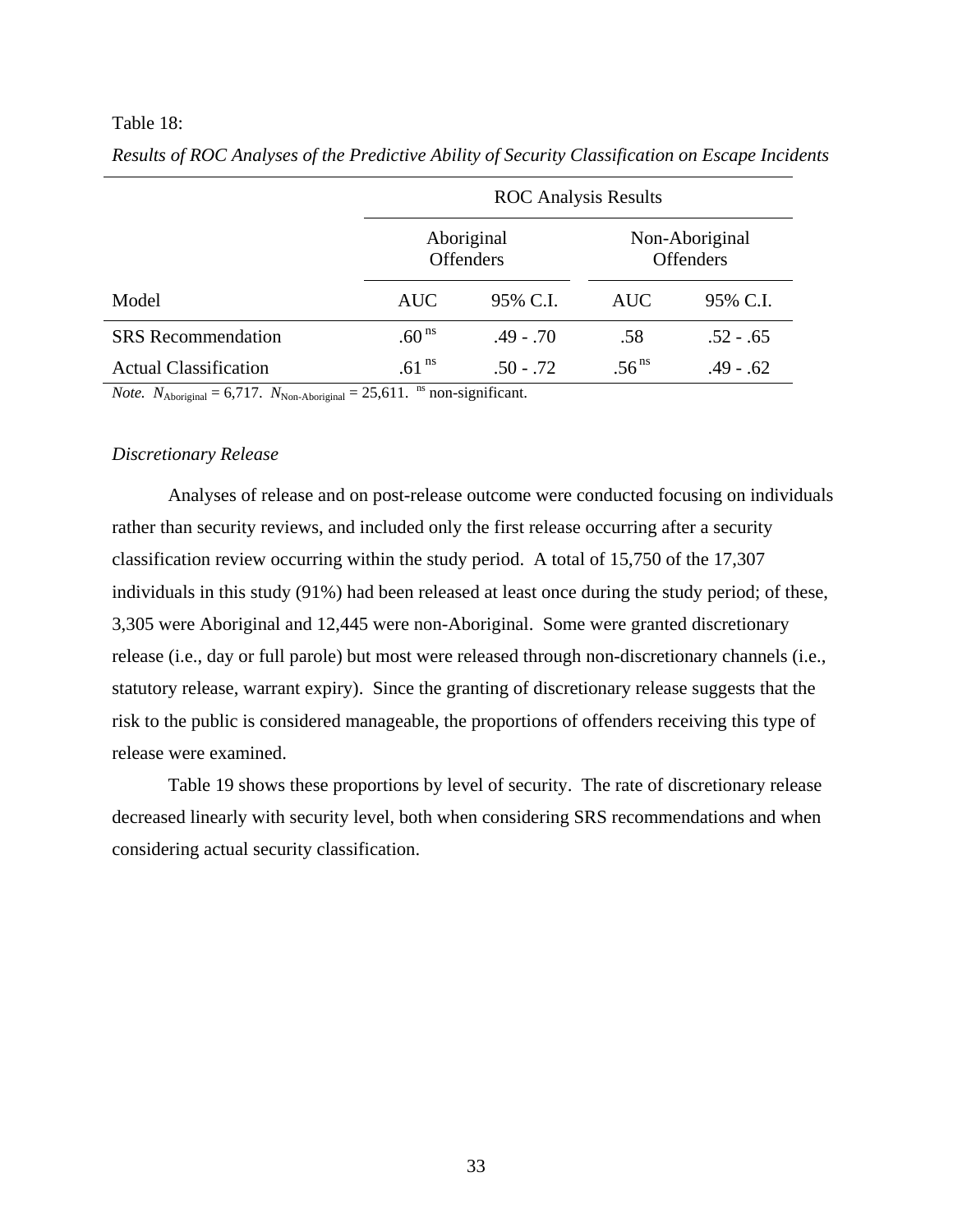# <span id="page-49-0"></span>Table 19:

 $\overline{a}$ 

|                                | Cases Granted Discretionary Release (%) |                          |  |  |  |  |  |  |
|--------------------------------|-----------------------------------------|--------------------------|--|--|--|--|--|--|
| <b>Security Classification</b> | Aboriginal offenders                    | Non-Aboriginal Offenders |  |  |  |  |  |  |
| <b>SRS</b> Recommendation      |                                         |                          |  |  |  |  |  |  |
| Minimum                        | 40                                      | 44                       |  |  |  |  |  |  |
| Medium                         | 11                                      | 15                       |  |  |  |  |  |  |
| Maximum                        | 2                                       | $\overline{2}$           |  |  |  |  |  |  |
| <b>Actual Classification</b>   |                                         |                          |  |  |  |  |  |  |
| Minimum                        | 39                                      | 45                       |  |  |  |  |  |  |
| Medium                         | 12                                      | 15                       |  |  |  |  |  |  |
| Maximum                        | $\overline{c}$                          | 3                        |  |  |  |  |  |  |

# *Discretionary Release by Security Classification*

*Note.*  $N_{\text{Aboriginal}} = 3,305$ .  $N_{\text{Non-Aboriginal}} = 12,445$ . Follow-up period for discretionary releases varies.

Again, ROC analyses were used to examine the predictive association of security classification with type of release. $8$  Table 20 provides a summary of these analyses. Predictive accuracy was satisfactory when assessed against the usual cutoff of .70 for "good" prediction. This was true regardless of whether SRS recommendations or actual security classifications were considered. Moreover, predictive ability was again greater for Aboriginal than for non-Aboriginal offenders. This difference was statistically significant when considering SRS recommendations,  $z = 1.94$ ,  $p < .05$ .

 $8$  A fixed follow-up period was not used. Since minimum security offenders undergo reviews infrequently, lengthy periods can potentially elapse between security reviews and subsequent releases for minimum security offenders. Therefore, offenders housed at minimum security would be under-represented if a fixed follow-up were used.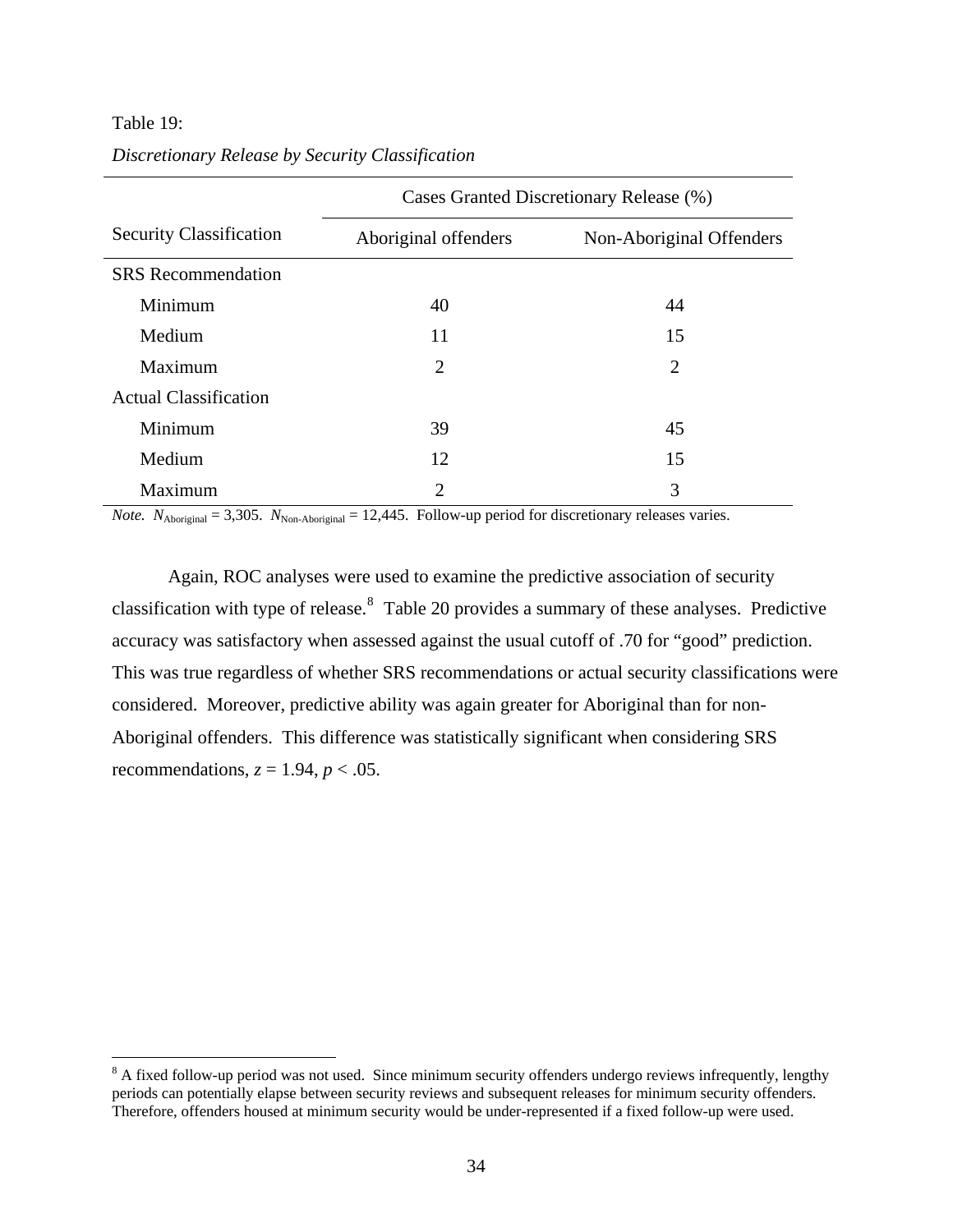#### <span id="page-50-0"></span>Table 20:

|                                    |            | <b>ROC</b> Analysis Results    |                                    |             |  |
|------------------------------------|------------|--------------------------------|------------------------------------|-------------|--|
|                                    |            | Aboriginal<br><b>Offenders</b> | Non-Aboriginal<br><b>Offenders</b> |             |  |
| Model                              | <b>AUC</b> | 95% C.I.                       | <b>AUC</b>                         | 95% C.I.    |  |
| <b>SRS</b> Recommendation          | .72        | $.69 - .74$                    | .69                                | $.68 - .70$ |  |
| <b>Actual Classification</b>       | .71        | $.68 - .73$                    | .69                                | .68 - .70   |  |
| $\mathbf{M}$ $\mathbf{M}$<br>2.205 | 10.117     |                                |                                    |             |  |

*Results of ROC Analyses of the Predictive Ability of Security Classification on Type of Release (Discretionary, Non-Discretionary)* 

*Note.*  $N_{\text{Aboriginal}} = 3,305$ .  $N_{\text{Non-Aboriginal}} = 12,445$ .

# *Post-Release Outcome*

Post-release outcome was the final area explored in relation to the predictive validity of the SRS. Again focusing solely on offenders' first releases after a security review within the study period, a total of 3,837 (24%) of the 15,750 released offenders had their release revoked within one year of release. Of these, 920 were Aboriginal and 2,917 were non-Aboriginal. Table 21 presents the proportion of offenders who had their releases revoked by security level, both generally (i.e., due to breaches of conditions and to re-offending) and due solely to reoffending. For both Aboriginal and non-Aboriginal offenders, the proportions of offenders having their release revoked due to a new offence increased linearly with security classification, regardless of whether SRS recommendation or actual security classification was considered. However, this was not true of revocations generally. Security level seemed to be linearly associated with revocation for non-Aboriginal offenders, but no similar association was apparent for Aboriginal offenders.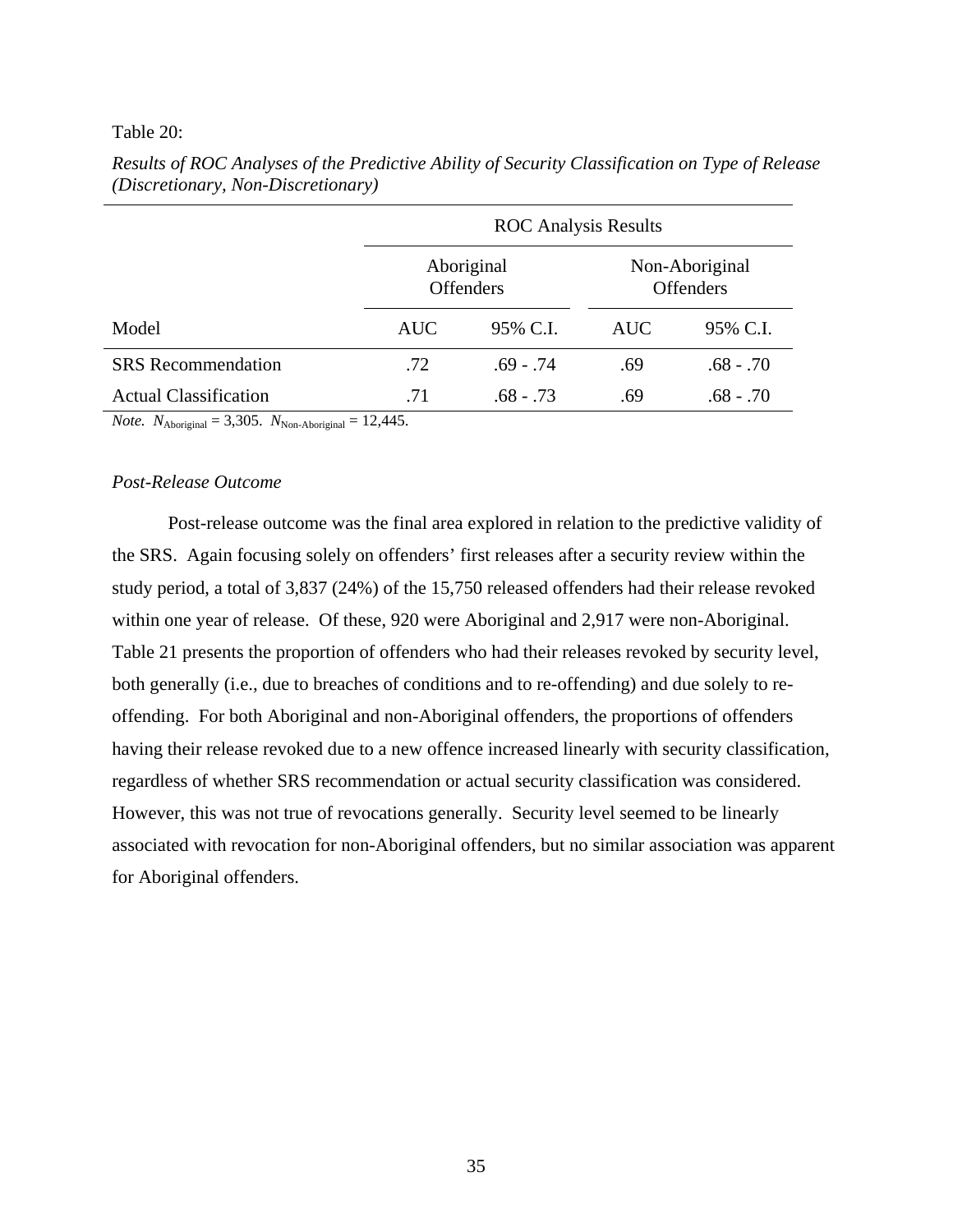# <span id="page-51-0"></span>Table 21:

|                                | Cases Returned to Custody (%) |                            |                   |                            |  |  |  |  |  |  |
|--------------------------------|-------------------------------|----------------------------|-------------------|----------------------------|--|--|--|--|--|--|
|                                | Aboriginal Offenders          |                            |                   | Non-Aboriginal Offenders   |  |  |  |  |  |  |
| <b>Security Classification</b> | Any<br>Revocation             | Revocation<br>with Offence | Any<br>Revocation | Revocation<br>with Offence |  |  |  |  |  |  |
| <b>SRS</b> Recommendation      |                               |                            |                   |                            |  |  |  |  |  |  |
| Minimum                        | 27                            | 9                          | 18                | 5                          |  |  |  |  |  |  |
| Medium                         | 28                            | 10                         | 24                | 7                          |  |  |  |  |  |  |
| Maximum                        | 30                            | 13                         | 30                | 9                          |  |  |  |  |  |  |
| <b>Actual Classification</b>   |                               |                            |                   |                            |  |  |  |  |  |  |
| Minimum                        | 29                            | 9                          | 20                | 5                          |  |  |  |  |  |  |
| Medium                         | 28                            | 10                         | 24                | 7                          |  |  |  |  |  |  |
| Maximum                        | 29                            | 12                         | 28                | 9                          |  |  |  |  |  |  |

# *Returns to Custody by Security Classification*

*Note.*  $N_{\text{Aboriginal}} = 3,305$ .  $N_{\text{Non-Aboriginal}} = 12,445$ .

Follow-up analyses were conducted using ROC analysis (see Table 22). These demonstrated that despite the apparent trends detected above, security classification was in fact only weakly predictive of post-release outcome. Specifically, ability to predict revocation (both generally and in respect to re-offence only) among Aboriginal offenders was virtually at chance levels. While AUC values were somewhat lower for Aboriginal offenders, the difference in predictive ability for Aboriginal and non-Aboriginal offenders was statistically significant only when considering SRS recommendations,  $z_{\text{Any Revocation}} = 2.47$ ,  $p < .01$ ;  $z_{\text{Re-Offence}} = 2.55$ ,  $p < .01$ . Further, the rate of predictive success was so low as to render the SRS inappropriate for prediction of post-release outcome for either group.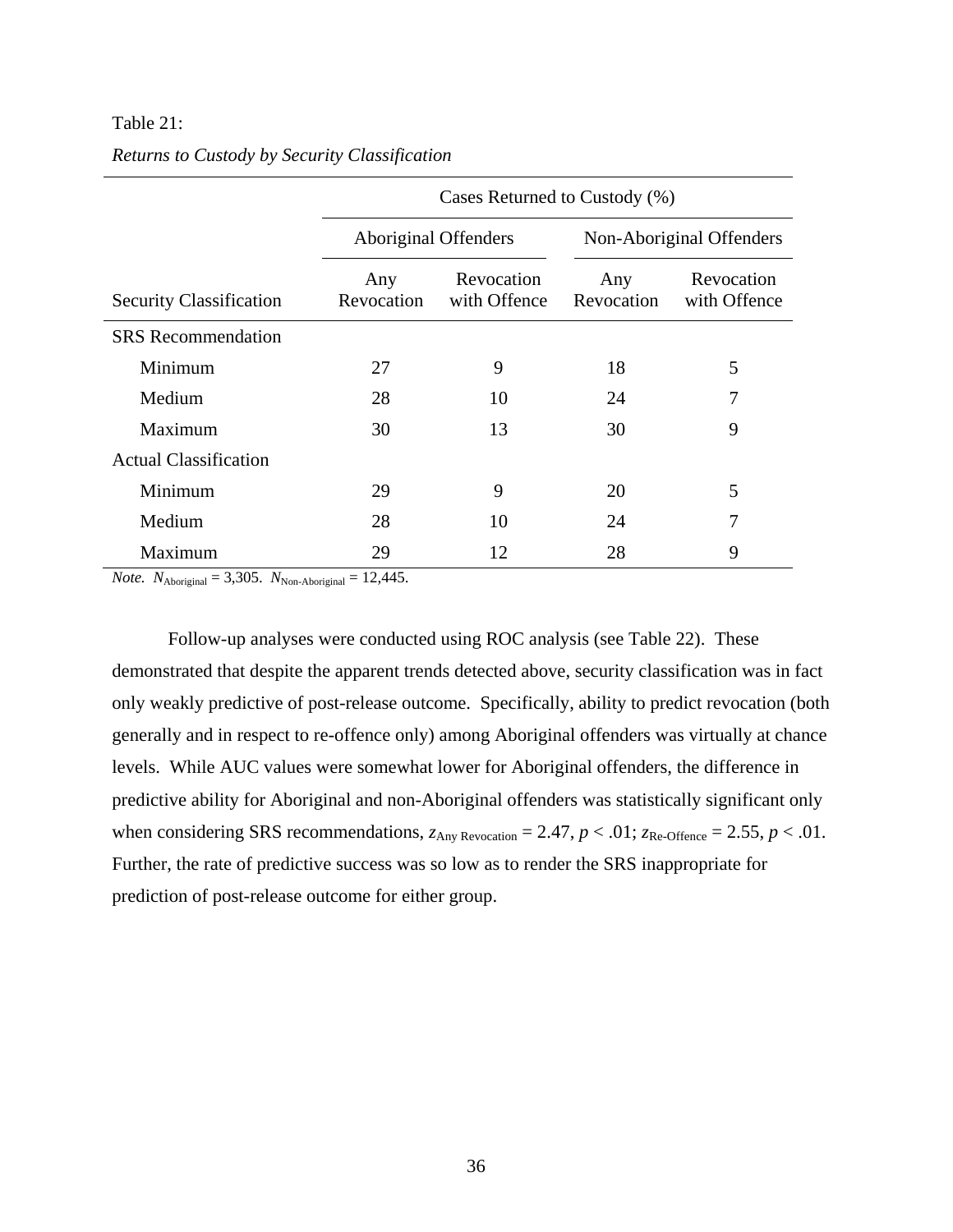# <span id="page-52-0"></span>Table 22:

|                                | <b>ROC</b> Analysis Results |                                |            |                                    |  |  |  |  |
|--------------------------------|-----------------------------|--------------------------------|------------|------------------------------------|--|--|--|--|
|                                |                             | Aboriginal<br><b>Offenders</b> |            | Non-Aboriginal<br><b>Offenders</b> |  |  |  |  |
| Model                          | <b>AUC</b>                  | 95% C.I.                       | <b>AUC</b> | 95% C.I.                           |  |  |  |  |
| Any Revocation                 |                             |                                |            |                                    |  |  |  |  |
| <b>SRS</b> Recommendation      | $.51^{\text{ns}}$           | $.49 - .53$                    | .54        | $.53 - .55$                        |  |  |  |  |
| <b>Actual Classification</b>   | .50 <sup>ns</sup>           | $.48 - .52$                    | .53        | $.52 - .54$                        |  |  |  |  |
| <b>Revocation with Offence</b> |                             |                                |            |                                    |  |  |  |  |
| <b>SRS</b> Recommendation      | $.53^{\text{ns}}$           | $.50 - .56$                    | .54        | $.52 - .56$                        |  |  |  |  |
| <b>Actual Classification</b>   | $.53^{\text{ns}}$           | $.49 - .56$                    | .54        | $.52 - .56$                        |  |  |  |  |

*Results of ROC Analyses of the Predictive Ability of Security Classification on Post-Release Outcome* 

*Note.*  $N_{\text{Aboriginal}} = 3,305$ .  $N_{\text{Non-Aboriginal}} = 12,445$ . <sup>ns</sup> non-significant.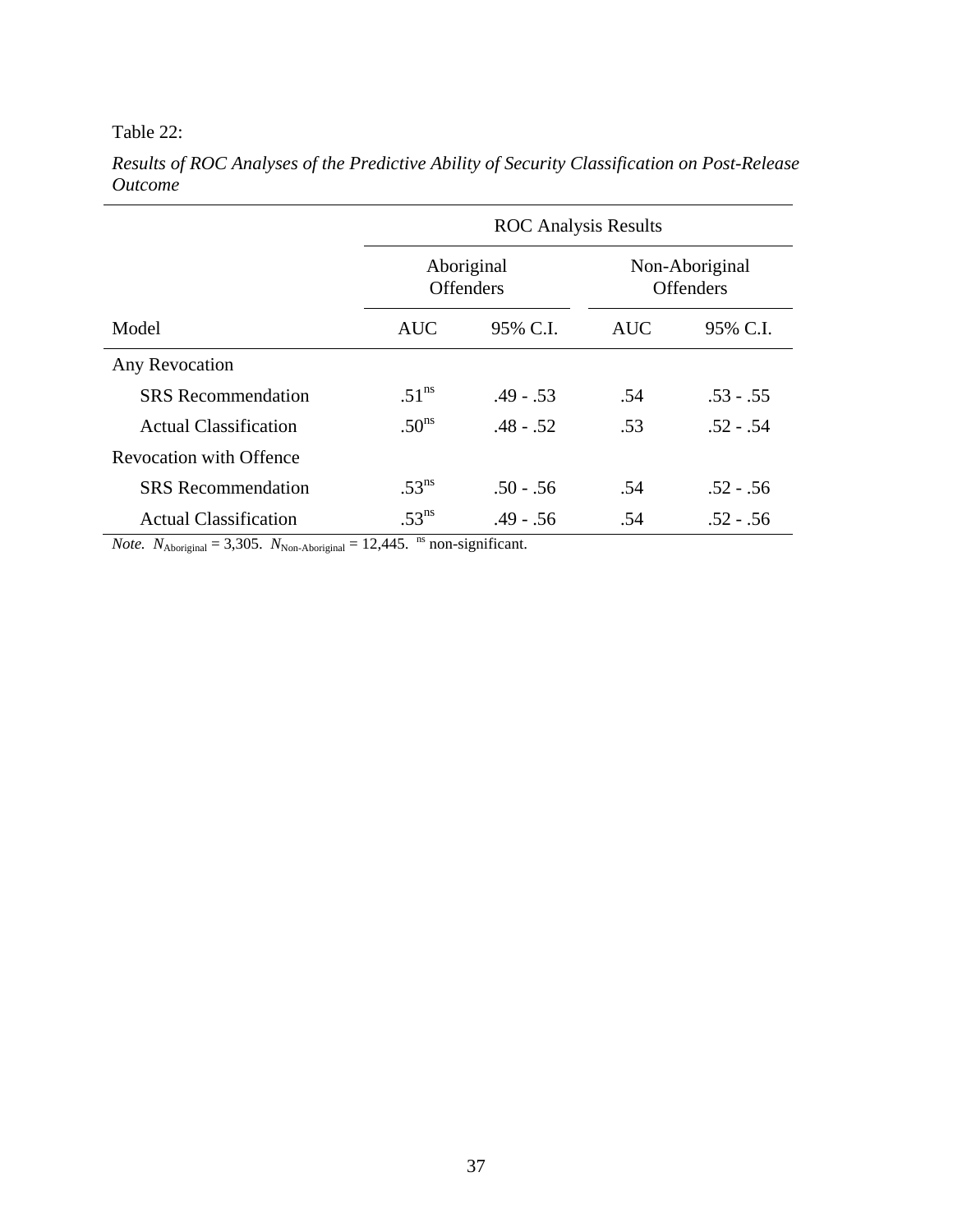#### **Discussion**

<span id="page-53-0"></span>The purpose of this study was to examine the security reclassification process used with federally incarcerated male offenders in Canada. More specifically, the study had three objectives: (1) to revalidate the SRS, the actuarial instrument used as part of the security review process; (2) to examine differences between recommendations derived from the SRS and final security classifications; and, (3) to investigate differences in the appropriateness and effectiveness of the security reclassification process for Aboriginal and non-Aboriginal offenders.

#### **Revalidation of the SRS**

1

Given that the SRS has been in use as part of the security reclassification procedure for federally incarcerated male offenders since 1[9](#page-53-0)98, a great deal of data was available for analysis.<sup>9</sup> This allowed for a comprehensive revalidation, including calculation of indices of reliability, convergent validity, and predictive validity.

Reliability analyses involved calculating item-total correlations, inter-item correlations, and Cronbach's alpha. Each of these indices is a measure of the extent to which the SRS items are consistent with one another. These were calculated for information purposes only, as the SRS was developed in such a way as to include items which are independently related to relevant outcomes, and there is therefore no reason to believe the items should be consistent with one another. Nonetheless, analyses revealed that the scale was moderately homogeneous. One item – *successful temporary absences / work releases* – seemed particularly weakly related to the others, but its exclusion from analyses did little to increase reliability. Altogether, while these indices of reliability did not quite meet conventional thresholds, they were satisfactory for a scale not expected to be homogeneous.

Arguably the most important indicators of the utility of a scale are its convergent and predictive validity. Results indicate that the SRS's convergent validity – that is, the extent to which scores on the SRS are similar to those on related measures – was quite satisfactory. High SRS scores were associated with higher assessed levels of risk and need and lower assessed

 $9$  This being said, analyses focused on reviews conducted between 2002 and 2006 because a minor change to the SRS was made immediately preceding this period and because ending in 2006 allowed time to follow-up offenders for any re-offences or readmissions.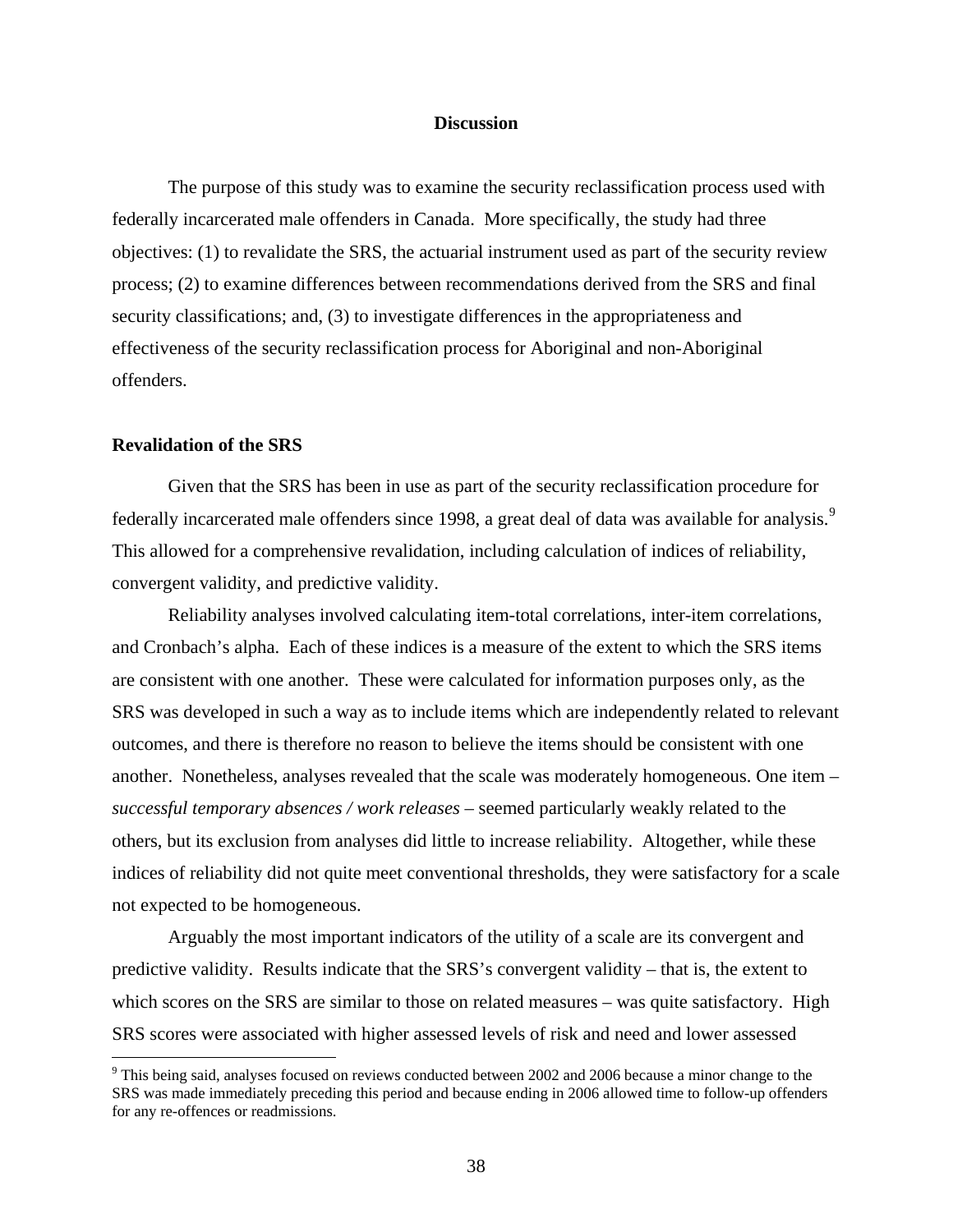<span id="page-54-0"></span>levels of motivation and reintegration potential. For non-Aboriginal offenders, higher SRS scores were also associated with scores demonstrating a higher likelihood of recidivism on the Statistical Information on Recidivism – Revised scale.<sup>[10](#page-54-0)</sup>

Indices of predictive validity provided acceptable results. Analyses focused on the prediction of four types of events: involvement in institutional incidents, involvement in escape incidents, the granting of discretionary release, and post-release outcome. The most important of these is likely involvement in institutional incidents, as these are a relatively common institutional occurrence and hold the potential to be disruptive to both individuals (inmates and staff) and the institution as whole, in the event that a lock-down or similar outcome is necessary. While it could be argued that it would be as important for the SRS to be able to predict postrelease outcome, the scale's primary purpose is not related to recidivism, and other scales exist for this purpose.

In regard to prediction of involvement in institutional misconduct, the scale's predictive power generally reached the level considered acceptable by social scientists. This was true both with respect to minor (e.g., possession of unauthorized items) and major incidents (e.g., homicide, assault), though predictive ability was better for major incidents. This is appropriate, as the SRS aims to measure institutional adjustment, and major incidents indicate more serious maladjustment than do minor incidents.

Predictive ability in regards to involvement in escape-related behaviours was less impressive. Specifically, the SRS was unable to predict this type of incident, likely due both to the very low frequency with which such events occurred in the study sample and to the fact that escape-related behaviours occurred most frequently for offenders at maximum security (escape attempts; likely due to risk) and at minimum security (so-called *walk-aways*; likely due to opportunity).

Prediction of discretionary release reached satisfactory levels, which is important as the granting of discretionary release represents that the National Parole Board feels that the risk presented by an offender is assumable in the community. This finding must be interpreted cautiously, however, because security placement also impacts the granting of discretionary release, with offenders housed at more restrictive levels less likely to be granted release (Motiuk,

 $\overline{a}$ 

<sup>&</sup>lt;sup>10</sup> This analysis was conducted with non-Aboriginal offenders only as the Statistical Information on Recidivism Scale – Revised is not used with Aboriginal offenders.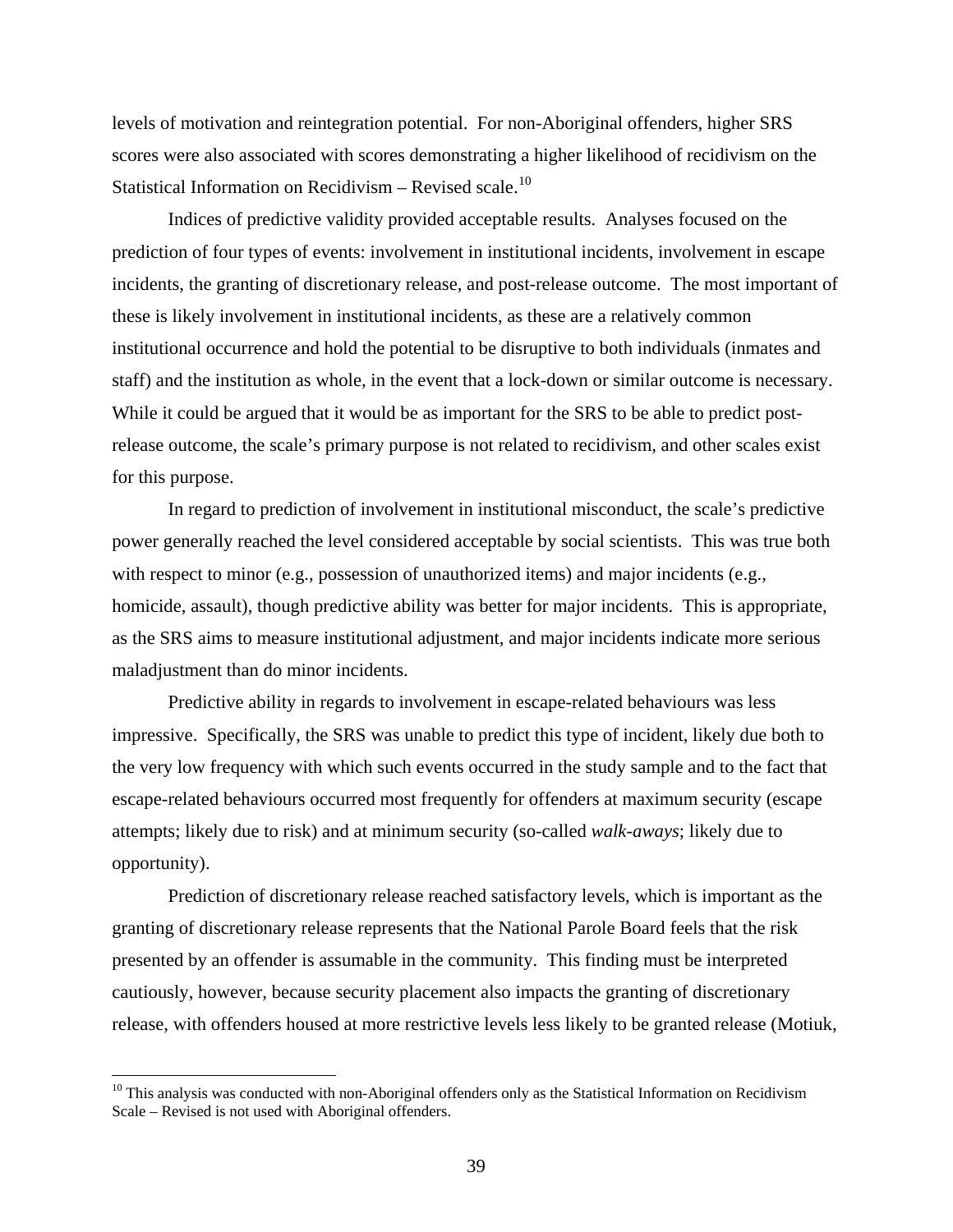1997). Given this, it is impossible to disentangle from the present results whether discretionary release decisions actually reflected risk, security level, or a combination of the two.

Finally prediction of post-release outcome was very poor. Prediction of conditional release revocation and of revocation with offence was very slightly above chance levels for non-Aboriginal offenders, but was still so low as to be of virtually no utility. This, however, is appropriate given that the scale was not developed to predict post-release outcome. These results suggest that improvement to the SRS's predictive ability is possible. Nonetheless, it is important to underscore the extent to which the present results represent an improvement over previous methods. Prior to the implementation of the SRS, security reclassification decisions were made solely using clinical appraisals of case information. However, a sizeable body of literature demonstrates that decisions made using solely clinical methods are virtually always inferior to those made using actuarial methods (e.g., Ægisdóttir et al., 2006; Grove & Meehl, 1996). Most importantly, clinical methods are more likely to be inaccurate – metaanalytic evidence demonstrates that the accuracy of clinical methods is equivalent to or lower than random chance (Ægisdóttir et al., 2006). Though the predictive accuracy of the SRS in regards to institutional incidents could still be improved, it was substantially better than chance odds.

Within this context, then, the predictive ability that was attained by the SRS was by no means negligible. When considering that over 3,500 men in this study were found to be involved in at least one minor misconduct within six months of their security review, the importance of even modest gains in predictive accuracy in this regard becomes more appreciable. Specifically, if even a fraction of such a number of incidents could be minimized or prevented, this would represent a significant operational gain. Thus results regarding prediction of institutional incidents, together with the very satisfactory convergent validity results, are supportive of the continued use of the SRS. Moreover, actuarial instruments such as the SRS have other advantages not studied here – they have been demonstrated to be more consistent, more transparent, and more defensible than approaches relying only on clinical appraisals (Austin, 1983; Grove, Zald, Lebow, Snitz, & Nelson, 2000; Zinger, 2004). These advantages only further reinforce the utility of the SRS.

Even so, future attention should be focused on the SRS's inter-rater reliability, or the extent to which different individuals would assign the same scores to SRS items if faced with the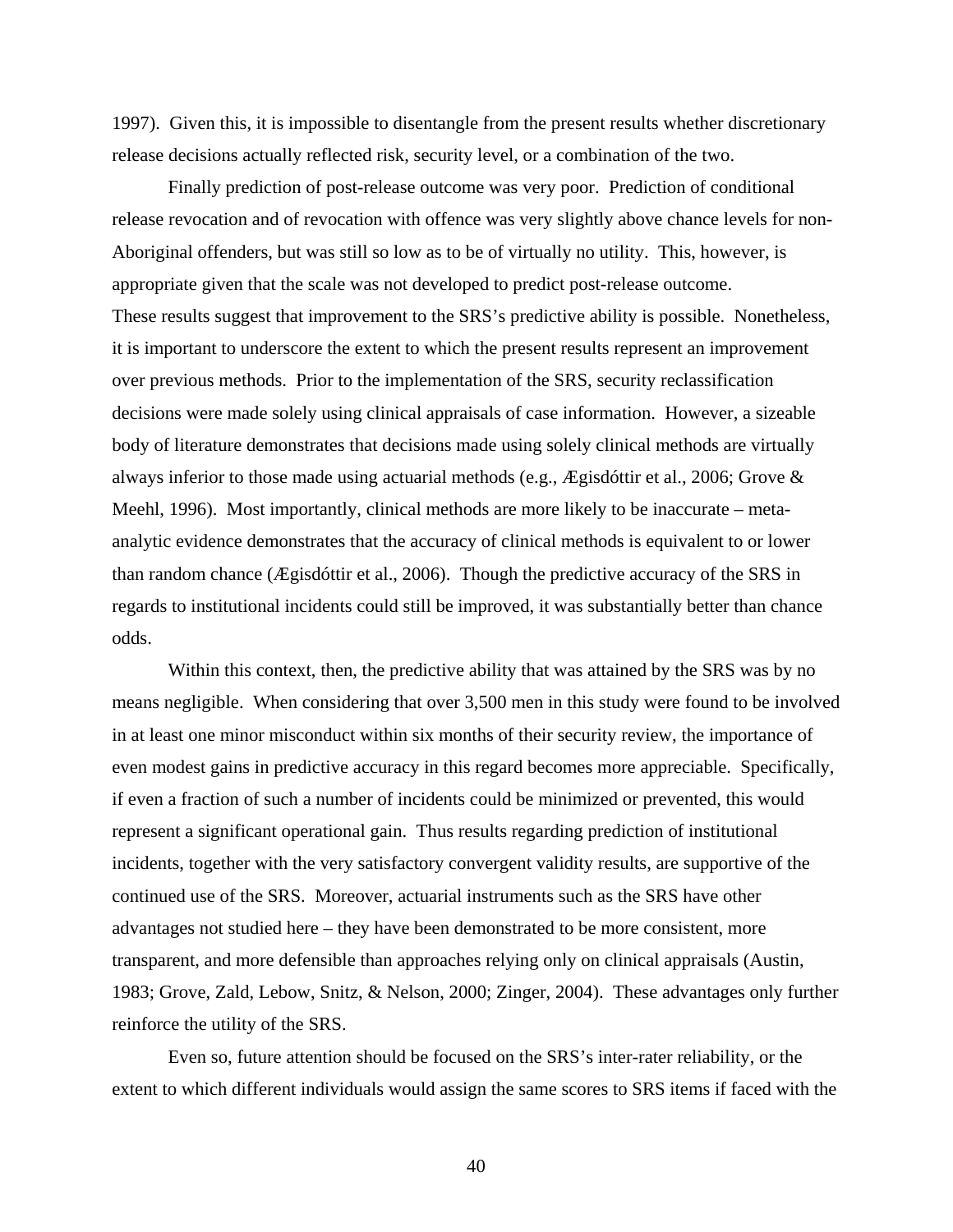<span id="page-56-0"></span>same individual. Though only a portion of the SRS items are scored by the caseworker (with the rest of the items being automatically entered by the computerized system used, based on official file records), the regional variability in SRS recommendations in the present results underscored the importance of investigating this issue. While it was not surprising that the region with the most minimum security institutions (Prairies region; CSC, 2008) was the one with the most recommendations to minimum security, it is nonetheless impossible to be certain that the regional variability is fully attributable to this. It is possible that individuals are interpreting the SRS items differently, and that this contributes to variation in scoring.

#### **SRS Recommendations and Final Security Classifications**

The next goal of this study was to contrast security classification recommendations produced by the SRS and final security classifications actually approved and implemented by the Institutional Head or Deputy Warden. The rate of inconsistency between these was strikingly low. Indeed, only 12% of cases were inconsistent. This proportion falls comfortably below the limit of 20% considered acceptable by researchers in the area (Buchanan, Whitlow, & Austin, 1986). It is also markedly lower than the rates of 28% and 34% found in comparable analyses involving the Security Reclassification Scale for Women (Blanchette, 2005; Gobeil, 2007). As was the case with women, however, the majority of the discrepancies (two-thirds) resulted in final security placements at higher levels of security than recommended by the SRS. Common reasons for such discrepancies were involvement in disruptive activities or in the distribution of contraband or problematic program performance.

Given that the rate of inconsistency was so low, it is perhaps not surprising that SRS recommendations and final security classifications were similarly accurate in predicting relevant outcomes. Specifically, the ability of each of SRS recommendations and final security classifications to predict involvement in institutional misconducts, escapes, discretionary releases, and post-release outcome were statistically identical.

Certain researchers in the area of risk prediction have argued that inconsistencies where scale results and clinical appraisals are considered together and the clinical appraisal ultimately dictates final decision are associated with *decreased* predictive accuracy (Rice, 2007). The current results are therefore promising, as they did not show such decreases; instead, findings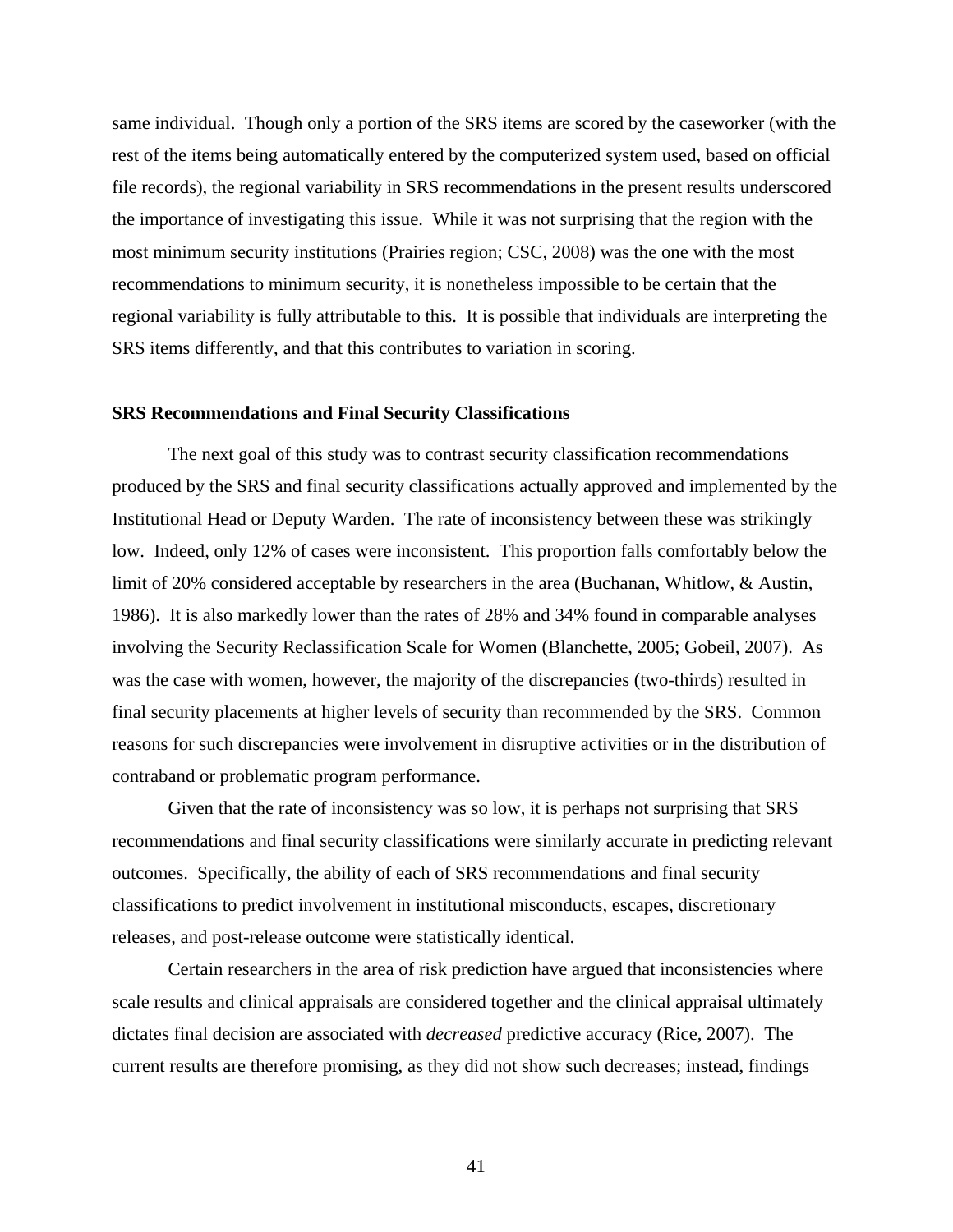<span id="page-57-0"></span>demonstrate that in this context, clinical appraisal is being appropriately combined with SRS recommendations.

#### **Security Reclassification Reviews for Aboriginal Offenders**

Though average SRS scores were virtually identical for Aboriginal and non-Aboriginal offenders, the distribution of SRS recommendations to levels of security differed, indicating that the distribution of scores around the mean was different for Aboriginal and non-Aboriginal offenders. Relative to their non-Aboriginal counterparts, a very slightly greater proportion of Aboriginal offenders were recommended to maximum security by the SRS (16% as compared to 14%). These proportions were paralleled by those for final security classifications (19% as compared to 17%).

This being said, findings demonstrated that both SRS recommendations and final security classification decisions were usually equally related to relevant constructs and to outcomes of interest for Aboriginal and non-Aboriginal offenders. In fact, where minor differences did exist, the pattern of differences suggested that the scale was *more* appropriate for Aboriginal offenders. In other words, this study presents *no evidence* to suggest that current security reclassification approaches result in Aboriginal offenders being over-classified within Canada's federal corrections institutions. Instead, results suggest that the slightly higher rates of recommendations and placements to maximum security for Aboriginal offenders were supported by relationships with relevant constructs of risk and need and by associations with institutional behaviour. These results are consistent with the considerable evidence that demonstrates that Aboriginal offenders tend to exhibit more characteristics associated with risk than do non-Aboriginal offenders (e.g., Brzozowski et al., 2006; Finn et al., 1999; Moore, 2003; Statistics Canada, 2001; Trevethan et al., 2002), despite efforts to address the situation.

This conclusion is contrary to what has been suggested by the Office of the Correctional Investigator (2007). As the Office has itself stated, however, "to fully understand and appreciate why Aboriginal offenders suffer such a fate within the correctional system, one must look … beyond the confines of the institution" (2006, p. 14). In this quote, the Office of the Correctional Investigator was suggesting that components external to the institution comprised a piece of the puzzle to be addressed concurrently with changes to the security reclassification approach used by Correctional Service Canada; the present results, however, suggest that changes beyond the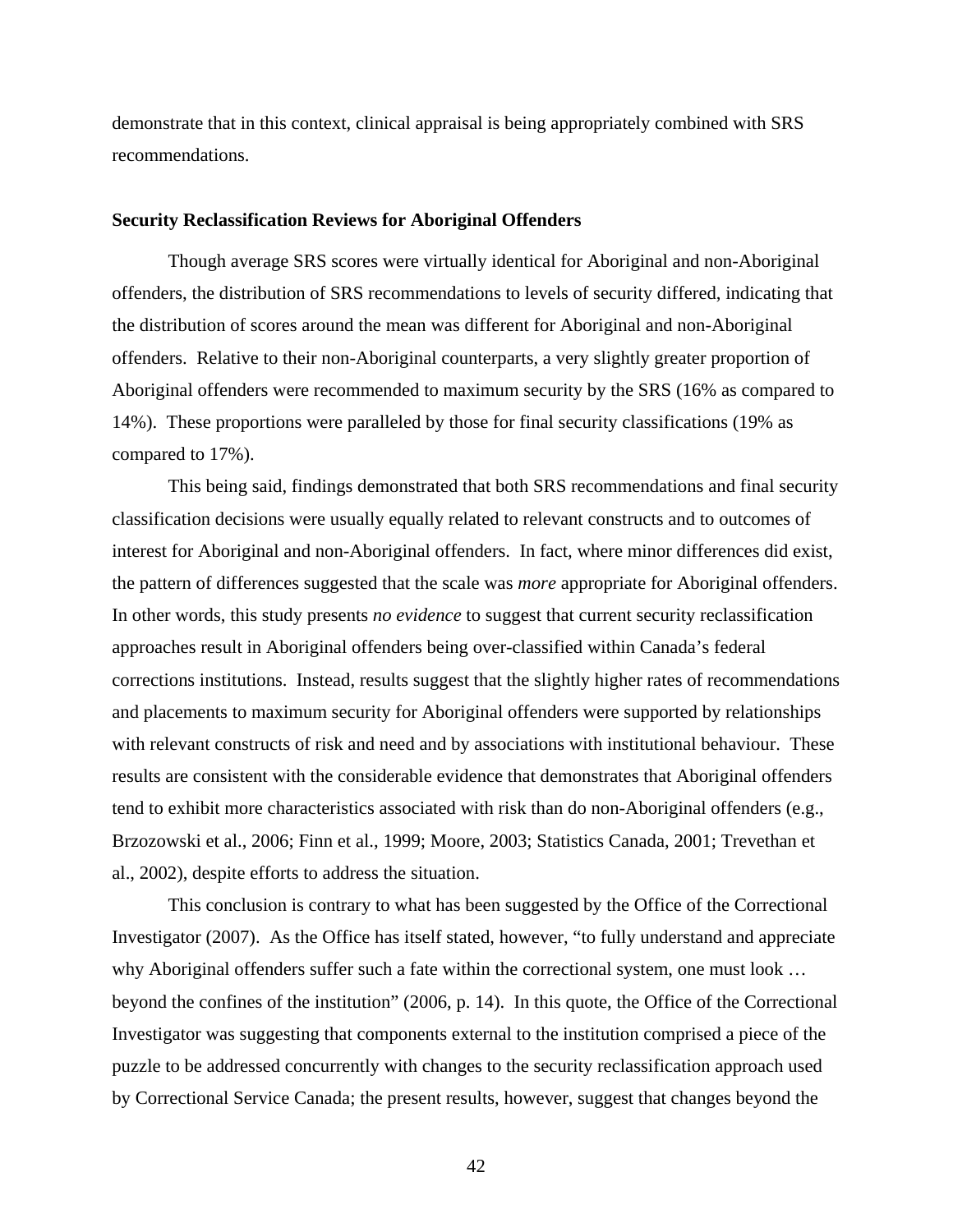<span id="page-58-0"></span>confines of the institution are a necessary first step. Indeed, the pattern of results in this study demonstrates that the current pattern of reclassification is reflective of appropriate management of risk presented by incarcerated offenders, Aboriginal or not.

As has been argued elsewhere, "recognizing the necessity of incorporating tribal culture and understanding of delinquency does not require throwing out what we have learned" (Pridemore, 2004, p. 54). The Correctional Service of Canada's current security reclassification approach, which includes a scale based on variables found to be associated with institutional misconduct and risk, together with clinical appraisal of case-specific factors, including culturally relevant factors (CSC, 2007b), represents compliance with Pridemore's suggestion.

Certain authors have argued that there may be factors associated with both risk (Holsinger, Lowenkamp, & Latessa, 2006; Sioui, Thibault, & Amiskou Groupe Conseil, 2001) and desistance (Pridemore, 2004) which are either unique to or different for Aboriginal offenders. Though the present results do not indicate a need to focus on these factors in the context of security reclassification, such a focus may nevertheless be of utility in the context of increasing understanding of the issue of Aboriginal offenders' over-representation within the correctional system (Public Safety Canada, 2007). Since 2003, CSC has been focusing considerable resources on policy modifications and collaborations with other government agencies and with Aboriginal and non-Aboriginal community groups to close the gap between Aboriginal and non-Aboriginal offenders within the correctional system (see CSC Review Panel, 2007). Stakeholders involved in components of this challenge other than security classification may wish to conduct further research in the area of Aboriginal offenders' unique risk and desistance factors.

# **Conclusion**

Altogether, the results are supportive of continued use of the Security Reclassification Scale as an anchor in reaching security reclassification decisions for both Aboriginal and non-Aboriginal male offenders. Offenders with higher SRS recommendations were higher risk (as demonstrated by lower rates of granting of discretionary release and higher risk ratings) and less well adjusted (as demonstrated by more frequent involvement in institutional incidents, higher needs ratings, and lower motivation and reintegration potential). This result is particularly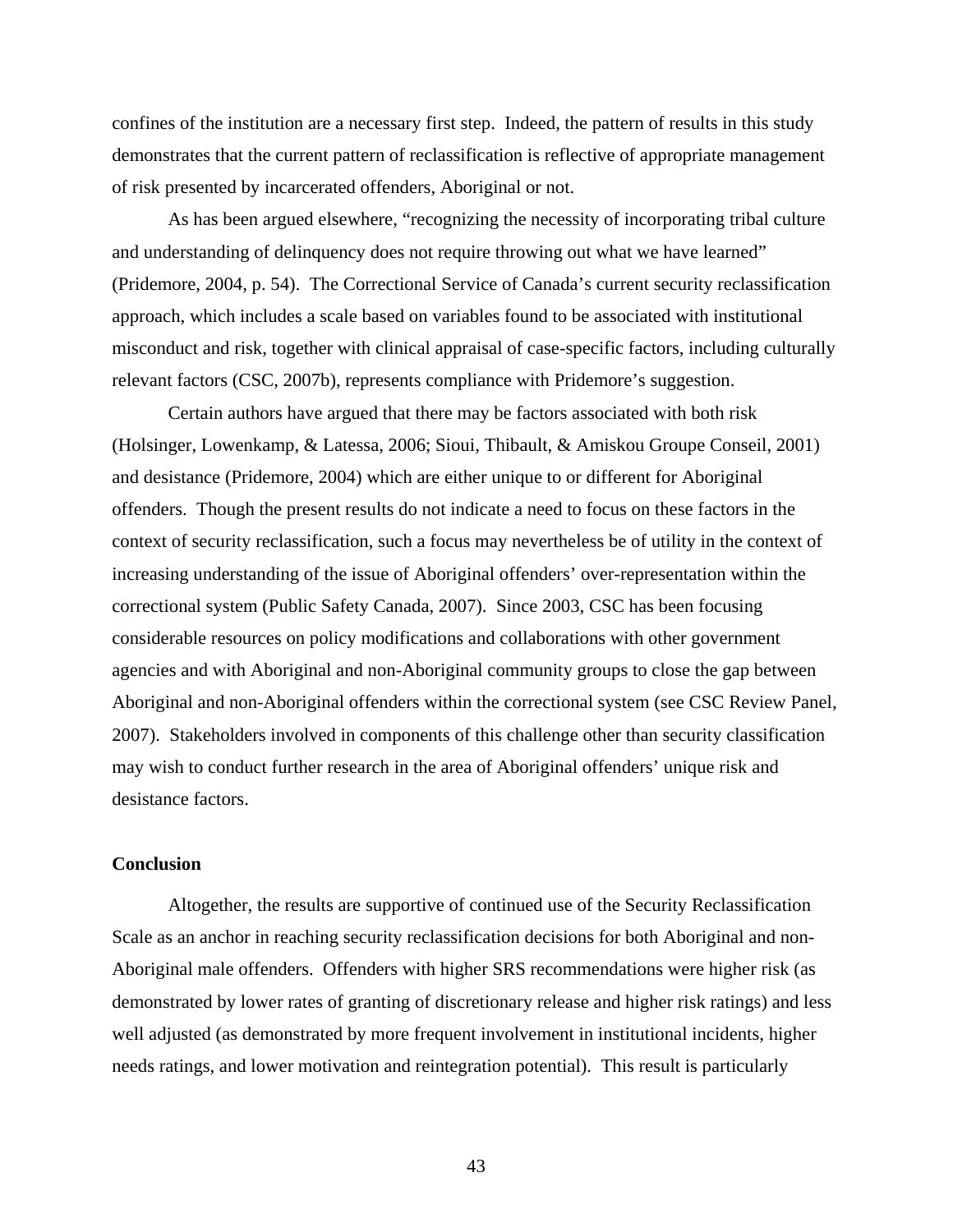salient because there have been considerable changes to the offender population since the time of the SRS's development (CSC, 2005).

Though very slight differences in the proportions of Aboriginal and non-Aboriginal offenders at each level of security existed, the current security reclassification approach produced recommendations as predictive of relevant outcomes for both groups. In fact, where small differences existed, the SRS and the security reclassification approach as a whole was *more* predictive for Aboriginal offenders than for non-Aboriginal offenders. In other words, the present study does *not* offer support for the contention that current reclassification approaches used with Aboriginal men result in their over-classification. This finding was especially important because the Correctional Service of Canada had committed to examining the efficacy of its reclassification approach with Aboriginal offenders, and revising this approach if results indicated that such a course were necessary (2006). Study results do *not* indicate that such a revision is currently needed.

The study presents results with all three major Aboriginal groups in Canada combined. Further research is needed to divide the results into the respective groups of First Nations people, Métis and Inuit. These further analyses would demonstrate if there are variable impacts across the groups.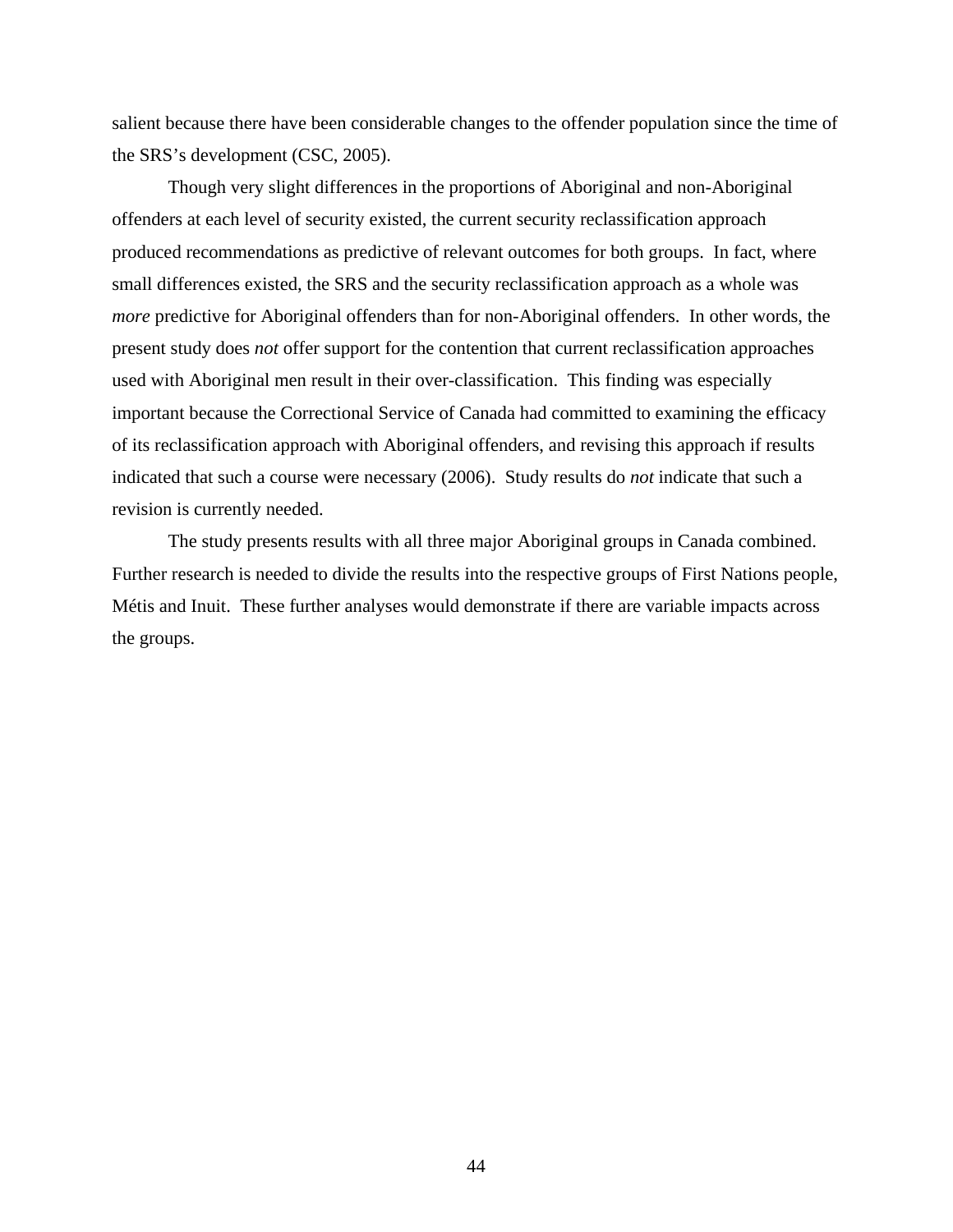# **References**

<span id="page-60-0"></span>Ægisdóttir, S., White, M.J., Spengler, P.M., Maugherman, A.S., Anderson, L.A., Cook, R.S., et al. (2006). The meta-analysis of clinical judgment project: Fifty-six years of accumulated research on clinical versus statistical prediction. *The Counseling Psychologist, 34,* 341-382.

Andrews, D.A. & Bonta, J. (2006). *The psychology of criminal conduct* (4<sup>th</sup> ed.). Cincinatti, OH: Anderson Publishing.

Austin, J. (1983). Assessing the new generation of prison classification methods. *Crime and Delinquency, 28,* 561-576.

Austin, J. (2003). Findings in prison classification and risk assessment. *National Institute of Corrections Prisons Divisions – Issues in Brief.* Washington, DC: U.S. Department of Justice, Federal Bureau of Prisons.

Blanchette, K. (2005). *Field-test of a Gender-informed Reclassification Scale for Women Offenders.* Unpublished doctoral dissertation, Carleton University, Ottawa, Ontario.

Bonta, J., LaPrairie, C., & Wallace-Capretta, S. (1997). Risk prediction and re-offending: Indigenous and non-Indigenous offenders. *Canadian Journal of Criminology, 39,* 127-144.

Bonta, J., Lipinski, S., & Martin, M. (1992). Native inmates: Institutional response, risk, and needs. *Canadian Journal of Criminology, 31,* 49-62.

Brzozowksi, J., Taylor-Butts, A., & Johnson, S. (2006). *Victimization and offending among the Aboriginal population in Canada.* Ottawa, ON: Canadian Centre for Justice Statistics, Statistics Canada.

Buchanan, R.A., Whitlow, K.L, & Austin, J. (1986). National evaluation of objective prison classification systems: The current state of the art. *Crime and Delinquency, 32,* 272-290.

Correctional Service of Canada. (2005). *The changing federal offender population: Profiles and forecasts, 2005.* Ottawa, ON: Author.

Correctional Service of Canada (2006). *Response from the Correctional Service of Canada to the 33rd annual report of the Correctional Investigator 2005-2006.* Ottawa, ON: Author.

Correctional Service of Canada. (2007a). *Commissioner's Directive 705-7: Security Classification and Penitentiary Placement.* Ottawa, ON: Author.

Correctional Service of Canada. (2007b). *Commissioner's Directive 710-6: Review of Offender Security Classification.* Ottawa, ON: Author.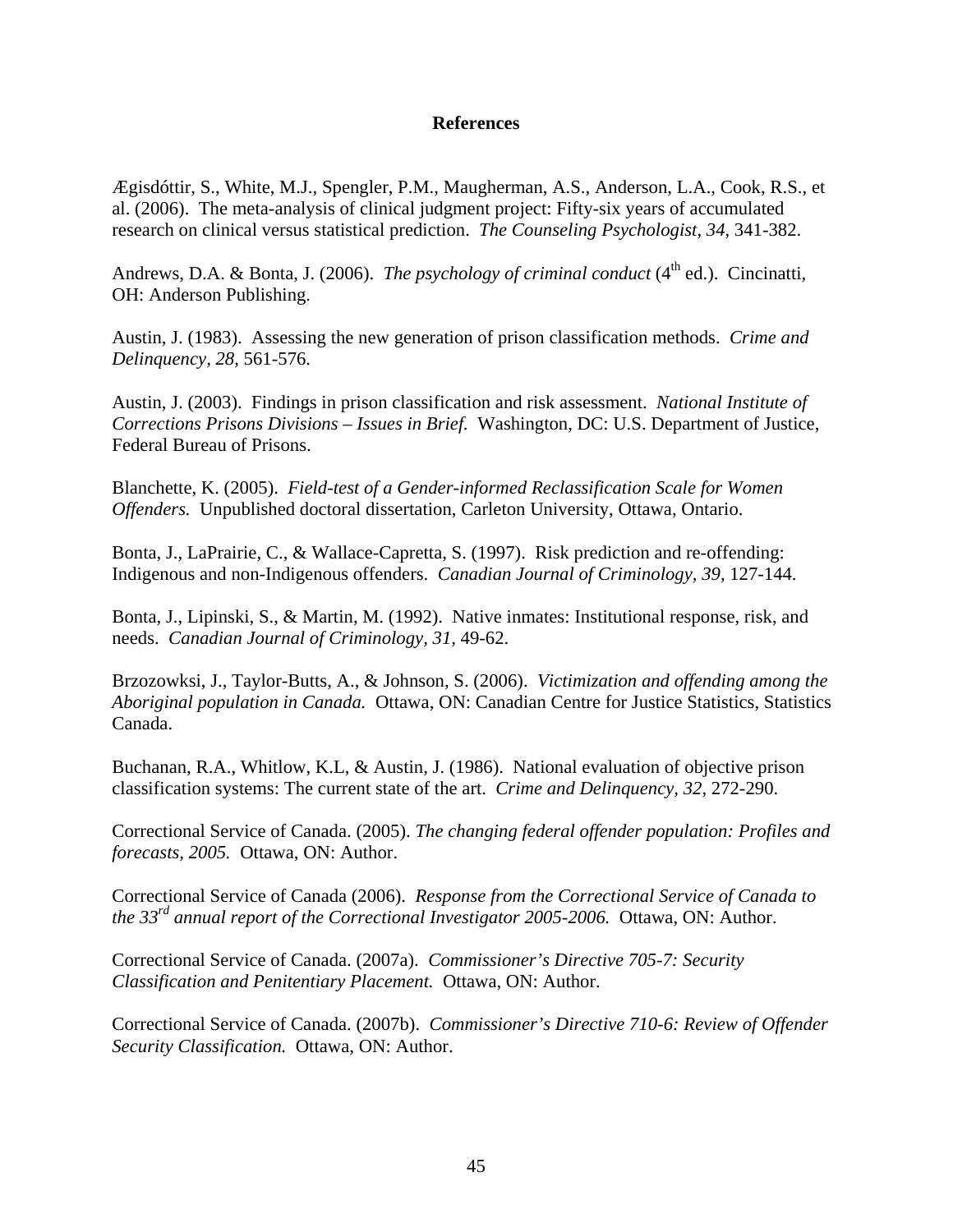Correctional Service of Canada (2008). *National facility directory.* Retrieved October 1, 2008 from http://www.csc-scc.gc.ca/text/region/nat-fac-dir-eng.shtml

Correctional Service of Canada, Performance Management. (2008). [Incarcerated and community Aboriginal offender population distribution over time.] Unpublished raw data.

*Corrections and Conditional Release Act* [CCRA]. (1992).

CSC Review Panel (2007). *A Roadmap to Strengthening Public Safety: Report of the Correctional Service of Canada Review Panel.* Ottawa, ON: Minister of Public Works and Government Services Canada.

Grove, W.M. & Meehl, P.E. (1996). Comparative efficiency of formal (mechanical, algorithmic) and informal (subjective, impressionistic) prediction procedures: The clinical / statistical controversy. *Psychology, Public Policy and Law, 2,* 293-323.

Grove, W.M., Zald, D.H., Lebow, B.S., Snitz, B.E., & Nelson, C. (2000). Clinical versus mechanical prediction: A meta-analysis. *Psychological Assessment, 12,* 19-30.

Finn, A., Trevethan, S., Carriere, G., & Kowalski, M. (1999). *Female inmates, aboriginal inmates, and inmates serving life sentences: A one day snapshot.* Ottawa, ON: Statistics Canada.

Gendreau, P., Little, T., & Goggin, C. (1996). A meta-analysis of the predictors of adult offender recidivism: What works! *Criminology, 34,* 575-607.

Gobeil, R. (2007). *Revalidation of the Security Reclassification Scale for Women (SRSW)* (R— 191). Ottawa, ON: Correctional Service of Canada.

Grant, B.A. & Luciani, F.P. (1998). *Security classification using the Custody Rating Scale* (R-67). Ottawa, ON: Correctional Service of Canada.

Holsinger, A.M., Lowenkamp, C.T., & Latessa, E.J. (2003). Ethnicity, gender, and the Level of Service Inventory-Revised. *Journal of Criminal Justice, 31,* 309-320.

Holsinger, A.M., Lowenkamp, C.T., & Latessa, E.J. (2006). Exploring the validity of the Level of Service Inventory-Revised with Native American offenders. *Journal of Criminal Justice, 34,*  331-337.

Luciani, F., Motiuk, L., & Nafekh, M. (1996). *An operational review of the Custody Rating Scale: Validity, reliability, and practical utility* (R-47). Ottawa, ON: Correctional Service of Canada.

Luciani, F., Taylor, G., & Motiuk, L. (1998). *National field test results of the security reclassification protocol: Final report.* Unpublished manuscript. Correctional Service of Canada, Ottawa.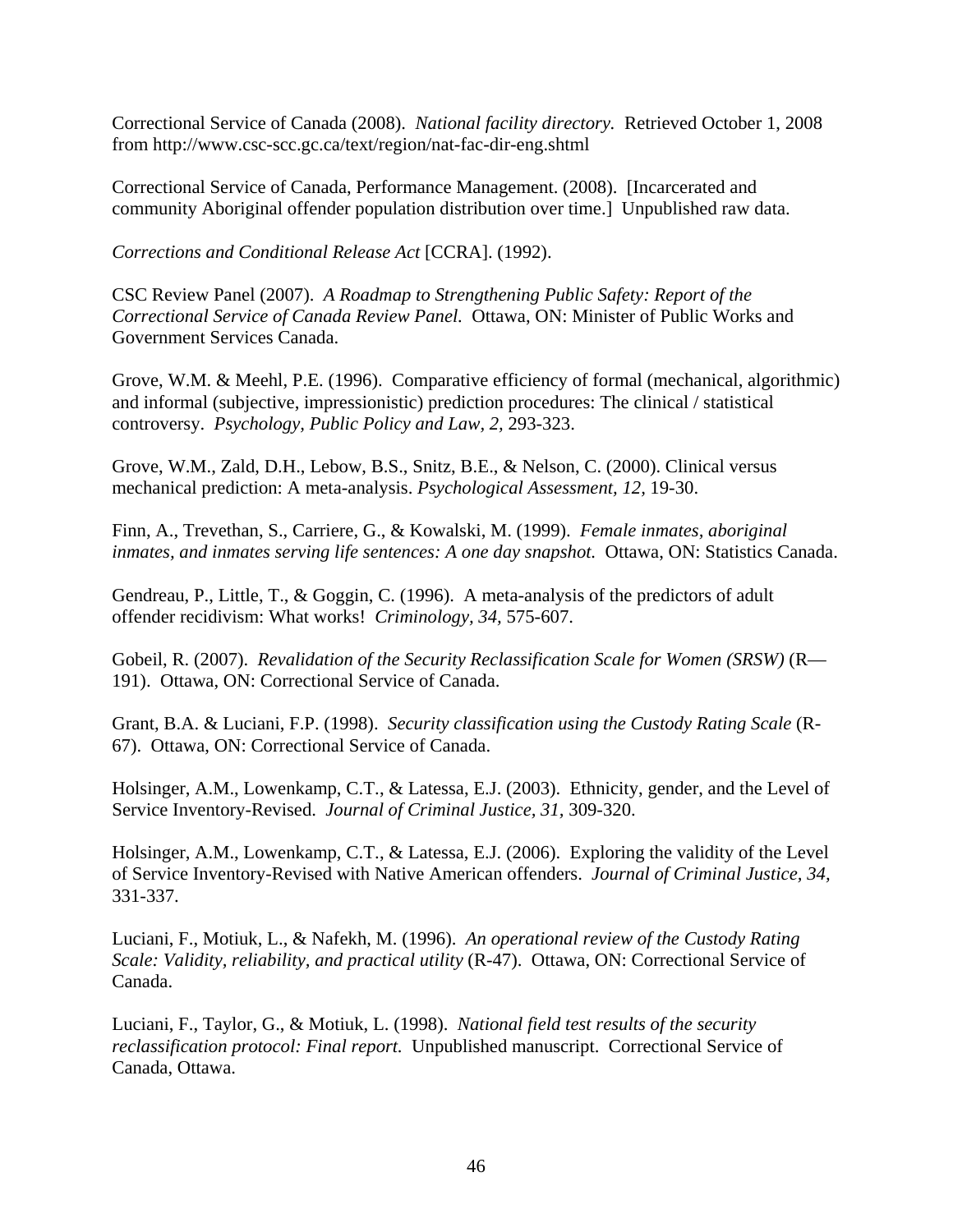Moore, J.-P. (2003). *First Nations, Métis, Inuit, and non-Aboriginal federal offenders: A comparative profile* (R-134). Ottawa, ON: Correctional Service of Canada.

Moore, J.-P., Trevethan, S., & Conley, J. (2004). *Program and service needs of federally incarcerated Metis offenders in Saskatchewan* (R-155). Ottawa, ON: Correctional Service of Canada.

Motiuk, L.L. (1997). Classification for correctional programming: The Offender Intake Assessment (OIA) process. *Forum on Corrections Research, 9*(1), 18-22.

Motiuk, L.L. & Vuong, B. (2005). *Homicide, sex, robbery and drug offenders in federal corrections: An end-of-2004 review* (B-37). Ottawa, ON: Correctional Service of Canada.

Nuffield, J. (1982). *Parole decision-making in Canada: Research towards decision guidelines.*  Ottawa, ON: Solicitor General of Canada.

Office of the Correctional Investigator. (2006). *Departmental Performance Report for the Period Ending March 31, 2006.* Ottawa, Canada: Author.

Office of the Correctional Investigator. (2007). *Annual report of the Office of the Correctional Investigator 2006-2007.* Ottawa, Canada: Author.

Pridemore, W.A. (2004). Review of the literature on risk and protective factors of offending among Native Americans. *Journal of Ethnicity in Criminal Justice, 2,* 45-62.

Public Safety Canada. (2007). *Corrections and Conditional Release Statistical Overview 2007.*  Ottawa, Canada: Author.

*R.* v. *Gladue.* (April 23, 1999). Supreme Court of Canada.

Rice, M. (2007, June). *Current status of violence risk assessment: Is there a role for clinical judgment?* Invited presentation at the North American Correctional and Criminal Justice Psychology Conference, Ottawa, ON.

Rugge, T. (2006). *Risk assessment of male Aboriginal offenders: A 2006 perspective* (2006-01). Ottawa, ON: Public Safety and Emergency Preparedness Canada.

Sioui, R., Thibault, J., & Amiskou Groupe Conseil. (2001). *The relevance of a cultural adaptation for Aboriginals of the Reintegration Potential Resassessment Scale (RPRS): Preliminary study* (R-109). Ottawa, ON: Correctional Service of Canada.

Solicitor General of Canada (1987). *Development of a security classification model for Canadian federal offenders.* Ottawa, ON: Author.

Statistics Canada (2001). *Aboriginal peoples in Canada.* Ottawa, ON: Author.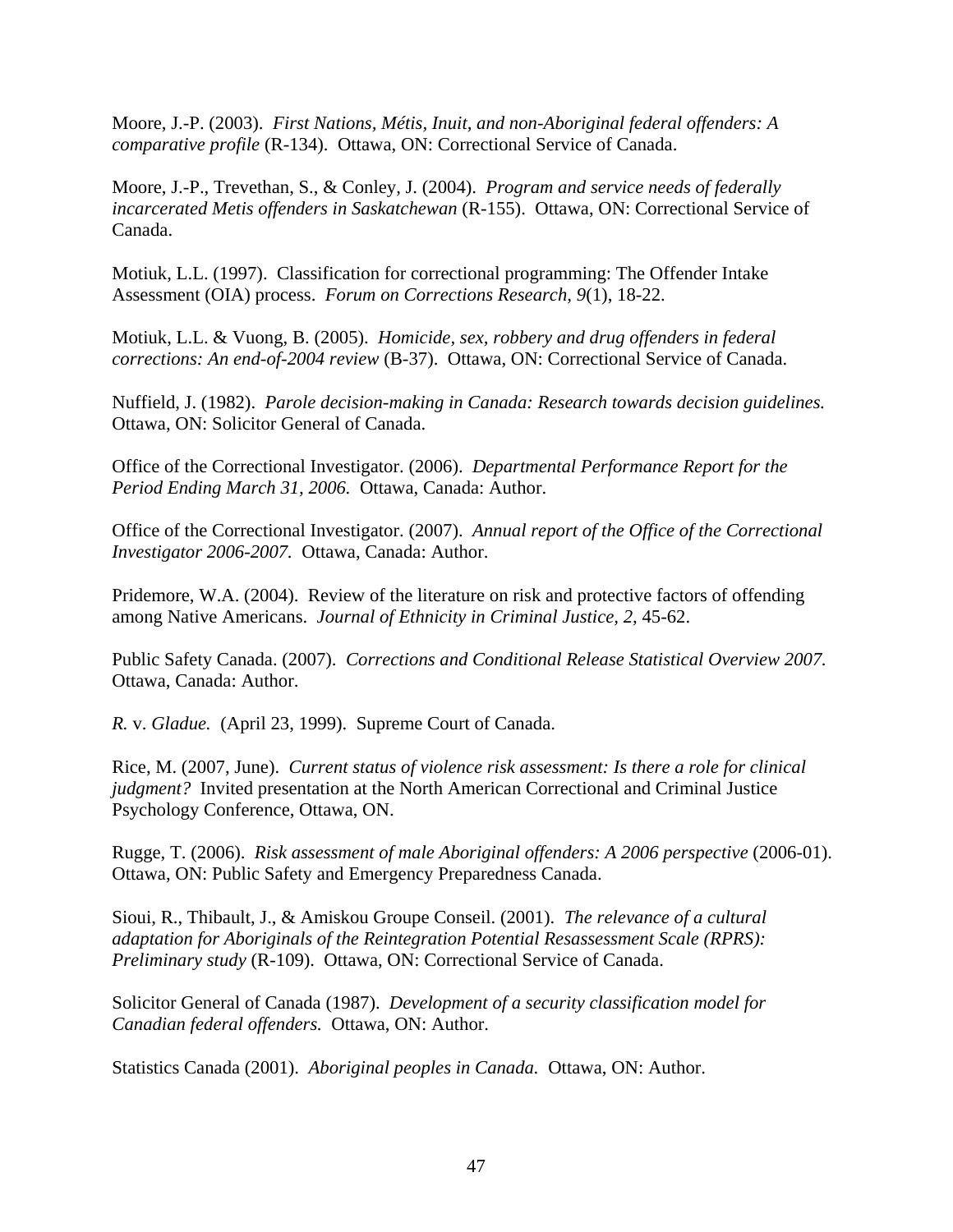Trevethan, S., Moore, J.-P., & Rastin, C.J. (2002). A profile of Aboriginal offenders in federal facilities and serving time in the community. *Forum on Corrections Research, 14*(3), 1-7.

Zinger, I. (2004). Actuarial risk assessment and human rights: A commentary. *Canadian Journal of Criminology and Criminal Justice, 46,* 607-621.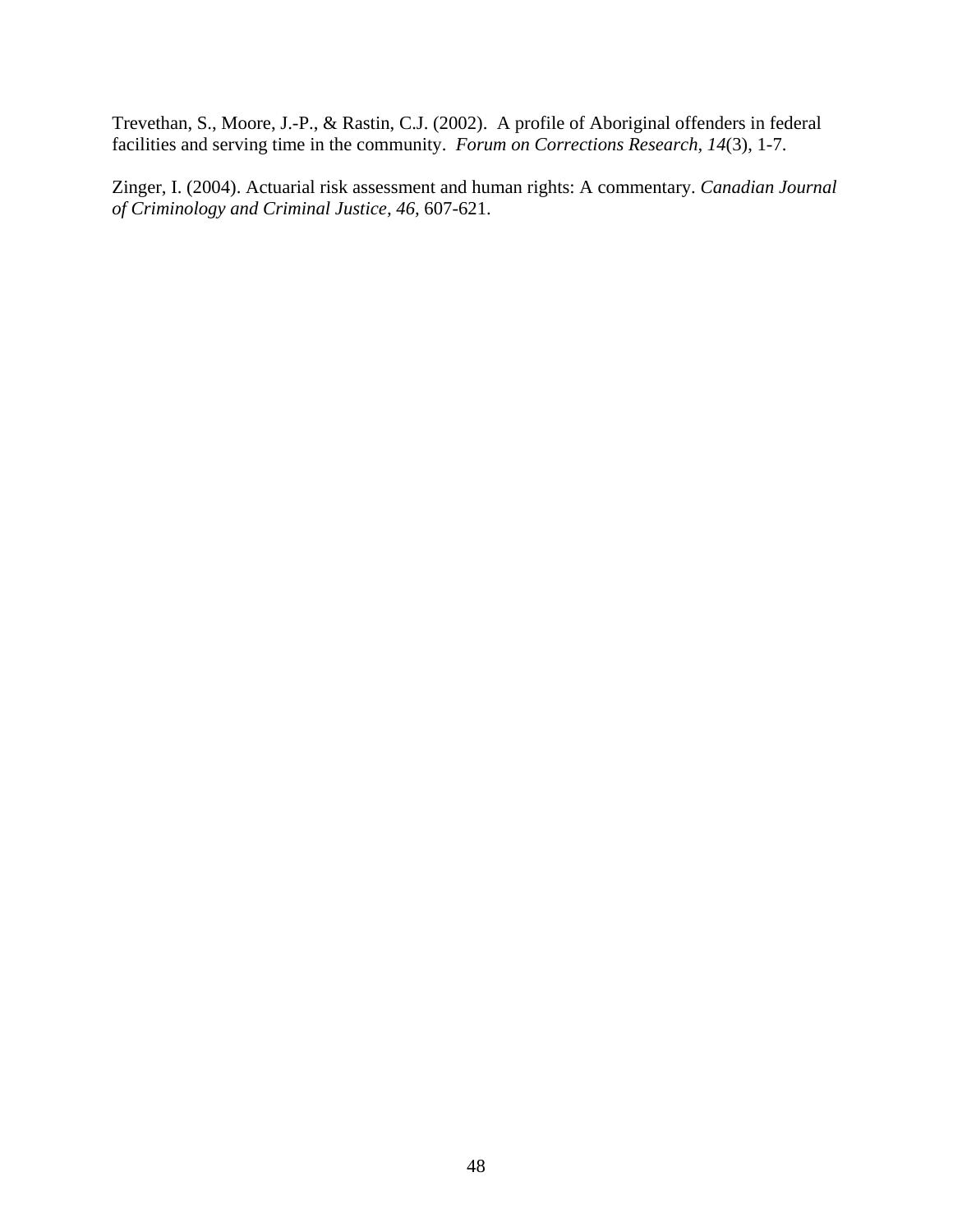<span id="page-64-0"></span>

|                                                      |                   | Mean (SD) Score |                                  |     |       |       |       |  |  |
|------------------------------------------------------|-------------------|-----------------|----------------------------------|-----|-------|-------|-------|--|--|
| Scale Item                                           | Possible<br>Range |                 | Non-<br>Aboriginal<br>Aboriginal |     |       | Total |       |  |  |
| 1. Serious disciplinary offences                     | $0.5 - 2.0$       | 0.7             | (0.4)                            | 0.7 | (0.4) | 0.7   | (0.4) |  |  |
| 2. Minor disciplinary offences                       | $0.5 - 1.0$       | 0.6             | (0.2)                            | 0.6 | (0.2) | 0.6   | (0.2) |  |  |
| 3. Number of recorded incidents                      | $0.5 - 1.0$       | 1.4             | (1.0)                            | 1.4 | (1.0) | 1.4   | (1.0) |  |  |
| 4. Pay grade                                         | $0.5 - 1.5$       | 0.8             | (0.3)                            | 0.7 | (0.3) | 0.7   | (0.3) |  |  |
| 5. Number of segregation periods                     | $0.5 - 3.0$       | 1.6             | (1.2)                            | 1.5 | (1.2) | 1.5   | (1.2) |  |  |
| 6. Detention referral                                | $0.5 - 2.0$       | 1.1             | (0.7)                            | 1.0 | (0.7) | 1.0   | (0.7) |  |  |
| 7. Correctional plan progress                        | $2.0 - 5.0$       | 3.8             | (0.9)                            | 3.9 | (0.9) | 3.9   | (0.9) |  |  |
| 8. Correctional plan motivation                      | $2.0 - 6.0$       | 4.0             | (1.4)                            | 4.0 | (1.4) | 4.0   | (1.4) |  |  |
| 9. Drug and alcohol rating                           | $0.5 - 1.5$       | 1.1             | (0.3)                            | 1.0 | (0.4) | 1.0   | (0.3) |  |  |
| 10. Successful temporary<br>absences / work releases | $0.5 - 1.0$       | 1.0             | (0.1)                            | 1.0 | (0.1) | 1.0   | (0.1) |  |  |
| 11. Age at review                                    | $0.5 - 1.0$       | 0.7             | (0.2)                            | 0.6 | (0.2) | 0.6   | (0.2) |  |  |
| 12. Psychological concerns                           | $0.5 - 1.5$       | 0.9             | (0.5)                            | 0.8 | (0.5) | 0.9   | (0.5) |  |  |
| 13. CRS escape history                               | $0.5 - 1.0$       | 0.6             | (0.2)                            | 0.5 | (0.1) | 0.5   | (0.1) |  |  |
| 14. CRS incident history                             | $0.5 - 3.0$       | 1.2             | (0.8)                            | 1.2 | (0.8) | 1.2   | (0.8) |  |  |

# **Appendix 1: Mean Item Scores on SRS Component Items**

*Note.*  $N_{\text{Aboriginal}} = 6,717.$   $N_{\text{Non-Aboriginal}} = 25,611.$   $N_{\text{Total}} = 32,328.$